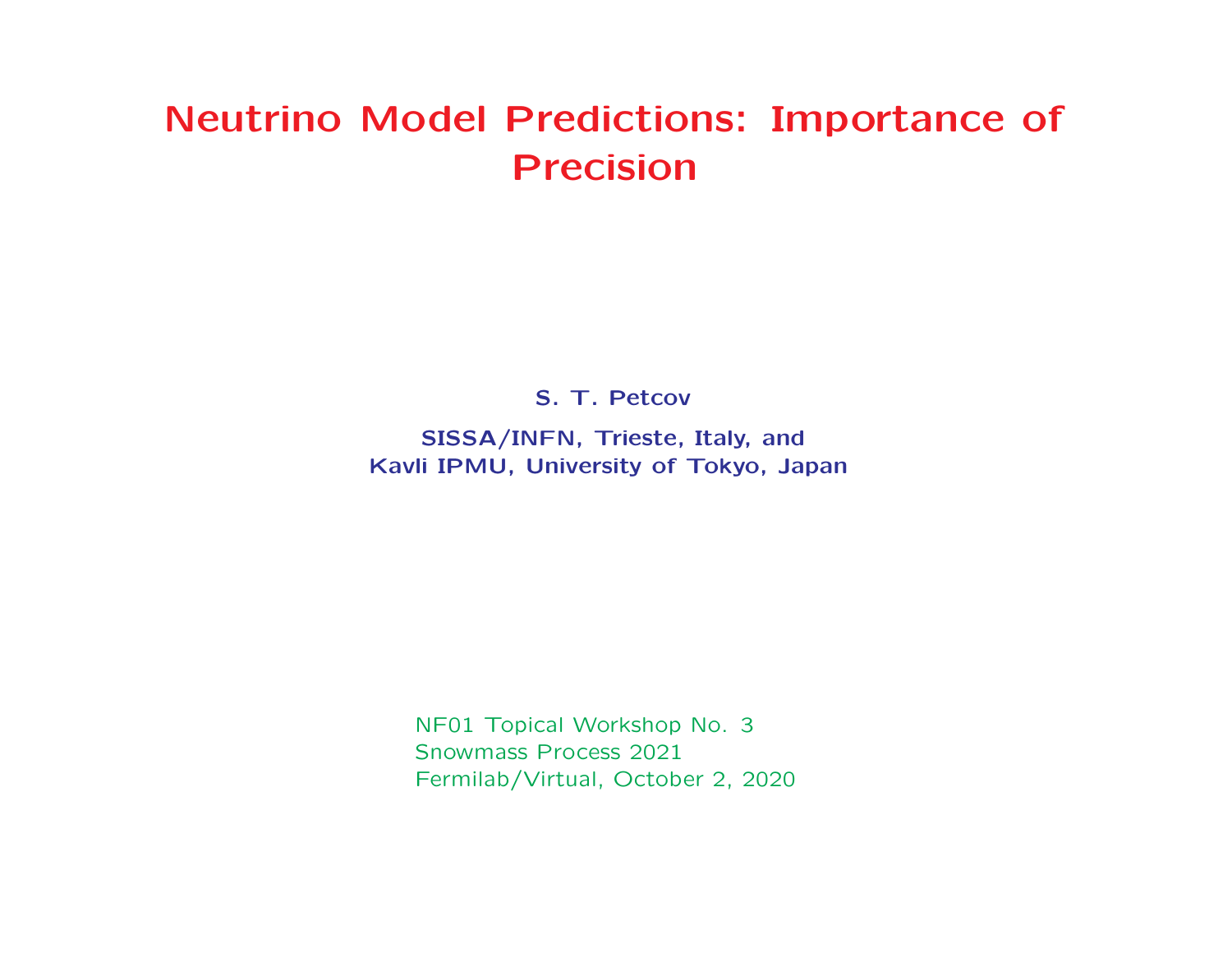Understanding the origin of the pattern of neutrino mixing and of neutrino mass squared differences that emerged from the neutrino oscillation data in the recent years is one of the most challenging problems in neutrino physics. It is an integral part of the more general fundamental problem in particle physics of understanding the origins of flavour in the quark and lepton sectors, i.e., of the patterns of quark masses and mixing, and of the charged lepton and neutrino masses and of neutrino mixing.

"Asked what single mystery, if he could choose, he would like to see solved in his lifetime, Weinberg doesnt have to think for long: he wants to be able to explain the observed pattern of quark and lepton masses."

#### From Model Physicist, CERN Courier, 13 October 2017.

S.T. Petcov, NF01 Topical W-shop No. 3, Fermilab/Virtual, 02/10/2020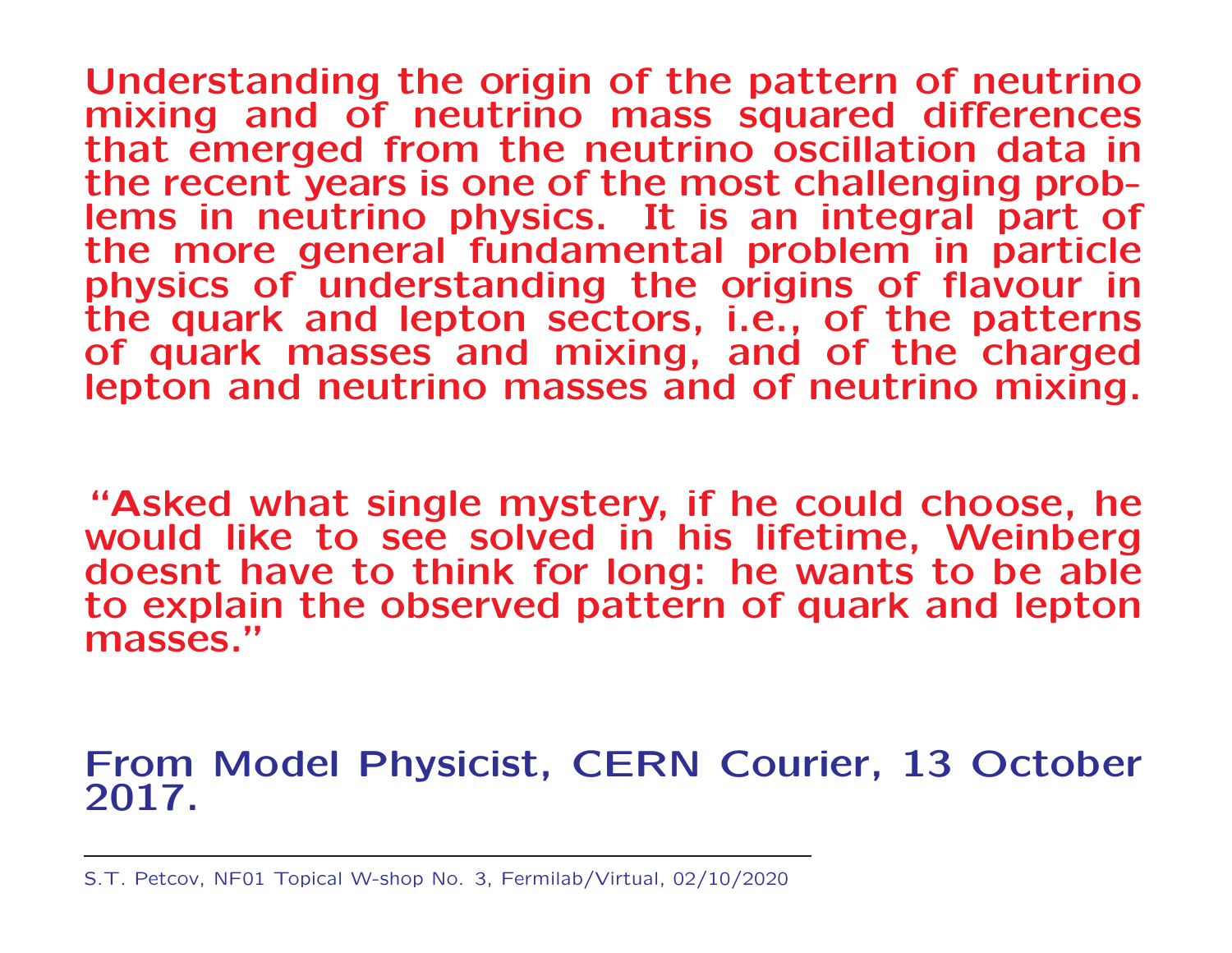#### Of fundamental importance are also

• the determination of the status of lepton charge conservation and the nature - Dirac or Majorana - of massive neutrinos (which is one of the most challenging and pressing problems in present day elementary particle physics) (GERDA, CUORE, KamLAND-Zen, EXO, LEGEND, nEXO,...);

• determining the status of CP symmetry in the lepton sector (T2K,  $NO\nu$ A; T2HK, DUNE);

• determination of the type of spectrum neutrino masses possess, or the "neutrino mass ordering" (T2K + NO <sup>ν</sup>A; JUNO; PINGU, ORCA; T2HKK, DUNE);

• determination of the absolute neutrino mass scale, or min $(m$  $_j)$  (KATRIN, new ideas; cosmology).

### The program of research extends beyond 2030.

S.T. Petcov, NF01 Topical W-shop No. 3, Fermilab/Virtual, 02/10/2020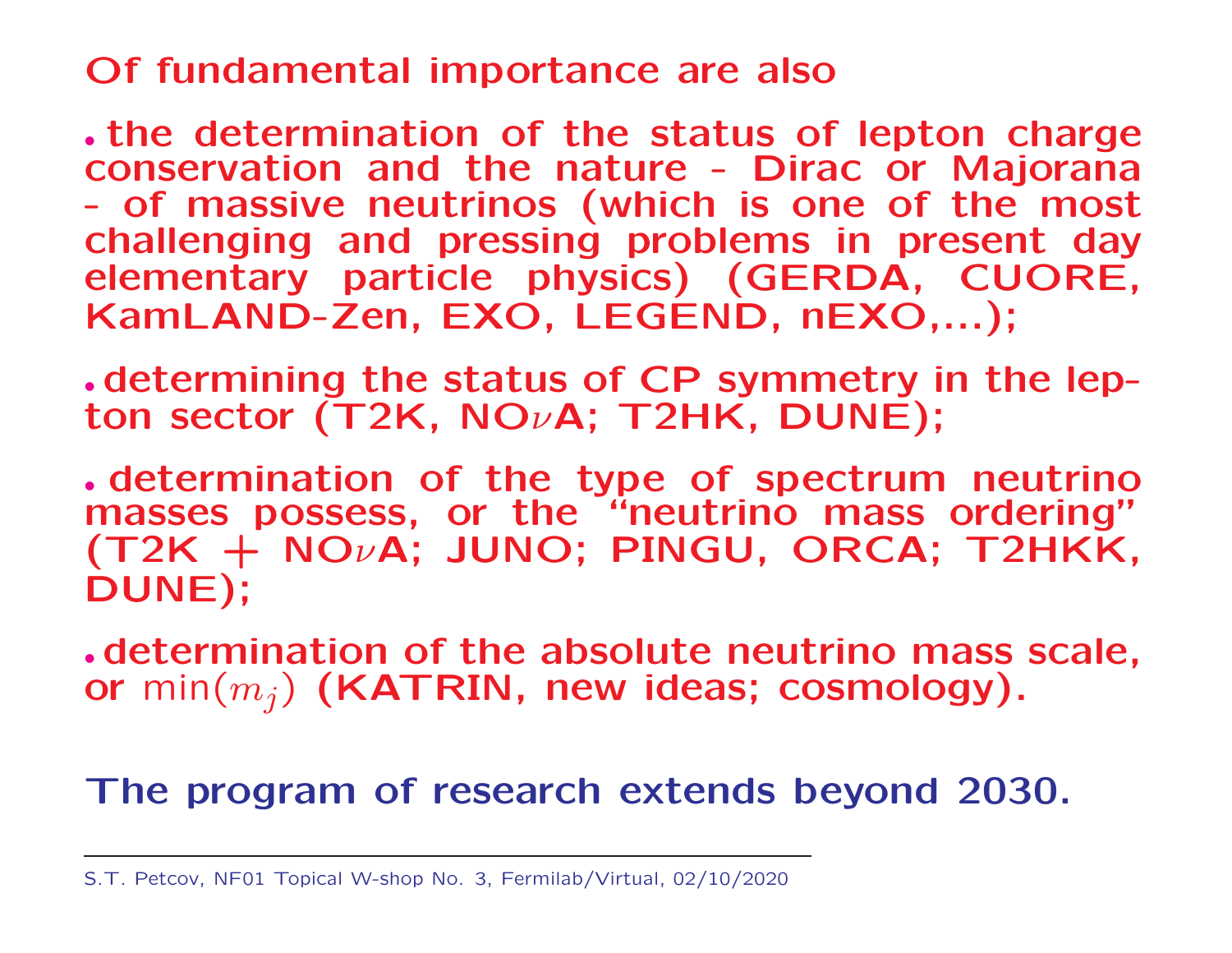• BS3 $\nu$ RM: eV scale sterile  $\nu$ 's; NSI's; ChLFV processes  $(\mu \rightarrow e + \gamma, \ \mu \rightarrow 3e, \ \mu^- - e^-$  conversion on  $(A,Z)$ );  $\nu$ -related BSM physics at the TeV scale  $(N_{jR}, H^{--}, H^-$ , etc.).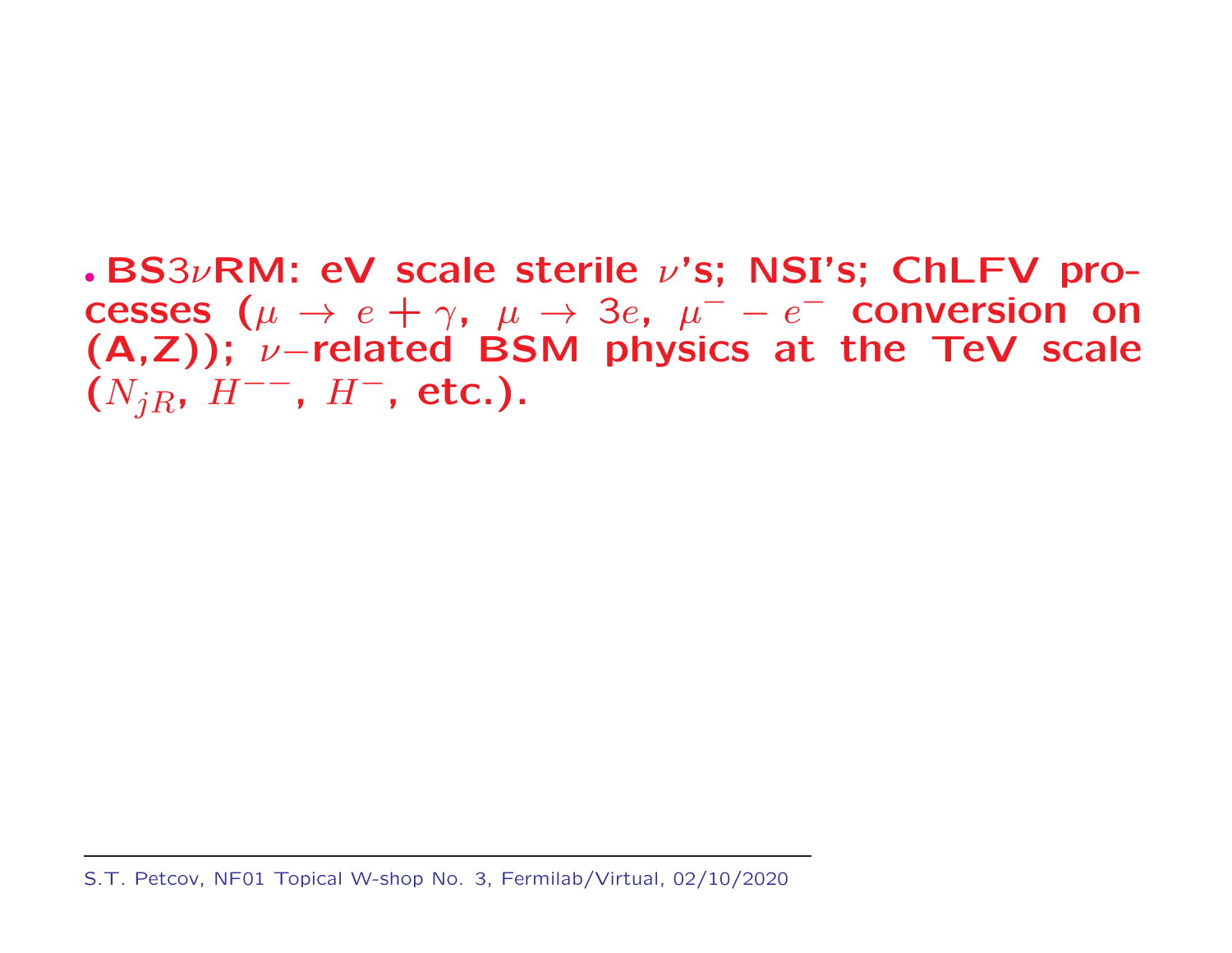#### Reference Model:  $3\nu$  mixing

$$
\nu_{l\mathsf{L}} = \sum_{j=1}^3 U_{lj} \nu_{j\mathsf{L}} \qquad l = e, \mu, \tau.
$$

The PMNS matrix  $U - 3 \times 3$  unitary.  $\nu_i$ ,  $m_j \neq 0$ : Dirac or Majorana particles.

Data: 3  $\nu$ s are light:  $\nu_{1,2,3}$ ,  $m_{1,2,3}$  ≤ 0.5 eV.  $3-\nu$  mixing: 3-flavour neutrino oscillations possible.  $\nu_{\mu}$ , E; at distance L:  $P(\nu_{\mu} \to \nu_{\tau(e)}) \neq 0$ ,  $P(\nu_{\mu} \to \nu_{\mu}) < 1$  $P(\nu_l \to \nu_{l'}) = P(\nu_l \to \nu_{l'}; E, L; U; m_2^2 - m_1^2, m_2^2 - m_1^2)$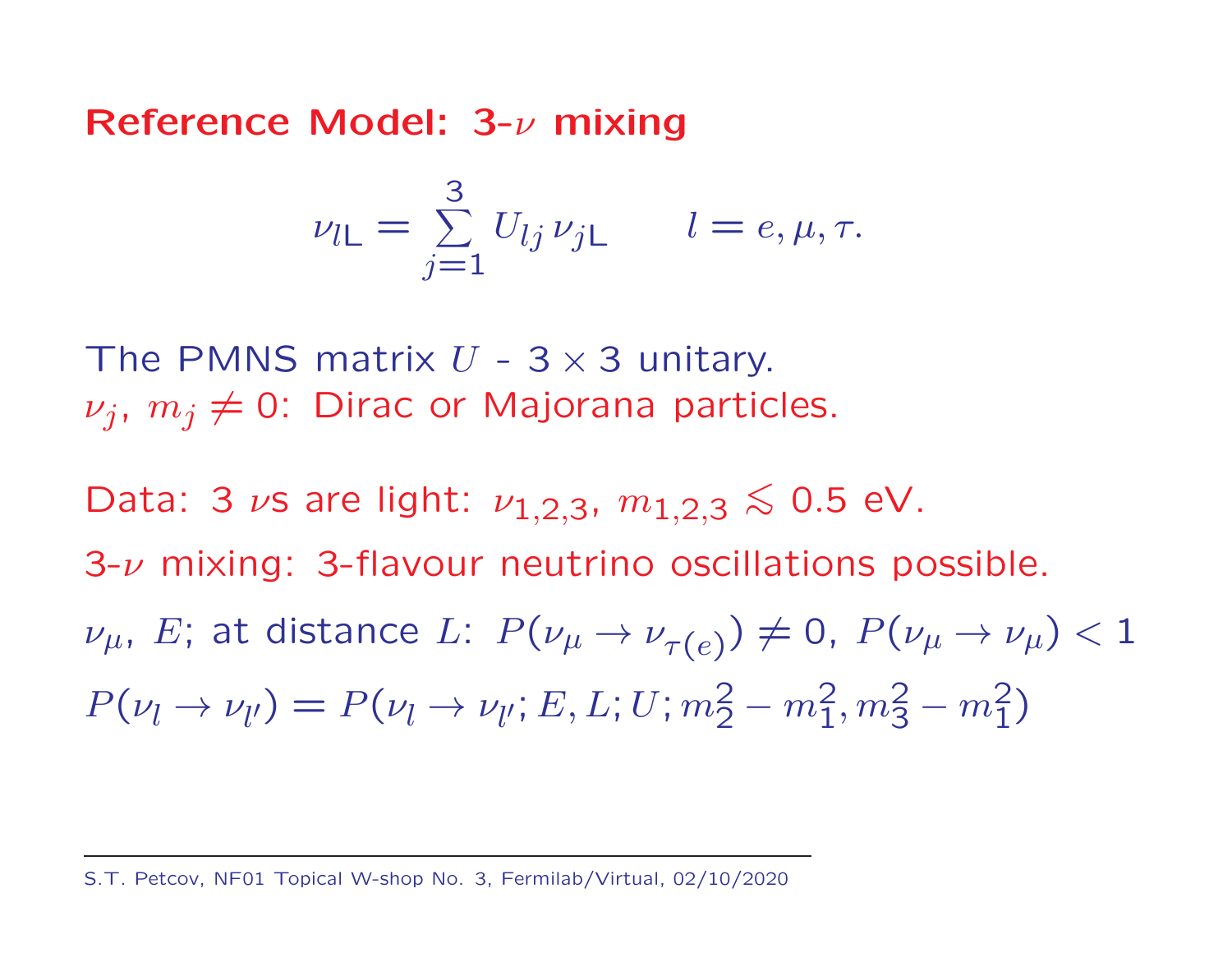#### Three Neutrino Mixing

$$
\nu_{l\mathsf{L}} = \sum_{j=1}^3 U_{lj} \, \nu_{j\mathsf{L}} \ .
$$

U is the Pontecorvo-Maki-Nakagawa-Sakata (PMNS) neutrino mixing matrix,

$$
U = \left(\begin{array}{ccc} U_{e1} & U_{e2} & U_{e3} \\ U_{\mu 1} & U_{\mu 2} & U_{\mu 3} \\ U_{\tau 1} & U_{\tau 2} & U_{\tau 3} \end{array}\right)
$$

•  $U - n \times n$  unitary:

n 2 3 4 mixing angles:  $\frac{1}{2}$  $\frac{1}{2}n(n-1)$  1 3 6

CP-violating phases:

- $\nu_j$  Dirac:  $\frac{1}{2}$  $\frac{1}{2}(n-1)(n-2)$  0 1 3
- $\nu_j$  Majorana:  $\frac{1}{2}$  $\frac{1}{2}n(n-1)$  1 3 6

 $n = 3: 1$  Dirac and

2 additional CP-violating phases, Majorana phases

S.M. Bilenky, J. Hosek, S.T.P., 1980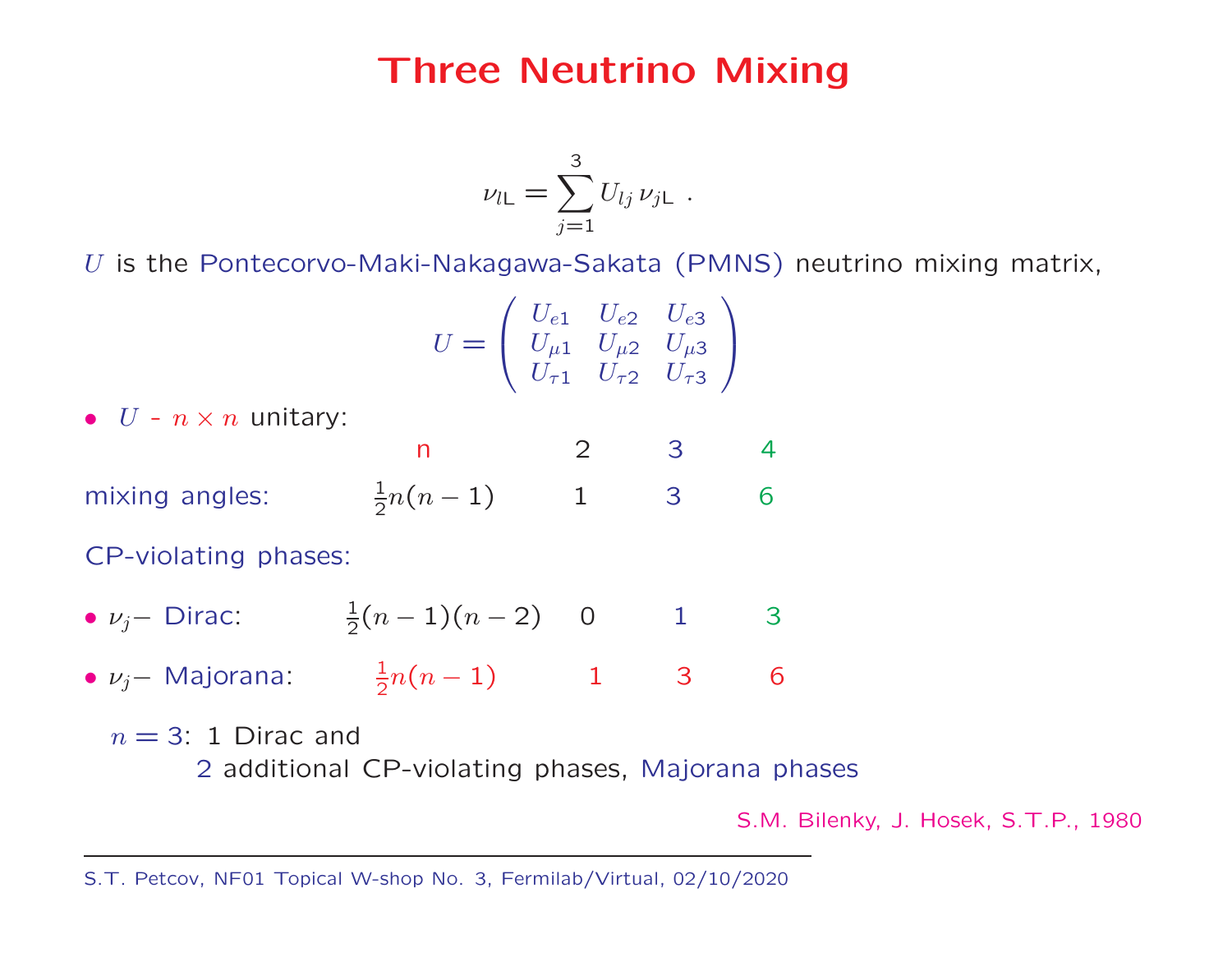#### PMNS Matrix: Standard Parametrization

$$
U = VP, \t P = \begin{pmatrix} 1 & 0 & 0 \\ 0 & e^{i\frac{\alpha_{21}}{2}} & 0 \\ 0 & 0 & e^{i\frac{\alpha_{31}}{2}} \end{pmatrix},
$$

$$
V = \begin{pmatrix} c_{12}c_{13} & s_{12}c_{13} & s_{13}e^{-i\delta} \\ -s_{12}c_{23} - c_{12}s_{23}s_{13}e^{i\delta} & c_{12}c_{23} - s_{12}s_{23}s_{13}e^{i\delta} & s_{23}c_{13} \\ s_{12}s_{23} - c_{12}c_{23}s_{13}e^{i\delta} & -c_{12}s_{23} - s_{12}c_{23}s_{13}e^{i\delta} & c_{23}c_{13} \end{pmatrix}
$$

• 
$$
s_{ij} \equiv \sin \theta_{ij}
$$
,  $c_{ij} \equiv \cos \theta_{ij}$ ,  $\theta_{ij} = [0, \frac{\pi}{2}]$ ,

- $\delta$  Dirac CPV phase,  $\delta = [0,2\pi]$ ; CP inv.:  $\delta = 0,\pi,2\pi;$
- $\bullet$   $\alpha_{21}, \ \alpha_{31}$  Majorana CPV phases; CP inv.:  $\alpha_{21(31)}$  $= k(k')\pi, k(k') = 0, 1, 2...$

S.M. Bilenky et al., 1980

- $\bullet$   $\Delta m^2$  $\frac{2}{\odot} \equiv \Delta m_2^2$  $\frac{2}{21} \cong 7.34 \times 10^{-5} \,\,{\rm eV^2} > 0, \,\,\sin^2\theta_{12} \cong 0.305, \,\,\cos 2\theta_{12} \gtrsim 0.306 \,\,(3\sigma),$
- $\bullet$   $|\Delta m_{3}^{2}|$  $\left| \frac{1}{31(32)} \right| \cong 2.448 \,\, (2.502) \times 10^{-3} \,\, {\rm eV}^2, \,\, \sin^2 \theta_{23} \cong 0.545 \,\, (0.551), \,\,$  NO (IO) ,
- $\theta_{13}$  the CHOOZ angle:  $\sin^2 \theta_{13} = 0.0222$  (0.0223)

F. Capozzi et al. (Bari Group), arXiv:2003.08511.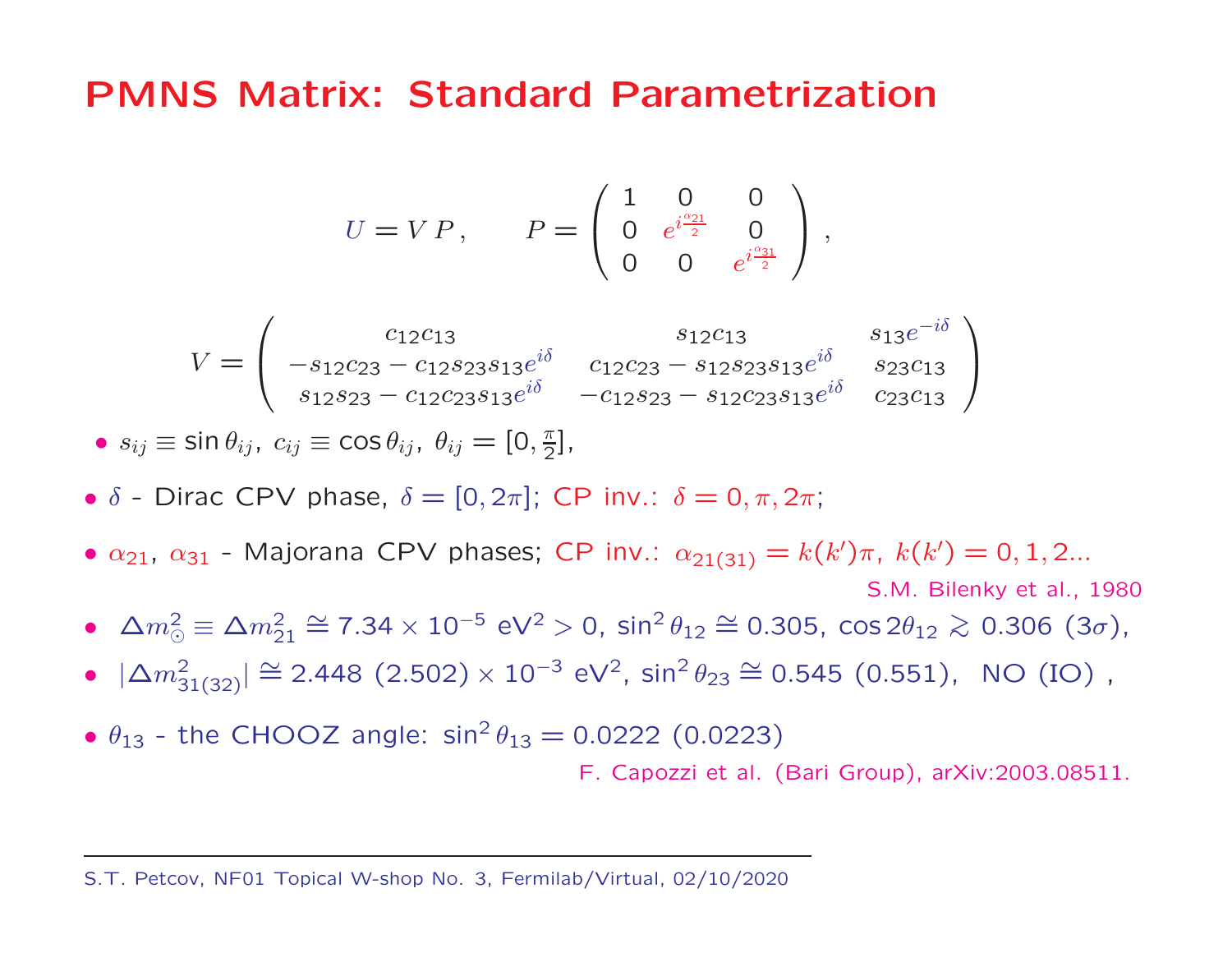• sgn $(\Delta m^2_{\rm atm})$  = sgn $(\Delta m^2_{31(32)})$  not determined  $\Delta m_{\text{atm}}^2 \equiv \Delta m_{31}^2 > 0$ , normal mass ordering (NO)  $\Delta m_{\text{atm}}^2 \equiv \Delta m_{32}^2 < 0$ , inverted mass ordering (IO) Convention:  $m_1 < m_2 < m_3$  - NO,  $m_3 < m_1 < m_2$  - IO

 $\Delta m_{31}^2(NO) = -\Delta m_{32}^2(IO)$ 

 $m_1 \ll m_2 < m_3$ , NH,  $m_3 \ll m_1 \lt m_2$ , IH,  $m_1\cong m_2\cong m_3,\,\, m_{1,2,3}^2 >> |\Delta m_{31(32)}^2|,\,\,{\text{QD}};\,\, m_j\,\gtrsim\,0.10\,$  eV.  $\overline{2 + 4}$   $\overline{2}$   $\overline{2 + 4}$   $\overline{2}$   $\overline{2}$   $\overline{2}$ 

• 
$$
m_2 = \sqrt{m_1^2 + \Delta m_{21}^2}
$$
,  $m_3 = \sqrt{m_1^2 + \Delta m_{31}^2}$  - NO;  
\n•  $m_1 = \sqrt{m_3^2 + \Delta m_{23}^2 - \Delta m_{21}^2}$ ,  $m_2 = \sqrt{m_3^2 + \Delta m_{23}^2}$  - IO;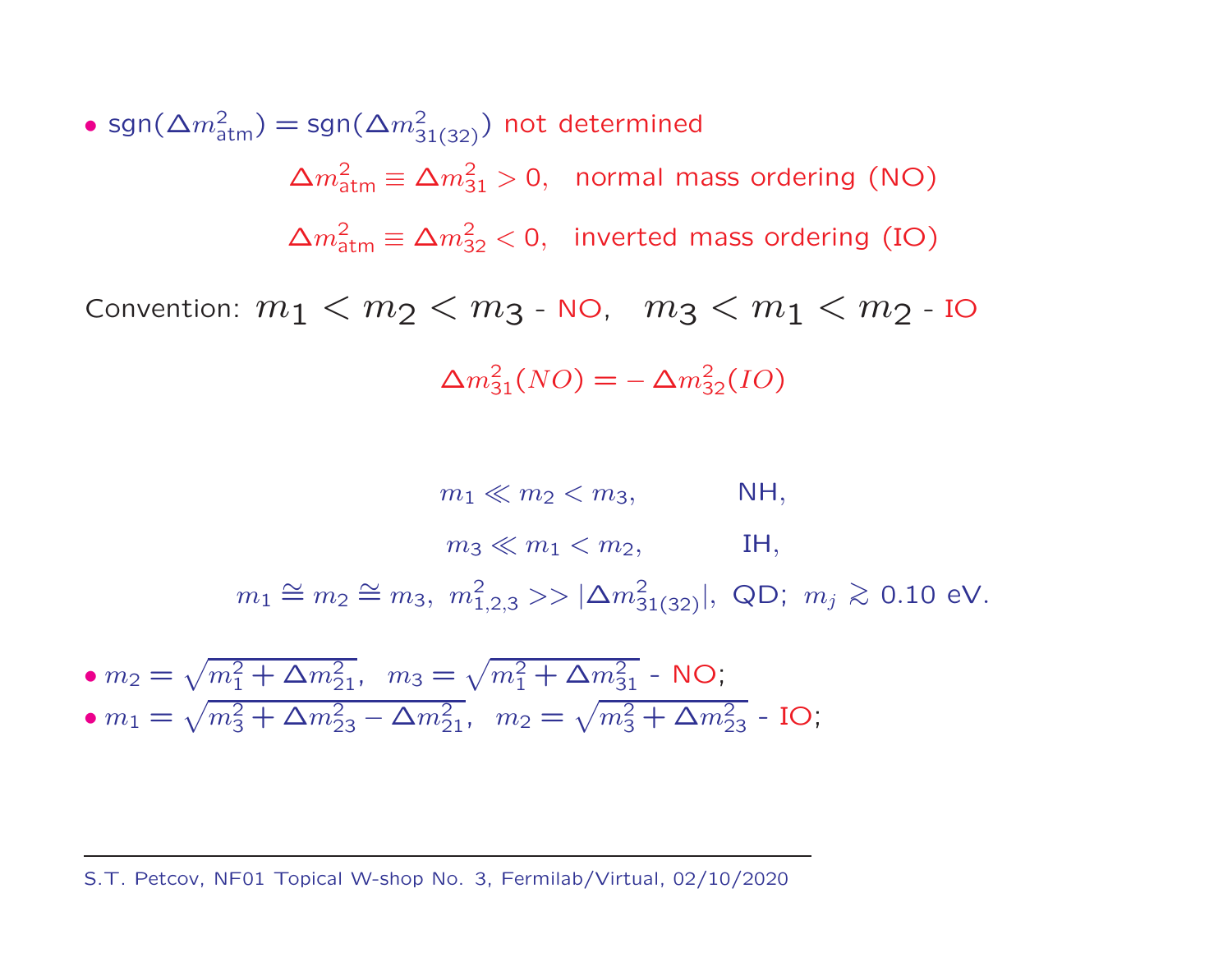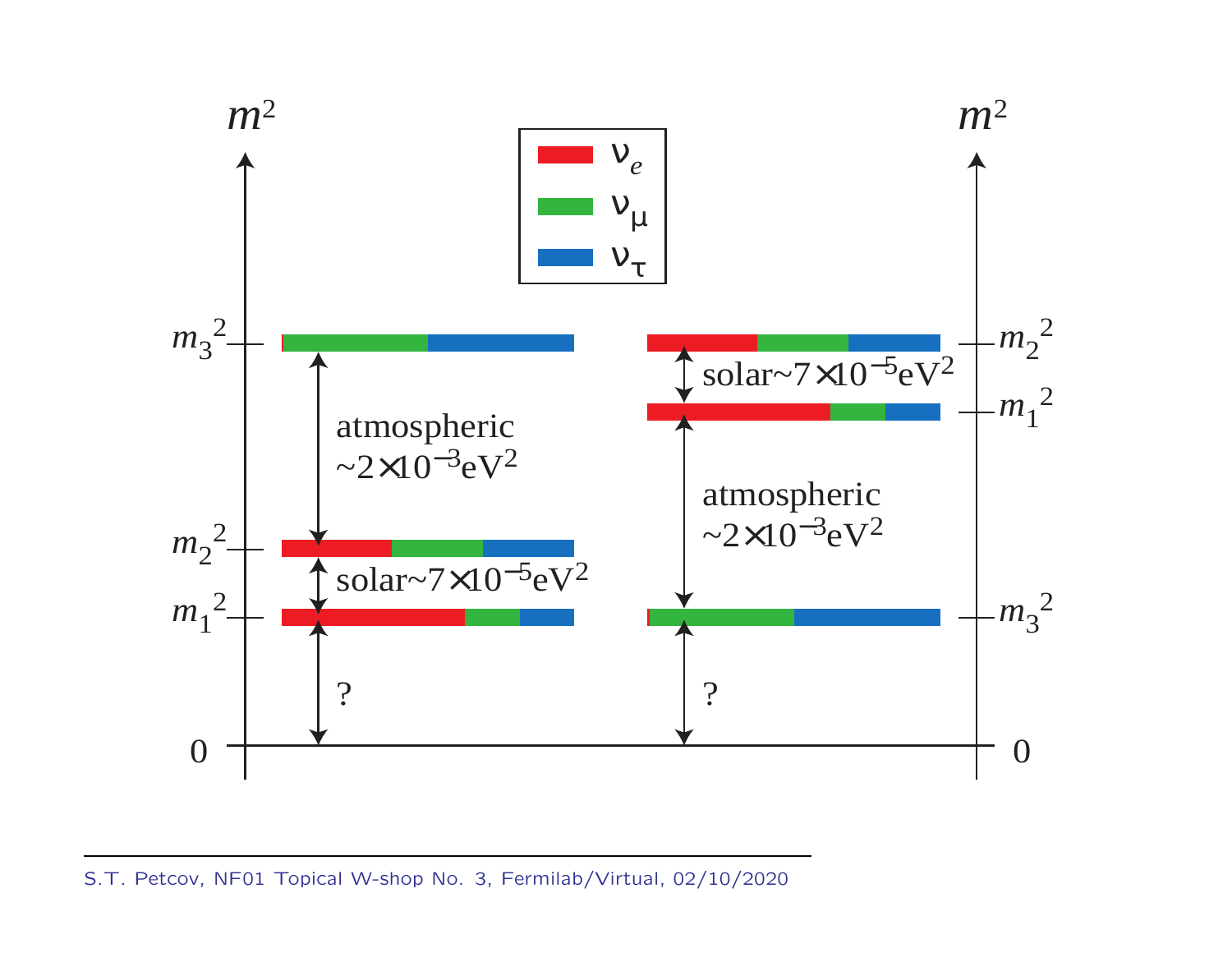Table 3: Best fit values and allowed ranges at  $N\sigma = 1, 2, 3$  for the  $3\nu$  oscillation parameters, in either NO or IO. The latter column shows the formal " $1\sigma$  accuracy" for each parameter, defined as  $1/6$  of the  $3\sigma$  range divided by the best-fit value (in percent).

| Parameter                                      | Ordering        | Best fit | $1\sigma$ range | $2\sigma$ range | $3\sigma$ range | " $1\sigma$ "<br>$(\%)$ |
|------------------------------------------------|-----------------|----------|-----------------|-----------------|-----------------|-------------------------|
| $\Delta m^2_{\odot}/10^{-5} \,\,{\rm eV^2}$    | NO              | 7.34     | $7.20 - 7.51$   | $7.05 - 7.69$   | $6.92 - 7.91$   | 2.2                     |
|                                                | IO              | 7.34     | $7.20 - 7.51$   | $7.05 - 7.69$   | $6.92 - 7.91$   | 2.2                     |
| $ \Delta m_{\rm A}^2  / 10^{-3} \; {\rm eV^2}$ | NO <sub>1</sub> | 2.49     | $2.46 - 2.53$   | $2.43 - 2.56$   | $2.39 - 2.59$   | 1.4                     |
|                                                | IO              | 2.48     | $2.44 - 2.51$   | $2.41 - 2.54$   | $2.38 - 2.58$   | 1.4                     |
| $\sin^2\theta_{12}$                            | NO              | 3.04     | $2.91 - 3.18$   | $2.78 - 3.32$   | $2.65 - 3.46$   | 4.4                     |
|                                                | IO              | 3.03     | $2.90 - 3.17$   | $2.77 - 3.31$   | $2.64 - 3.45$   | 4.4                     |
| $\sin^2 \theta_{13}/10^{-2}$                   | NO              | 2.14     | $2.07 - 2.23$   | $1.98 - 2.31$   | $1.90 - 2.39$   | 3.8                     |
|                                                | IO              | 2.18     | $2.11 - 2.26$   | $2.02 - 2.35$   | $1.95 - 2.43$   | 3.7                     |
| $\sin^2 \theta_{23}/10^{-1}$                   | NO <sub>1</sub> | 5.51     | $4.81 - 5.70$   | $4.48 - 5.88$   | $4.30 - 6.02$   | 5.2                     |
|                                                | IO              | 5.57     | $5.33 - 5.74$   | $4.86 - 5.89$   | $4.44 - 6.03$   | 4.8                     |
| $\delta/\pi$                                   | NO <sub>1</sub> | 1.32     | $1.14 - 1.55$   | $0.98 - 1.79$   | $0.83 - 1.99$   | 14.6                    |
|                                                | IO              | 1.52     | $1.37 - 1.66$   | $1.22 - 1.79$   | $1.07 - 1.92$   | 9.3                     |

$$
\Delta m_{\odot}^2 \equiv \Delta m_{21}^2; \quad \Delta m_{\mathsf{A}}^2 \equiv \Delta m_{31(32)}^2, \text{ NO (IO)}.
$$

F. Capozzi et al. (Bari Group), arXiv:1804.09678.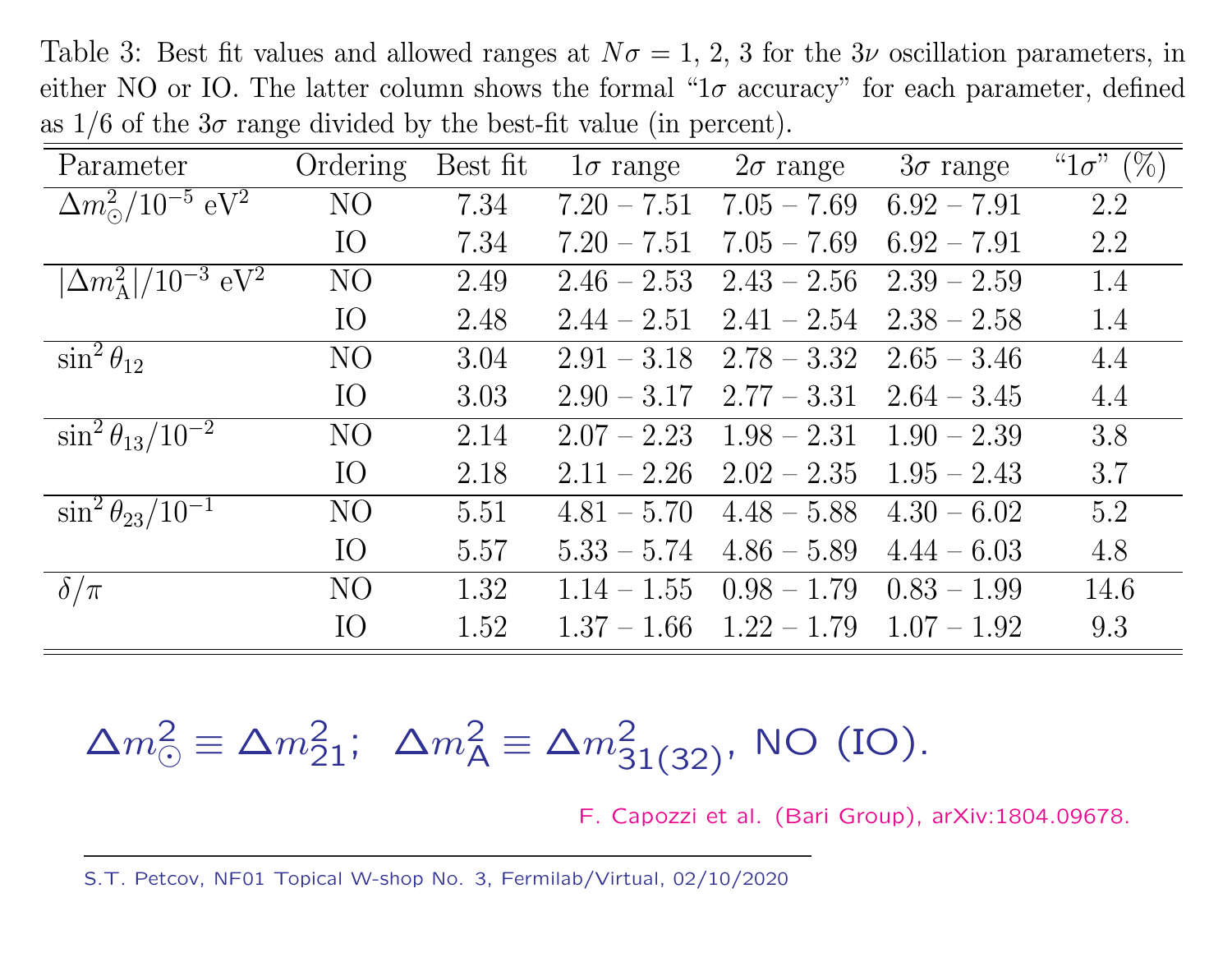• Dirac phase  $\delta: \nu_l \leftrightarrow \nu_{l'}, \bar{\nu}_l \leftrightarrow \bar{\nu}_{l'}, l \neq l'; A_{\text{CP}}^{(l,l')} \propto J_{\text{CP}} \propto \sin \theta_{13} \sin \delta$ : P.I. Krastev, S.T.P., 1988

$$
J_{CP} = \text{Im} \left\{ U_{e1} U_{\mu 2} U_{e2}^* U_{\mu 1}^* \right\} = \frac{1}{8} \sin 2\theta_{12} \sin 2\theta_{23} \sin 2\theta_{13} \cos \theta_{13} \sin \delta
$$

Current data:  $|J_{CP}| \lesssim 0.035$  (can be relatively large!); b.f.v. with  $\delta = 3\pi/2$ :  $J_{CP} \cong$  − 0.035.

• Majorana phases  $\alpha_{21}, \alpha_{31}$ :

$$
- \nu_l \leftrightarrow \nu_{l'}, \bar{\nu}_l \leftrightarrow \bar{\nu}_{l'} \text{ not sensitive};
$$

S.M. Bilenky et al., 1980; P. Langacker et al., 1987

- $|1 |\langle m \rangle|$  in  $(\beta \beta)_{0\nu}$ -decay depends on  $\alpha_{21}$ ,  $\alpha_{31}$ ;
- $\Gamma(\mu \to e + \gamma)$  etc. in SUSY theories depend on  $\alpha_{21,31}$ ;
- BAU, leptogenesis scenario:  $\delta$ ,  $\alpha_{21,31}$ !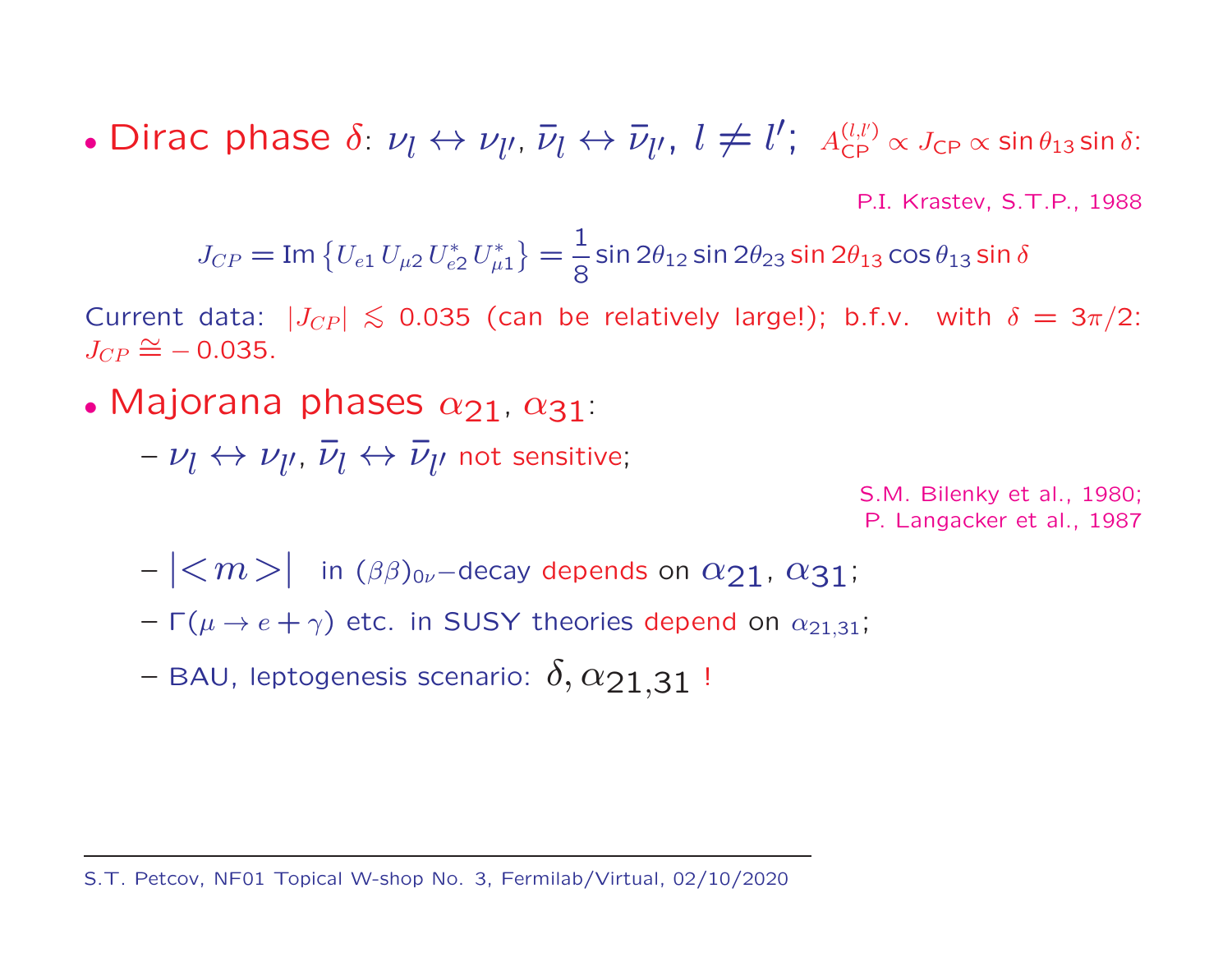$$
\delta \cong 3\pi/2?
$$

$$
J_{CP} = \text{Im} \{ U_{e1} U_{\mu 2} U_{e2}^* U_{\mu 1}^* \}
$$
  
=  $\frac{1}{8} \sin 2\theta_{12} \sin 2\theta_{23} \sin 2\theta_{13} \cos \theta_{13} \sin \delta$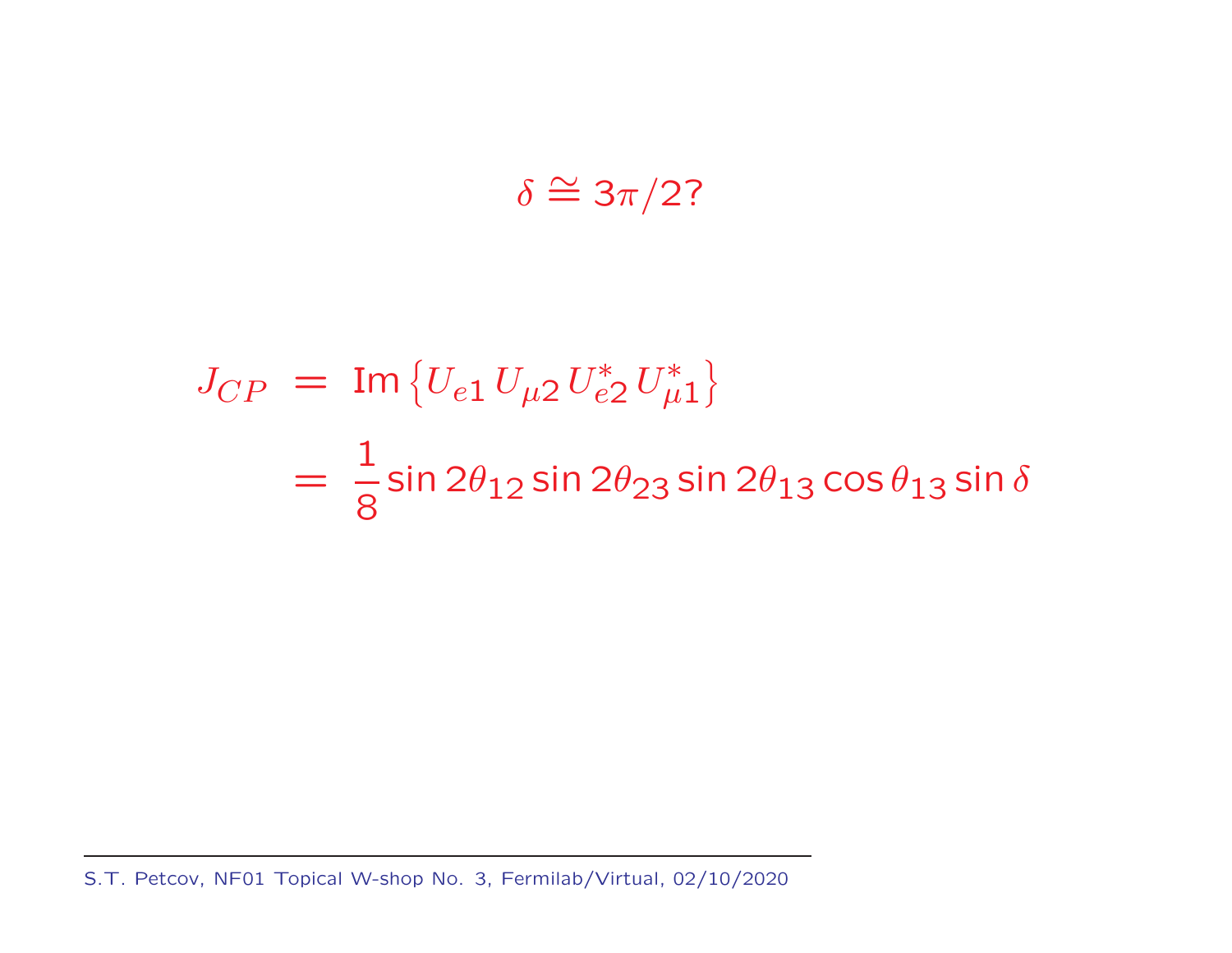- Best fit value:  $\delta = 1.32 (1.52) \pi$  [1.30 (1.54) $\pi$ ];
- $\delta = 0$  or  $2\pi$  are disfavored at  $3.0\,(3.6)\sigma$  [2.6(3.0) $\sigma$ ];
- $\delta = \pi$  is disfavored at  $1.8(3.6)\sigma$  [1.7 (3.3) $\sigma$ ];
- $\delta$  =  $\pi/2$  is strongly disfavored at 4.4 (5.2) $\sigma$  $[4.3 (5.0) \sigma]$ .
- At  $3\sigma$ :  $\delta/\pi$  is found to lie in 0.83-1.99 (1.07-1.92)  $[1.07-1.97(0.80-2.08)].$

F. Capozzi, E. Lisi et al., arXiv:1804.09678 [E. Esteban et al., NuFit 3.2 (Jan., 2018)]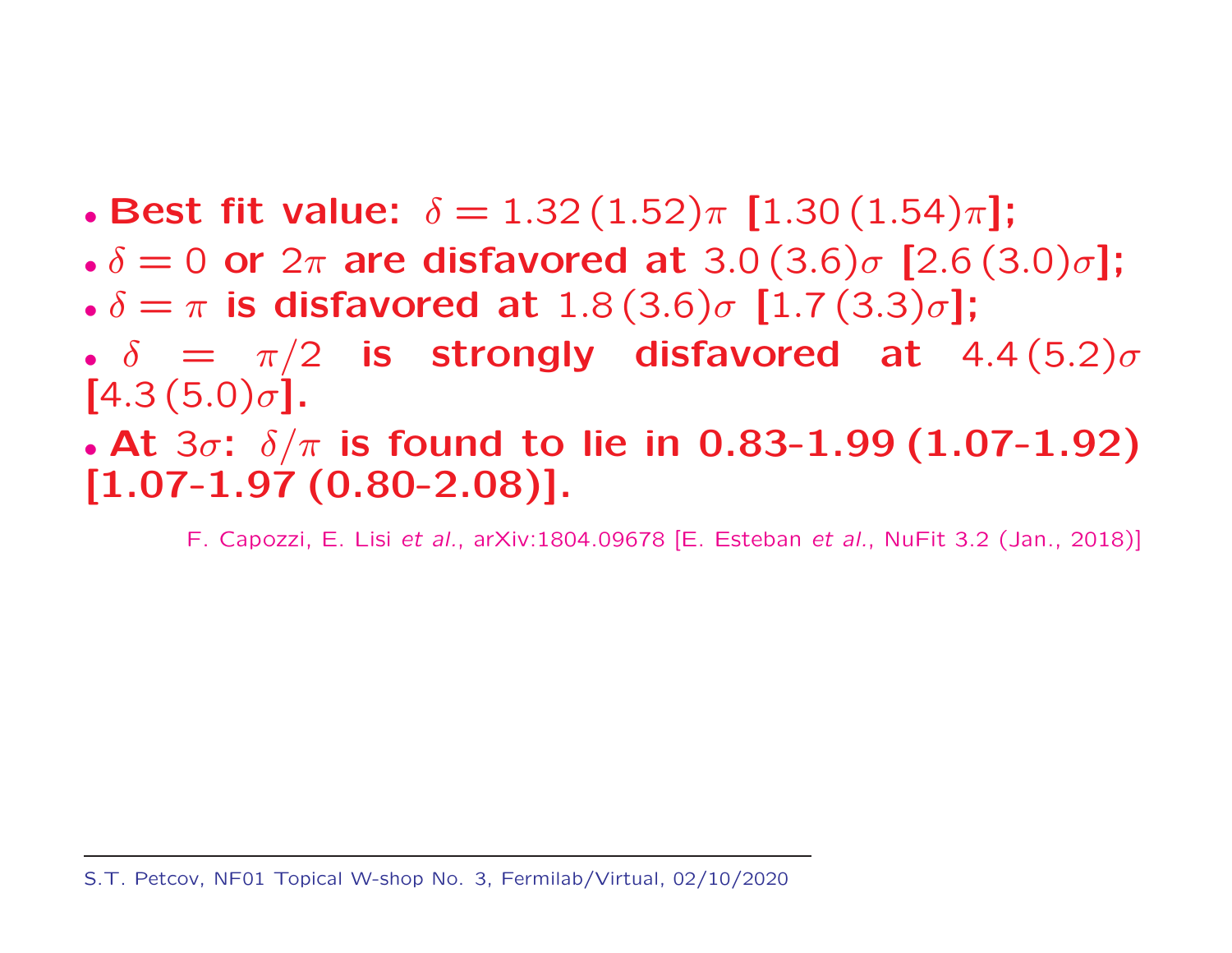### <sup>2018</sup> global analysis: data favors NO

IO disfavored at  $3.1\sigma$ .

F. Capozzi et al., 1804.09678.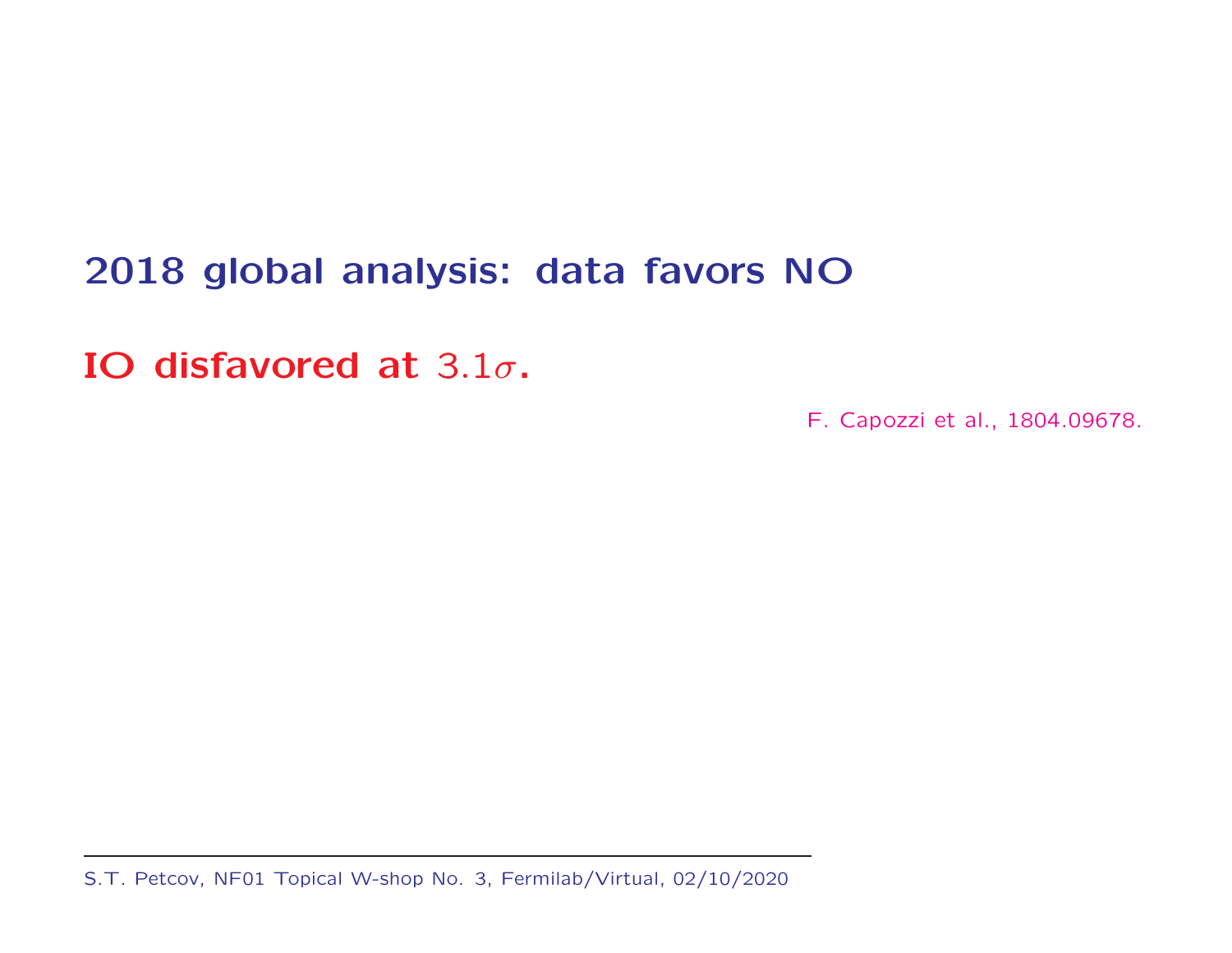| Parameter                              | Ordering       | Best fit | $1\sigma$ range | $2\sigma$ range | $3\sigma$ range            | " $1\sigma$ " (%) |
|----------------------------------------|----------------|----------|-----------------|-----------------|----------------------------|-------------------|
| $\delta m^2/10^{-5} \text{ eV}^2$      | NO             | 7.34     | $7.20 - 7.51$   | $7.05 - 7.69$   | $6.92 - 7.90$              | 2.2               |
|                                        | IO             | 7.34     | $7.20 - 7.51$   | $7.05 - 7.69$   | $6.92 - 7.91$              | 2.2               |
| $\sin^2 \theta_{12}/10^{-1}$           | N <sub>O</sub> | 3.05     | $2.92 - 3.19$   | $2.78 - 3.32$   | $2.65 - 3.47$              | 4.5               |
|                                        | IO             | 3.03     | $2.90 - 3.17$   | $2.77 - 3.31$   | $2.64 - 3.45$              | 4.5               |
| $ \Delta m^2 /10^{-3}$ eV <sup>2</sup> | N <sub>O</sub> | 2.485    | $2.453 - 2.514$ | $2.419 - 2.547$ | $2.389 - 2.578$            | 1.3               |
|                                        | IO             | 2.465    | $2.434 - 2.495$ | $2.404 - 2.526$ | $2.374 - 2.556$            | 1.2               |
| $\sin^2 \theta_{13}/10^{-2}$           | N <sub>O</sub> | 2.22     | $2.14 - 2.28$   | $2.07 - 2.34$   | $2.01 - 2.41$              | 3.0               |
|                                        | IO             | 2.23     | $2.17 - 2.30$   | $2.10 - 2.37$   | $2.03 - 2.43$              | 3.0               |
| $\sin^2 \theta_{23} / 10^{-1}$         | N <sub>O</sub> | 5.45     | $4.98 - 5.65$   | $4.54 - 5.81$   | $4.36 - 5.95$              | 4.9               |
|                                        | IO             | 5.51     | $5.17 - 5.67$   | $4.60 - 5.82$   | $4.39 - 5.96$              | 4.7               |
| $\delta/\pi$                           | N <sub>O</sub> | 1.28     | $1.10 - 1.66$   | $0.95 - 1.90$   | $0 - 0.07 \oplus 0.81 - 2$ | 16                |
|                                        | IO             | 1.52     | $1.37 - 1.65$   | $1.23 - 1.78$   | $1.09 - 1.90$              | 9                 |

 $\delta m^2 \equiv \Delta m_{21}^2$ ;  $\Delta m^2 \equiv \Delta m_{31(32)(+)}^2 0.5 \Delta m_{21}^2$ , NO (IO).

F. Capozzi et al. (Bari Group), arXiv:2003.08511.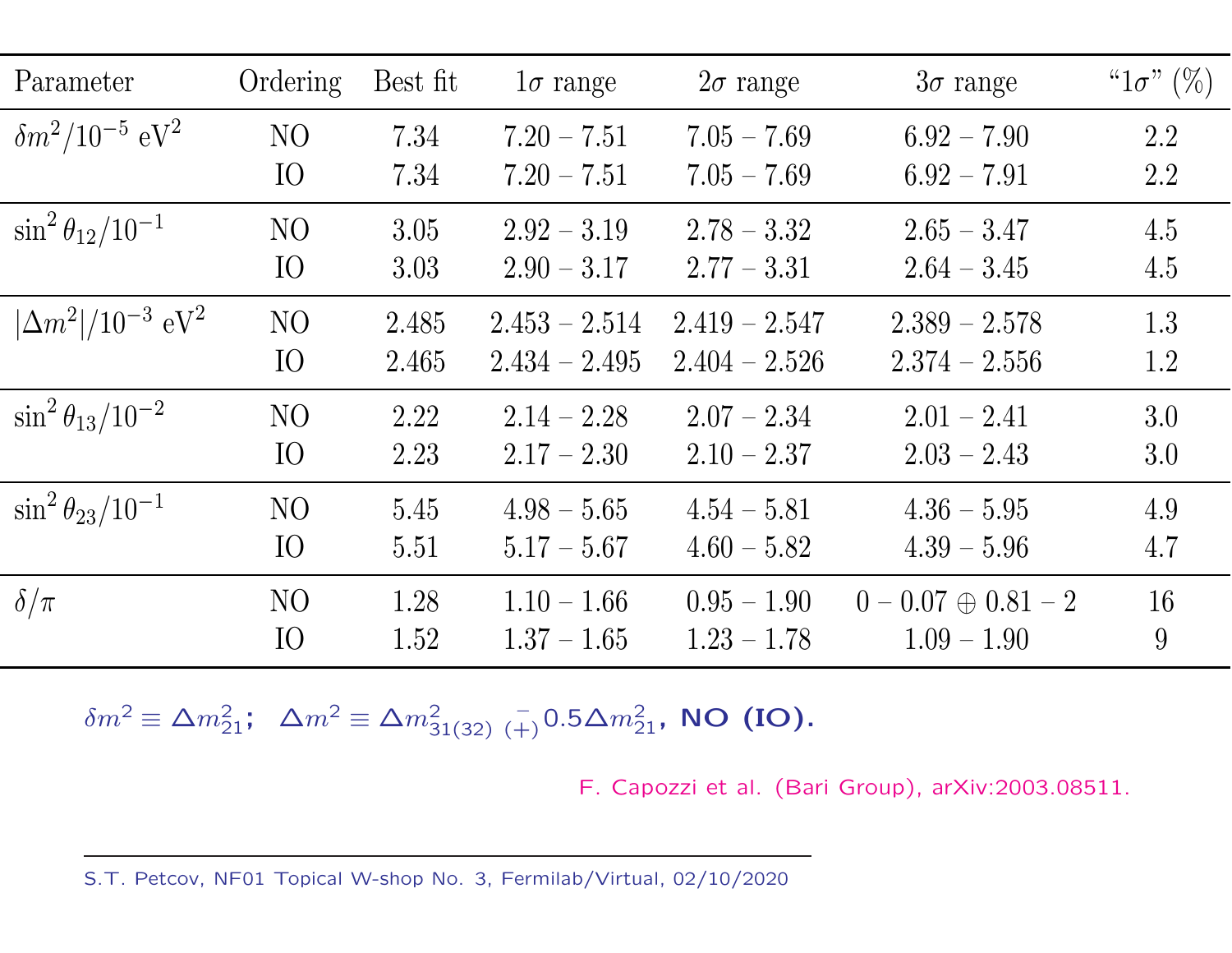March 2020 global analysis (Bari Group):

- Best fit value:  $\delta = 1.28\,(1.52)\pi$ ;
- $\cdot \delta = 0$  or  $2\pi$  are disfavored at  $2.6 (> 5)\sigma$ ;
- $\delta = \pi$  is allowed (disfavored) at  $1.6 (3.2) \sigma$
- $\delta = \pi/2$  is strongly disfavored at  $4.2$  ( $> 5)\sigma$
- At 3 $\sigma$ :  $\delta/\pi$  is found to lie in the intervals  $0.00-0.07 \oplus 0.81-2.00~({\bf 1.09\textrm{-}1.90}).$
- Data favors NO: IO disfavored at 3.2 $\sigma$ .

F. Capozzi et al. (Bari Group), arXiv:2003.08511.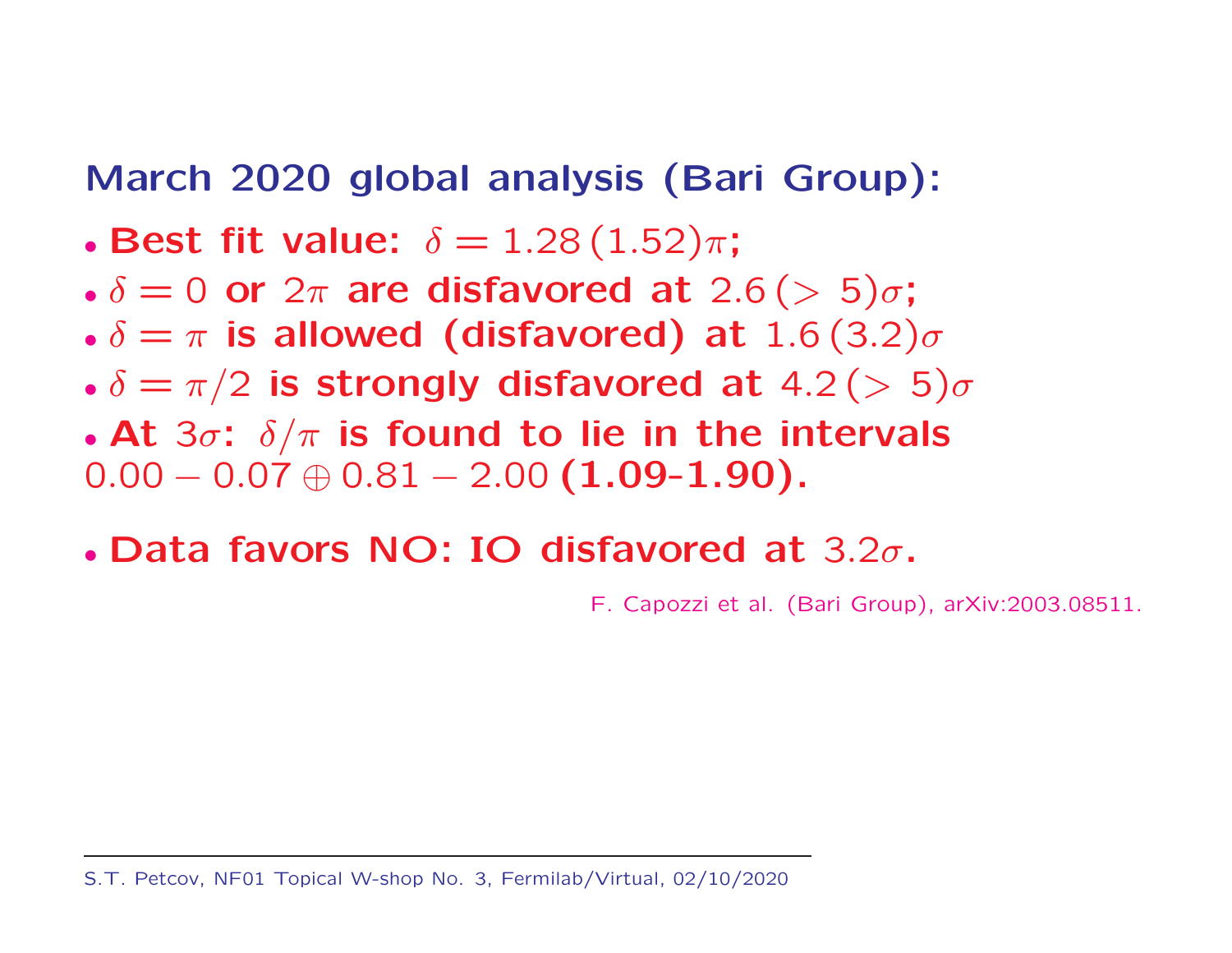

At  $3\sigma$ :  $\delta$  is found to lie in [-3.41,-0.03] ([-2.54,-0.32]), NO (IO).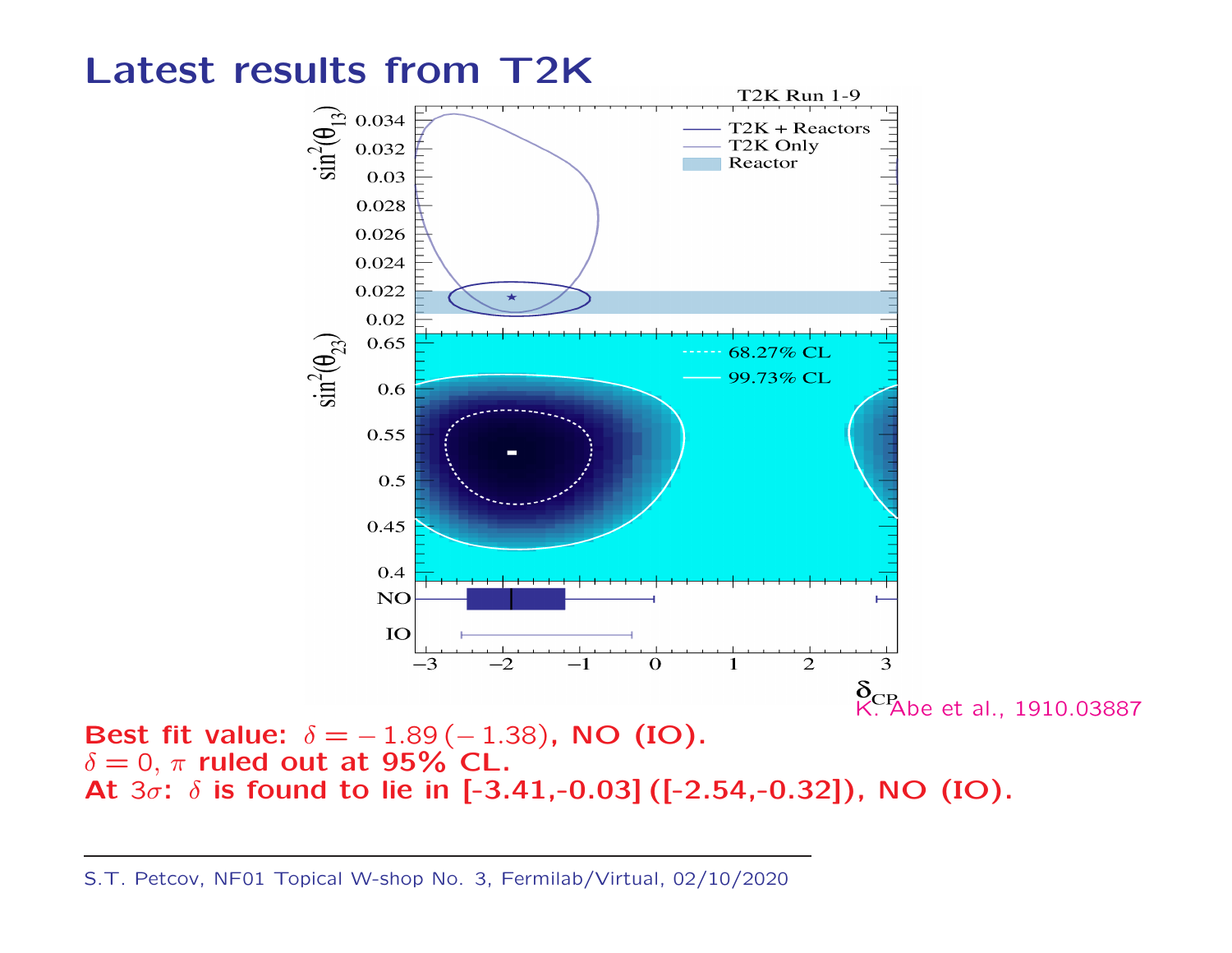## 2020 global analyses after Nu2020: combine latest T2K and NO $\nu$ A data.

#### Results on CPV due to  $\delta$  and NO vs IO spectrum inconclusive.

K.J. Kelly, P.A. Machado, S.J. Parke, Y.F. Perez Gonzalez and R. Zukanovich-Funchal,

"Back to (Mass-)Square(d) One: The Neutrino Mass Ordering in Light of Recent Data," arXiv:2007.08526 [hep-ph].

I. Esteban, M.C. Gonzalez-Garcia, M. Maltoni, T. Schwetz and A. Zhou, "The fate of hints: updated global analysis of three-flavor neutrino oscillations," arXiv:2007.14792 [hep-ph].

Result on CPV, b.f.v.:  $\delta=197^\circ$ , NO;  $\delta=282^\circ$ , IO.

At  $3\sigma$ :  $\delta$  is found to lie in  $[120^\circ, 369^\circ]$  ( $[193^\circ, 352^\circ]$ ), NO (IO).

IO: CPV due to  $\delta$  at 3 $\sigma$ .

IO disfavored at  $1.6\sigma$  with respect to NO (2.7 $\sigma$  including SuperK  $\nu_{atm}$  data).

S.T. Petcov, NF01 Topical W-shop No. 3, Fermilab/Virtual, 02/10/2020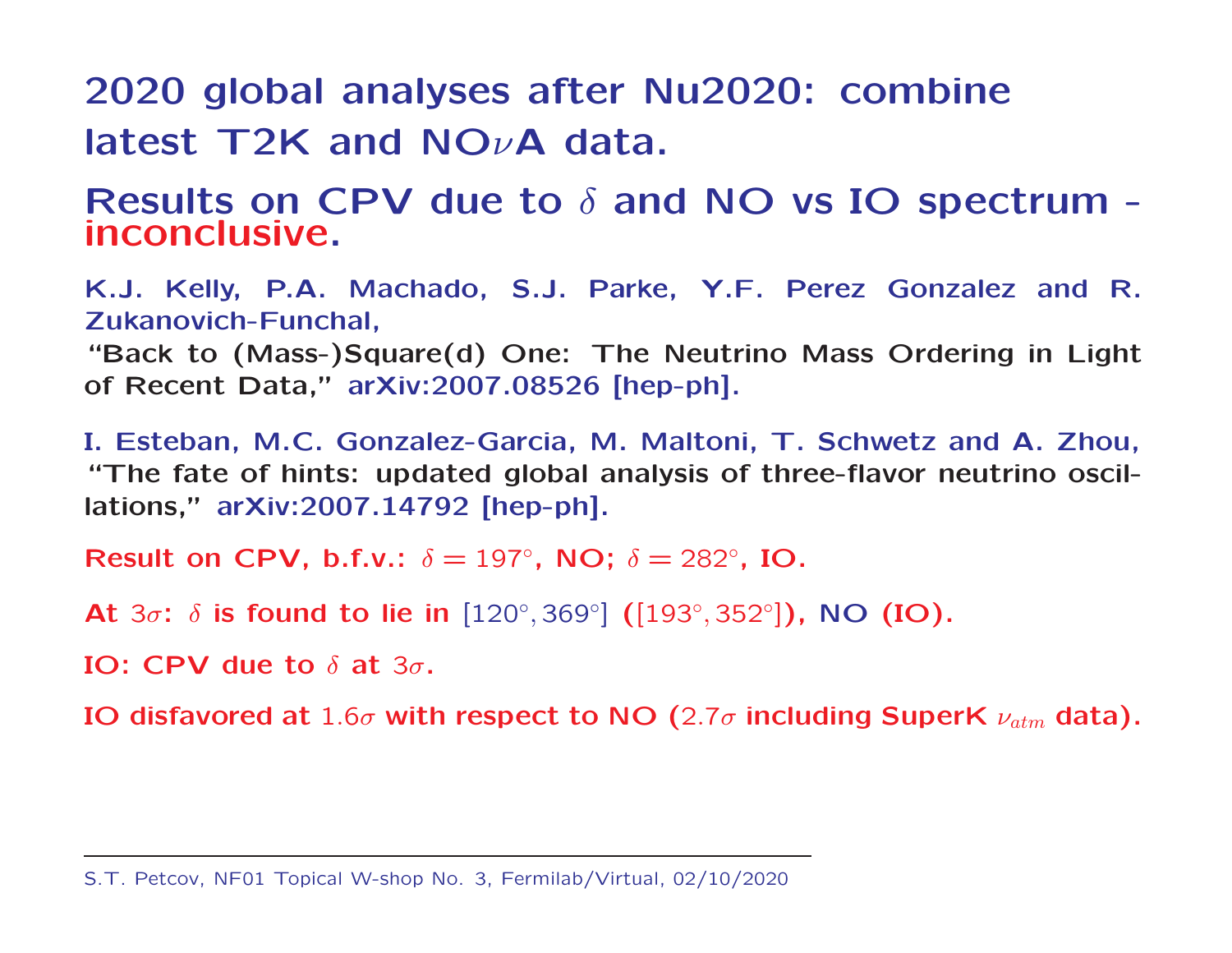#### Understanding the Pattern of Neutrino Mixng

The observed pattern of 3- $\nu$  mixing, is characterised by two large and one small mixing angles,

 $\theta_{12} \cong 33$ °,  $\theta_{23} \cong 45$  $^{\circ}$   $\pm$  6 $^{\circ}$  and  $\theta_{13} \cong$  8.4 $^{\circ}$ .

Challenge for the theory.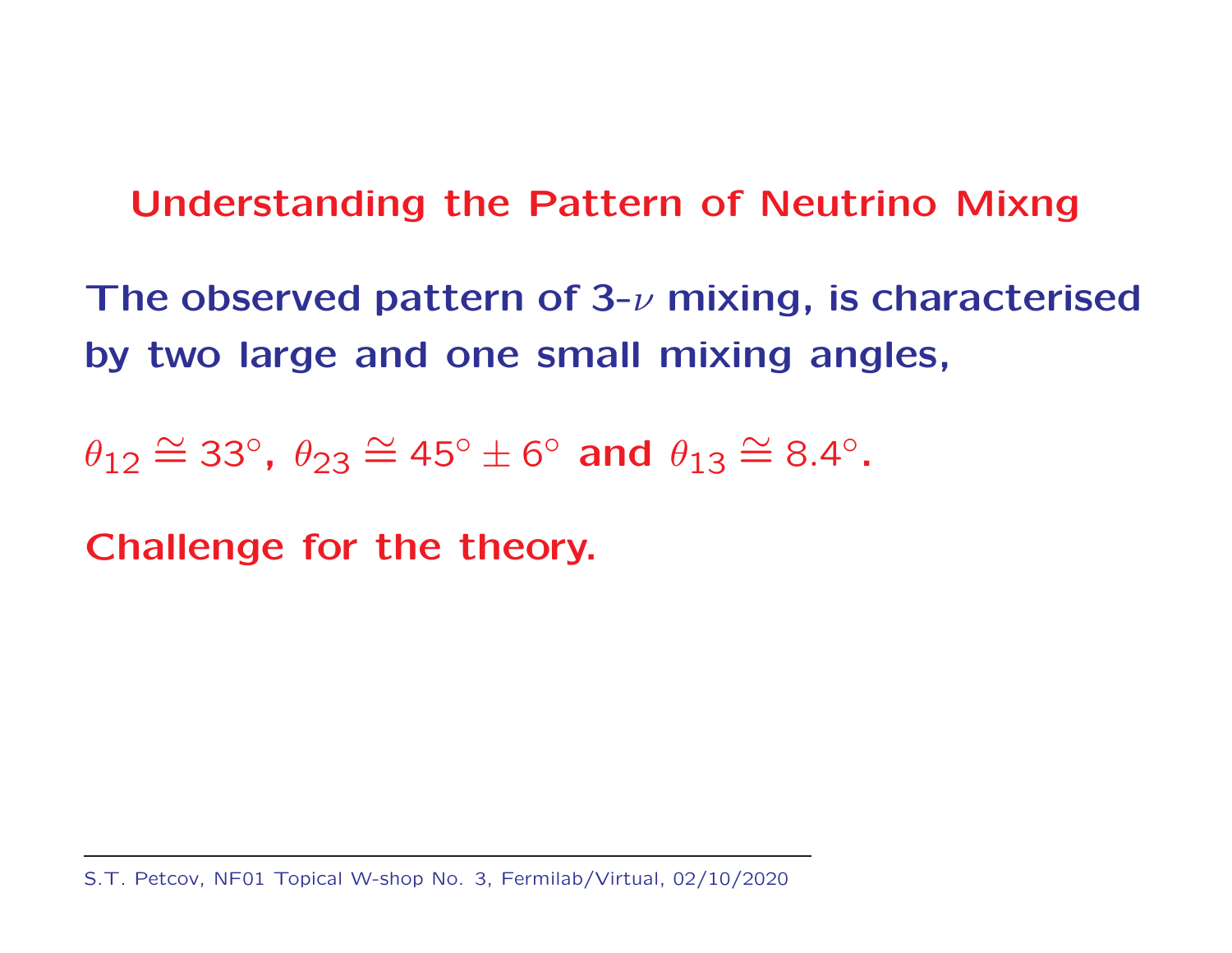With the observed pattern of neutrino mixing Nature is sending us <sup>a</sup> Message. The Message is encoded in the values of the neutrino mixing angles, leptonic CP violation phases and neutrino masses. We do not know at present what is the prcise content of Nature's Message. However, on the basis of the analysis of the current ideas about the origin of the observed pattern of neutrino mixing I am led to conclude that if expressed in one word the Message most likely would read:

# SYMMETRY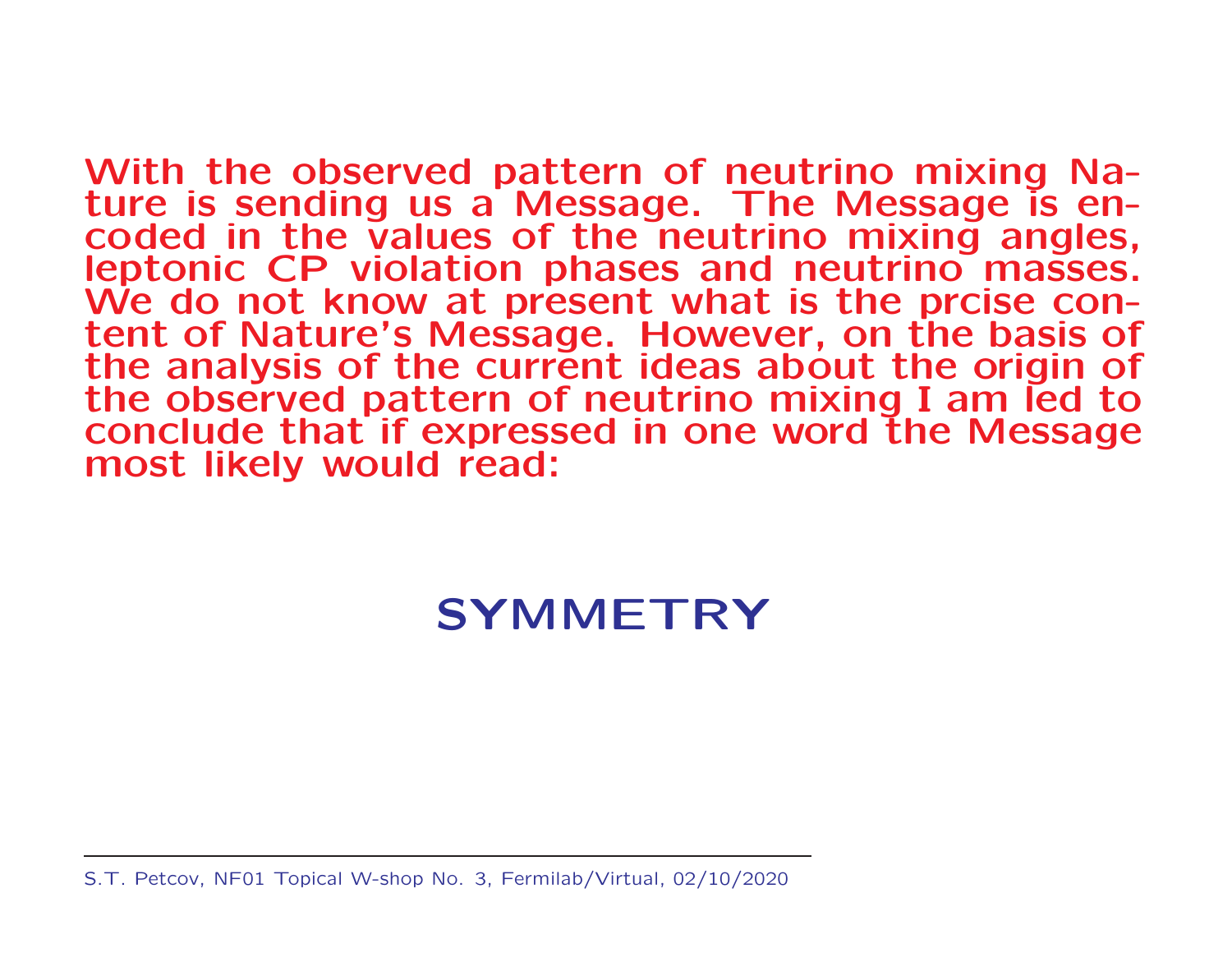The Quest for Nature's Message

Towards Quantitative Understanding of  $U_{\mathsf{PMNS}}$ ,  $m_j$ 

The observed pattern of 3- $\nu$  mixing, two large and one small mixing angles,  $\theta_{12} \cong 33$  $\frac{1}{2}$ °,  $\theta_{23} \cong 45$  $^{\circ}$   $\pm$  6 $^{\circ}$  and  $\theta_{13} \cong$  8.4 $^{\circ}$ , can most naturally be explained by extending the Standard Model (SM) with <sup>a</sup> flavour symmetry corresponding to <sup>a</sup> non-Abelian discrete (finite) group G  $f$  .

#### G  $\boldsymbol{f}$  $=A_4, T', S_4, A_5, D_{10}, D_{12},...$

Vast literature; reviews: G. Altarelli, F. Feruglio, 1002.0211; H. Ishimori et al., 1003.3552; M. Tanimoto, AIP Conf.Proc. 1666 (2015) 120002; S. King and Ch. Luhn, 1301.1340; D. Meloni, 1709.02662; STP, 1711.10806

S.T. Petcov, NF01 Topical W-shop No. 3, Fermilab/Virtual, 02/10/2020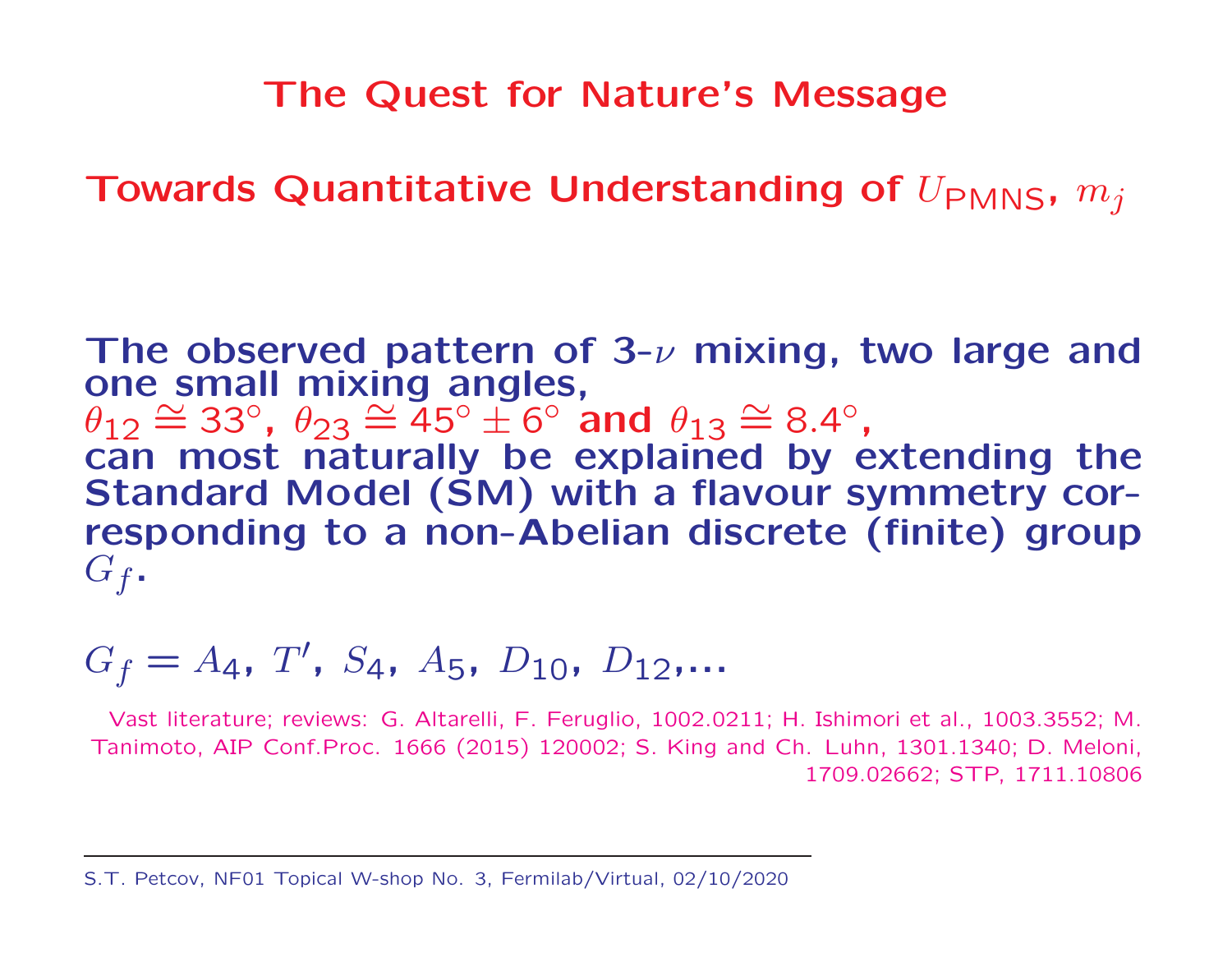#### Neutrino Mixing: New Symmetry?

 $\overline{\theta}_{12} = \theta_{\odot}$  $\cong \frac{\pi}{5.4}$ ,  $\theta_{23} = \theta_{\text{atm}} \cong \frac{\pi}{4}$ (?),  $\theta_{13}$  $\approx \frac{\pi}{2}$ 20

$$
U_{PMNS} \simeq \left(\begin{array}{cc} \sqrt{\frac{2}{3}} & \sqrt{\frac{1}{3}} & \epsilon \\ -\sqrt{\frac{1}{6}} & \sqrt{\frac{1}{3}} & -\sqrt{\frac{1}{2}}(?) \\ -\sqrt{\frac{1}{6}} & \sqrt{\frac{1}{3}} & \sqrt{\frac{1}{2}}(?) \end{array}\right);
$$

Very different from the CKM-matrix!

- $\cdot$   $\theta_{12} \cong$  sin $^{-1} \frac{1}{\sqrt{3}}$  $-$  0.020;  $θ<sub>12</sub> ≝ π/4 - 0.20$ ,  $\theta_{13} \cong 0 + \pi/20, \ \ \theta_{23} \cong \pi/4 \mp 0.10.$
- $\bullet$   $U_{\mathsf{PMNS}}$  due to new approximate symmetry?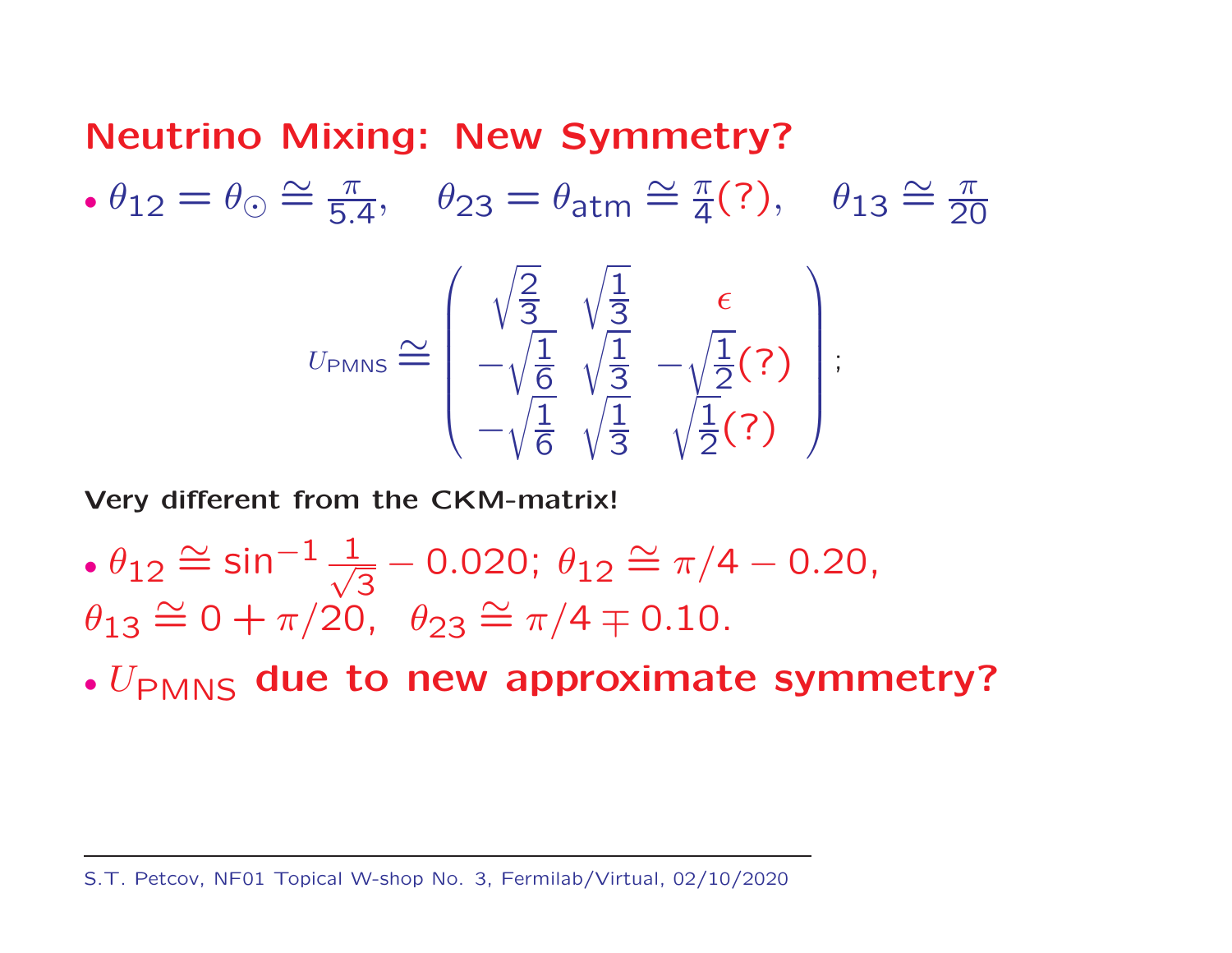#### A Natural Possibility (vast literature):

$$
U = U_{\mathsf{lep}}^{\dagger}(\theta_{ij}^{\ell}, \delta^{\ell}) \ Q(\psi, \omega) U_{\mathsf{TBM}, \mathsf{BM}, \mathsf{LC}, \dots} \ \bar{P}(\xi_1, \xi_2) \,,
$$

with

$$
U_{\text{TBM}} = \left(\begin{array}{ccc} \sqrt{\frac{2}{3}} & \sqrt{\frac{1}{3}} & 0 \\ -\sqrt{\frac{1}{6}} & \sqrt{\frac{1}{3}} & -\sqrt{\frac{1}{2}} \\ -\sqrt{\frac{1}{6}} & \sqrt{\frac{1}{3}} & \sqrt{\frac{1}{2}} \end{array}\right); \quad U_{\text{BM}} = \left(\begin{array}{ccc} \frac{1}{\sqrt{2}} & \pm \frac{1}{\sqrt{2}} & 0 \\ -\frac{1}{2} & \pm \frac{1}{2} & \frac{1}{\sqrt{2}} \\ \frac{1}{2} & \mp \frac{1}{2} & \frac{1}{\sqrt{2}} \end{array}\right)
$$

 $\bullet$   $U$ †  $\int_{\text{lep}}^{\uparrow}(\theta_{ij}^{\ell},\delta^{\ell})$  - from diagonalization of the  $l$ − mass matrix;

•  $U_{\mathsf{TBM},\mathsf{BM},\mathsf{LC},\dots}$   $\bar{P}(\xi_1,\xi_2)$  - from diagonalization of the  $\nu$ mass matrix;

•  $Q(\psi, \omega)$ , - from diagonalization of the  $l^-$  and/or  $\nu$  mass matrices.

P. Frampton, STP, W. Rodejohann, 2003

.

S.T. Petcov, NF01 Topical W-shop No. 3, Fermilab/Virtual, 02/10/2020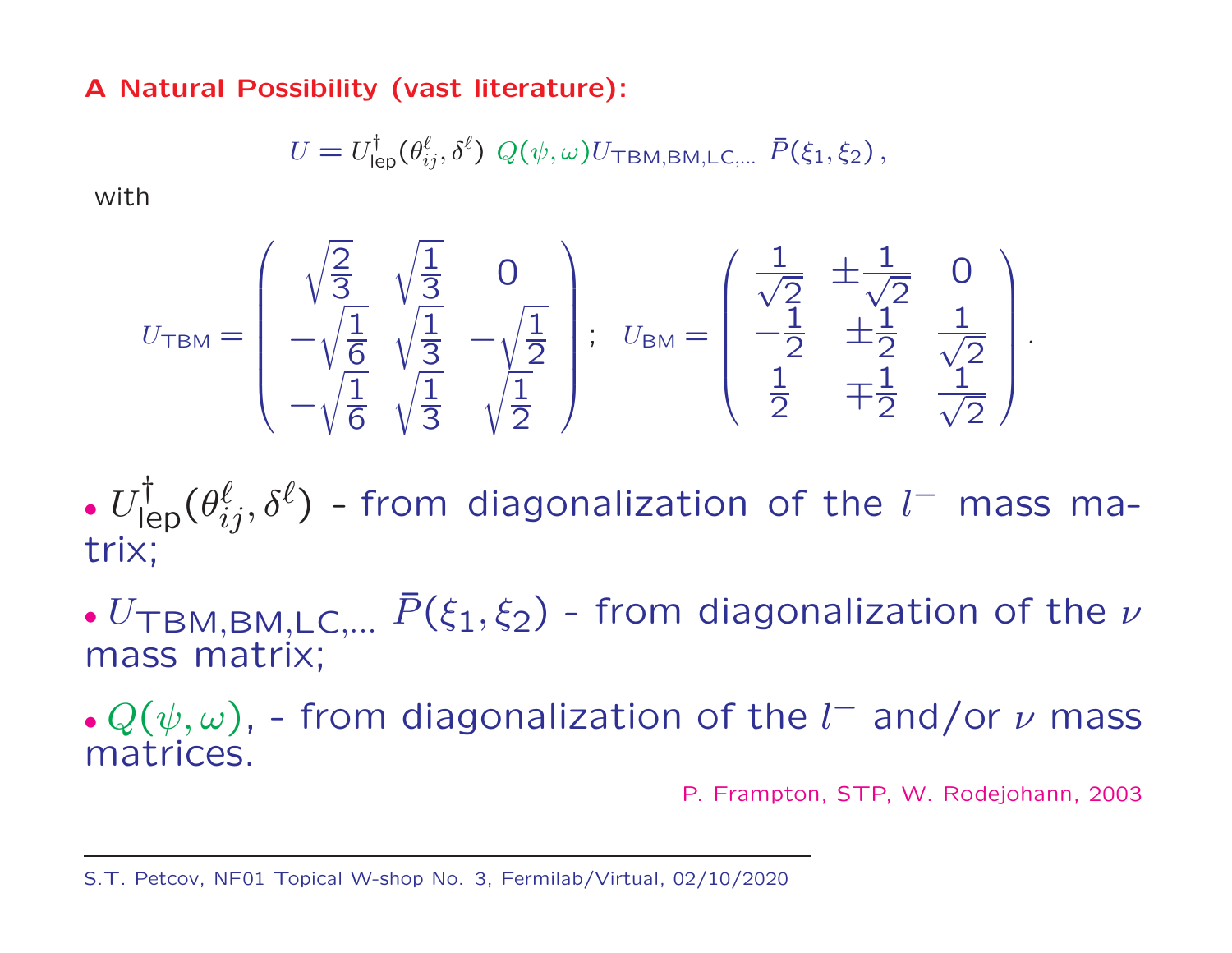$U_{\mathsf{LC}}$ ,  $U_{\mathsf{GRAM}}$ ,  $U_{\mathsf{GRBM}}$ ,  $U_{\mathsf{HGM}}$ :

$$
U_{LC} = \begin{pmatrix} \frac{1}{\sqrt{2}} & \frac{1}{\sqrt{2}} & 0 \\ -\frac{c_{23}^{\nu}}{\sqrt{2}} & \frac{c_{23}^{\nu}}{\sqrt{2}} & s_{23}^{\nu} \\ \frac{s_{23}^{\nu}}{\sqrt{2}} & -\frac{s_{23}^{\nu}}{\sqrt{2}} & c_{23}^{\nu} \end{pmatrix}; \ \mu - \tau \text{ symmetry}: \ \theta_{23}^{\nu} = \pm \pi/4;
$$
  

$$
U_{GR} = \begin{pmatrix} c_{12}^{\nu} & s_{12}^{\nu} & 0 \\ -\frac{s_{12}^{\nu}}{\sqrt{2}} & \frac{c_{12}^{\nu}}{\sqrt{2}} & -\sqrt{\frac{1}{2}} \\ -\frac{s_{12}^{\nu}}{\sqrt{2}} & \frac{c_{12}^{\nu}}{\sqrt{2}} & \sqrt{\frac{1}{2}} \end{pmatrix}; \ \ U_{HGM} = \begin{pmatrix} \frac{\sqrt{3}}{2} & \frac{1}{2} & 0 \\ -\frac{1}{2\sqrt{2}} & \frac{\sqrt{3}}{2\sqrt{2}} & -\frac{1}{\sqrt{2}} \\ -\frac{1}{2\sqrt{2}} & \frac{\sqrt{3}}{2\sqrt{2}} & \frac{1}{\sqrt{2}} \end{pmatrix}, \ \ \theta_{12}^{\nu} = \pi/6.
$$

$$
U_{\text{GRAM}}: \sin^2 \theta_{12}^{\nu} = (2+r)^{-1} \cong 0.276, r = (1+\sqrt{5})/2
$$
  
(GR: r/1; a/b = a + b/a, a > b)

U<sub>GRBM</sub>: sin<sup>2</sup>  $\theta_{12}^{\nu} = (3 - r)/4 \approx 0.345$ .

GRB and HG mixing: W. Rodejohann et al., 2009.

S.T. Petcov, NF01 Topical W-shop No. 3, Fermilab/Virtual, 02/10/2020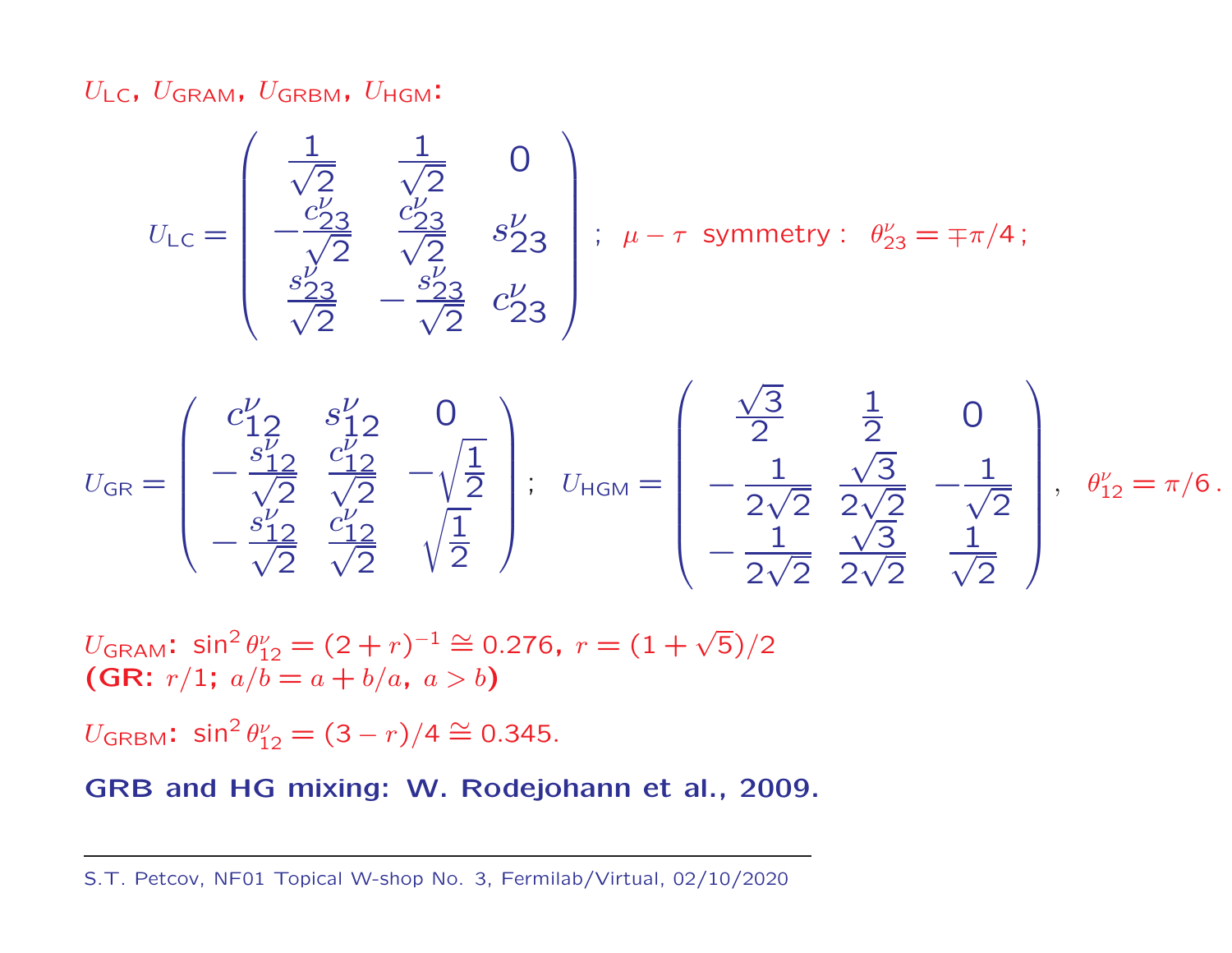# $U<sub>TBM(BM)</sub>: Groups A<sub>4</sub>, T', S<sub>4</sub> (S<sub>4</sub>),... (vast literature)$

(Reviews: G. Altarelli, F. Feruglio, arXiv:1002.0211; M. Tanimoto et al., arXiv:1003.3552; S. King and Ch. Luhn, arXiv:1301.1340)

- $U_{BM}$ :  $s_{12}^2 = 1/2$ ,  $s_{13}^2 = 0$ ,  $s_{23}^2 = 1/2$ ;  $s_{13}^2 = 0$  and  $s_{12}^2 = 1/2$  must be corrected. •  $U_{\text{GRA}}$ : Group  $A_5, \ldots, s_{13}^2 = 0$  and possibly  $s_{12}^2 = 0.276$ and  $s_{23}^2 = 1/2$  must be corrected. L. Everett, A. Stuart, arXiv:0812.1057;...
- $U_1$  c: alternatively  $U(1)$ ,  $L' = L_e L_\mu L_\tau$

S.T.P., 1982

•  $U_{\text{LC}}$ :  $s_{12}^2 = 1/2$ ,  $s_{13}^2 = 0$ ,  $s_{23}^{\nu}$  - free parameter;  $s_{13}^2 = 0$  and  $s_{12}^2 = 1/2$  must be corrected.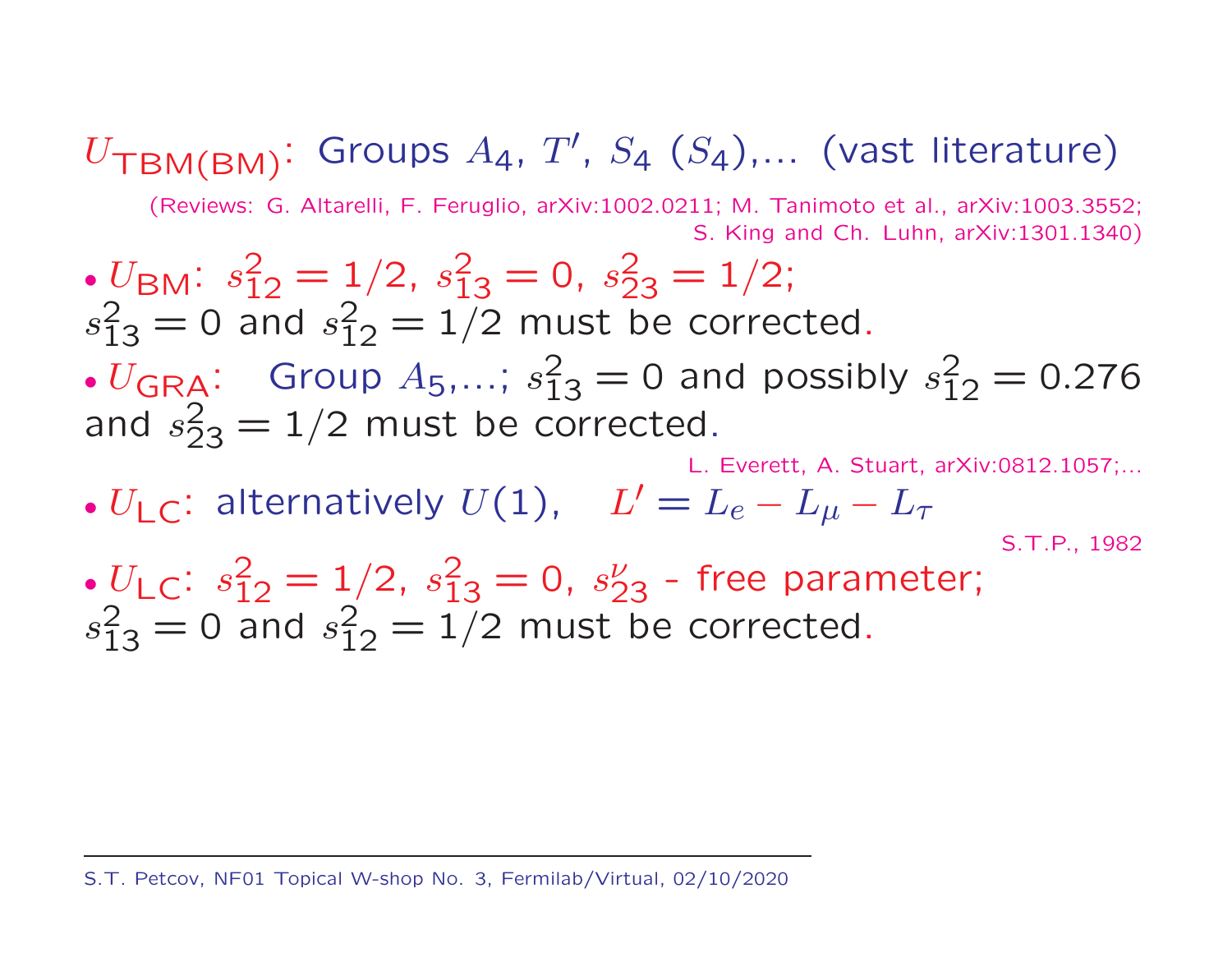•  $U_{\text{GRB}}$ : Group  $D_{10}$ ,...;  $s_{13}^2 = 0$  and possibly  $s_{12}^2 = 0.345$ and  $s_{23}^2 = 1/2$  must be corrected.

•  $U_{\text{HG}}$ : Group  $D_{12},...$ ;  $s_{13}^2 = 0$ ,  $s_{12}^2 = 0.25$  and possibly  $s_{23}^2 = 1/2$  must be corrected.

For all symmetry forms considered we have:  $\theta_{13}^{\nu} = 0$ ,  $\theta_{23}^{\nu} = \mp \pi/4.$ They differ by the value of  $\theta_{12}^{\nu}$ : TBM, BM, GRA, GRB and HG forms correspond to  $\sin^2 \theta_{12}^{\nu} = 1/3$ ; 0.5; 0.276; 0.345; 0.25.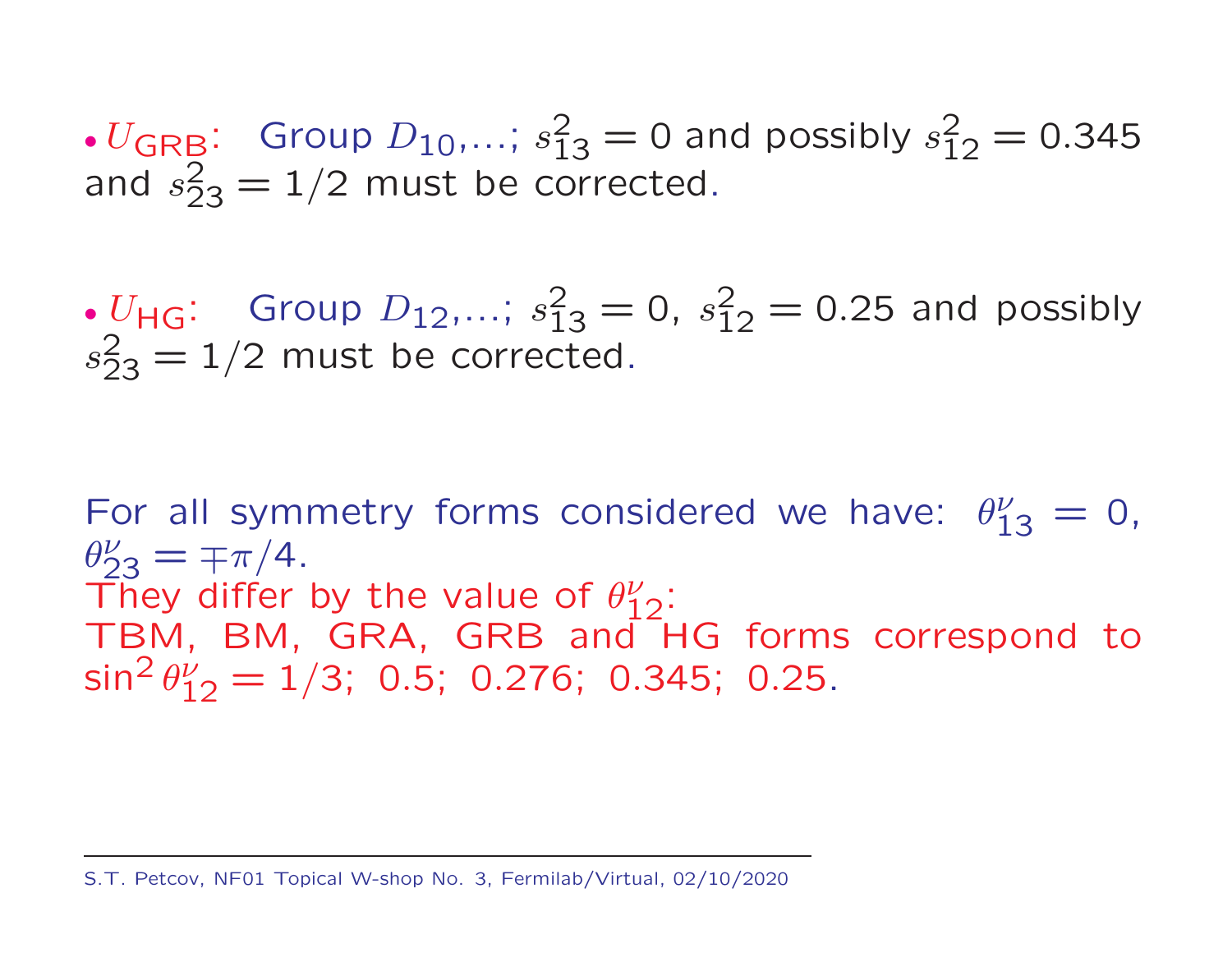

## Examples of symmetries:  $A_4$ ,  $S_4$ ,  $D_4$ ,  $A_5$

From M. Tanimoto et al., arXiv:1003.3552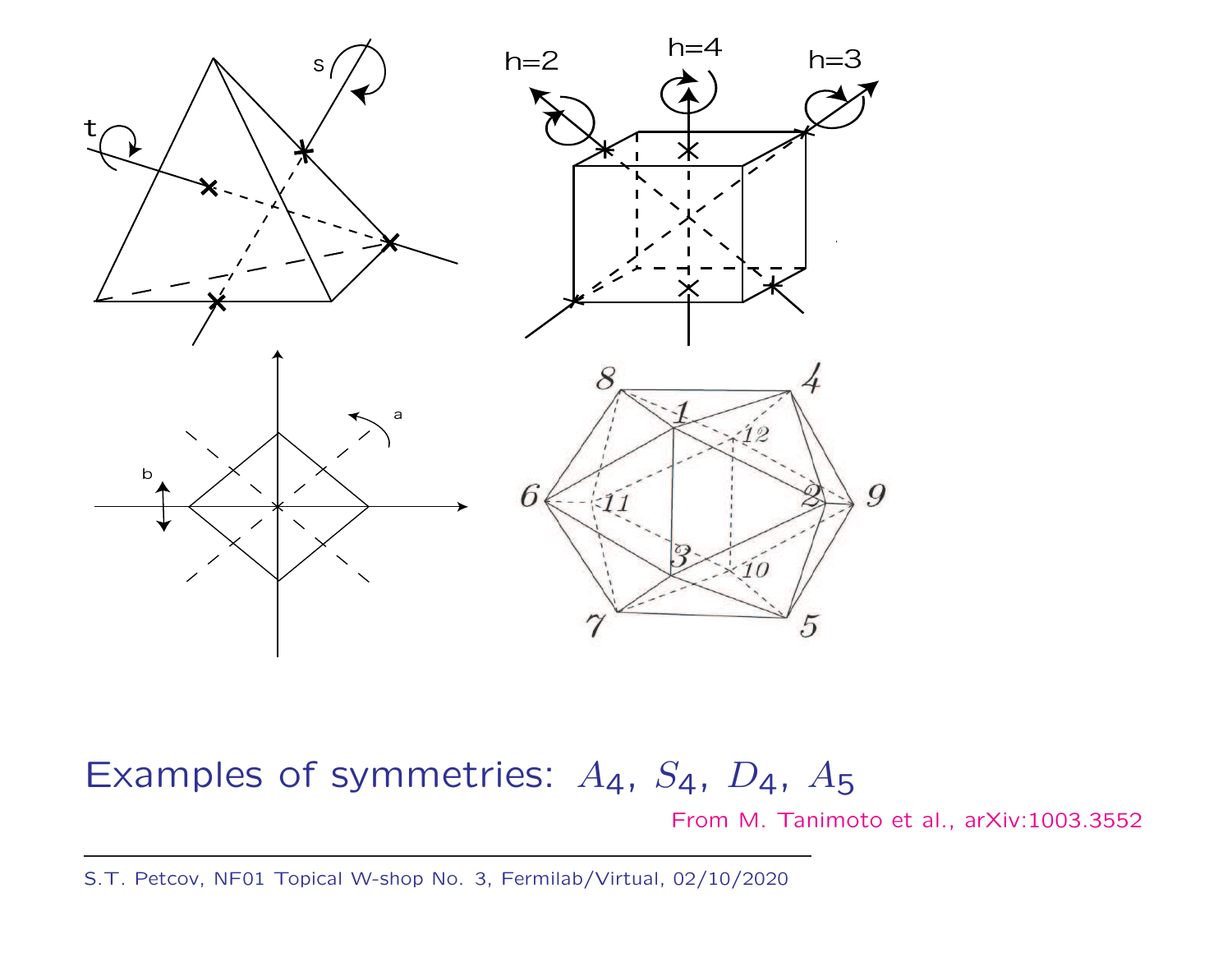#### How Does it Work

#### **Model building with symmetries**



E. Lisi, TAUP 2019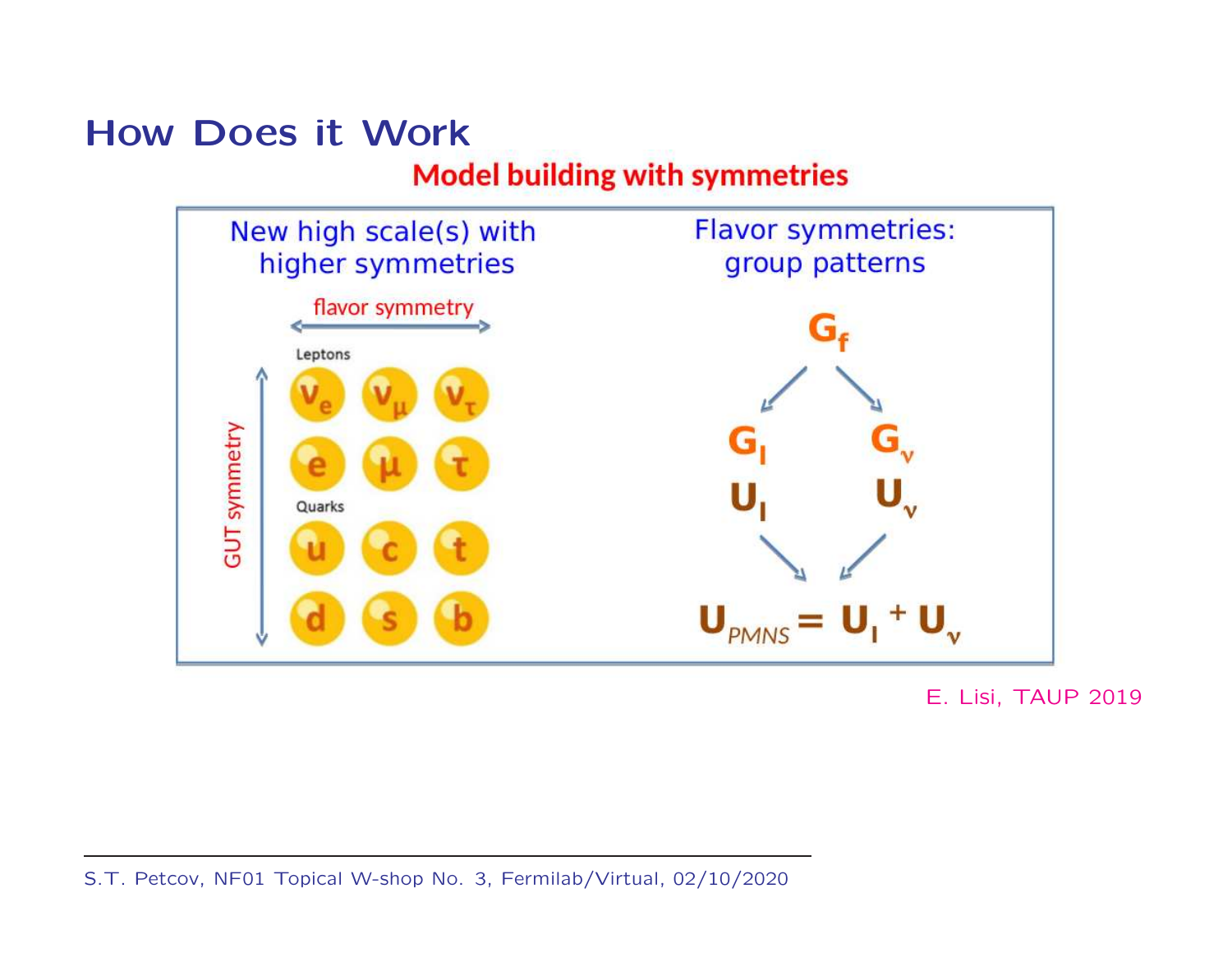#### Examples of Predictions and Correlations

- $\cdot$  sin $^2\,\theta_{23}= \frac{1}{2}$  $\overline{2}$  .
- $\sin^2\theta_{23} \cong \frac{1}{2}(1 \mp \sin^2\theta_{13}) + O(\sin^4\theta_{13}) \cong \frac{1}{2}(1 \mp 0.022)$ .
- $\cdot$  sin $^2\,\theta_{23} =$  0.455; 0.463; 0.537; 0.545; 0.604 (small uncert.).
- $\sin^2 \theta_{12} \cong \frac{1}{3} (1 + \sin^2 \theta_{13}) + O(\sin^4 \theta_{13}) \cong 0.340$ .
- $\sin^2 \theta_{12} \cong \frac{1}{3} (1 2 \sin^2 \theta_{13}) + O(\sin^4 \theta_{13}) \cong 0.319$ .
- $\bullet$  and/or  $\cos\delta=\cos\delta(\theta_{12},\theta_{23},\theta_{13};\theta^{\nu}_{12},...)$  ,

 $J_{CP} = J_{CP}(\theta_{12}, \theta_{23}, \theta_{13}, \delta) = J_{CP}(\theta_{12}, \theta_{23}, \theta_{13}; \theta_{12}^{\nu}, \ldots),$ 

 $\theta^{\nu}_{12},...$  - known (fixed) parameters, depend on the underlying symmetry.

S.T. Petcov, NF01 Topical W-shop No. 3, Fermilab/Virtual, 02/10/2020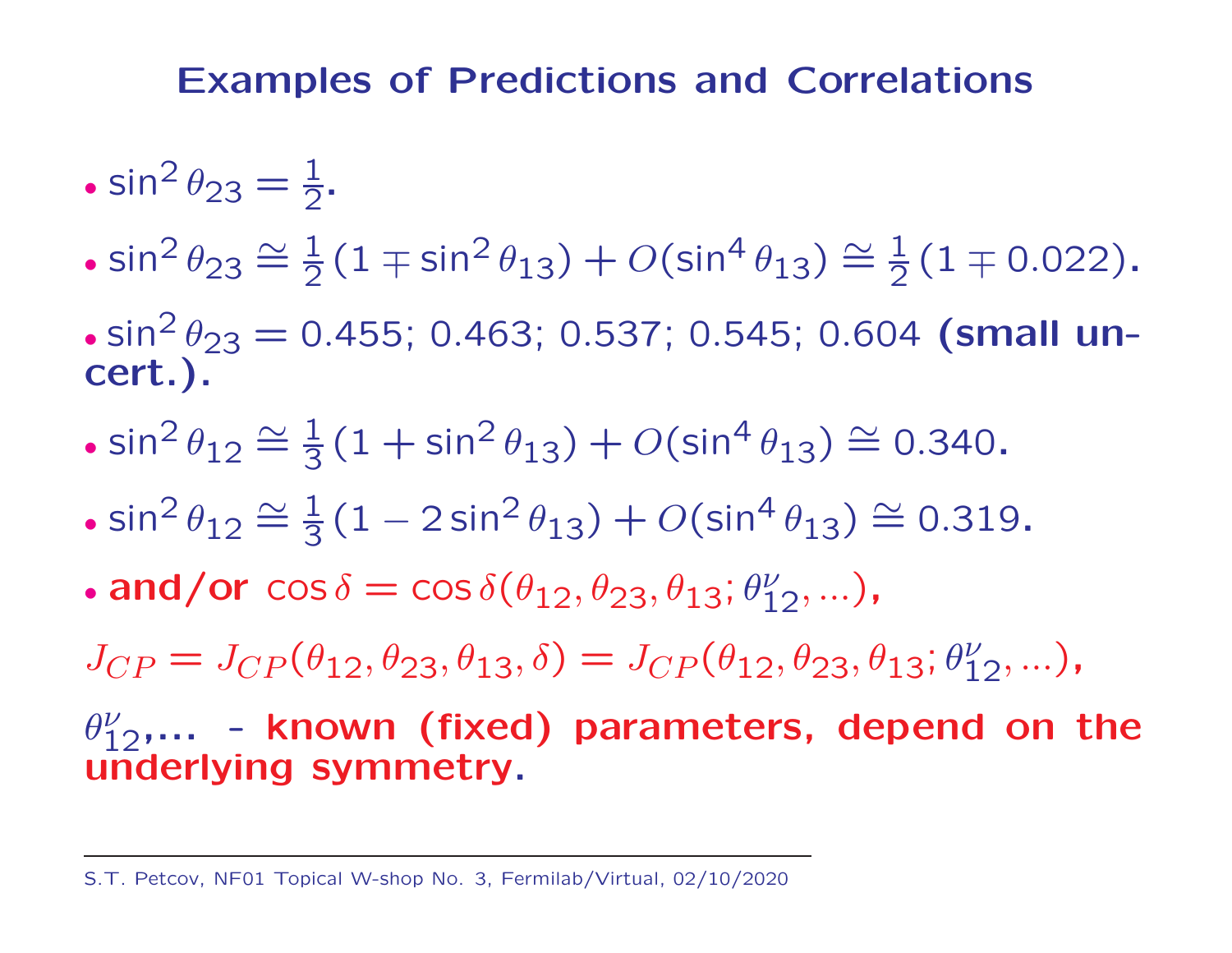Predictions and Correlations:  $\delta = \delta(\theta_{ij}; \theta_1^{\nu})$  $_{12}^{\nu})$  $U_{\nu} = U_{\text{TBM,BM,GRA,GRB,HG}} \, \bar{P}(\xi_1, \xi_2)$ ;  $\theta_1^{\nu}$ ,<br>12,  $\,U\,$ †  $\ell$  $=R_{12}(\theta_1^{\ell})$  $_{12}^\ell)$   $Q$ ,  $\,Q = \textsf{diag}(e^{i \varphi},1,1)$ (the "minimal" = simplest case  $(SU(5) \times T',\ldots)$ 

 $\,U\,$ †  $\ell$  $=R_{12}(\theta_1^{\ell})$  $_{12}^{\ell})$   $R_{23}(\theta_2^{\ell})$  $\ell_{23}^{\ell})Q$ ,  $Q = \mathsf{diag}(1,e^{-i\psi})$  $^{\prime}, e$  $-i\omega)$ (next-to-minimal case)

 $\cos\delta=\cos\delta(\theta_{12},\theta_{23},\theta_{13};\theta^{\nu}_{12},...)$  ,

 $J_{CP} = J_{CP}(\theta_{12}, \theta_{23}, \theta_{13}, \delta) = J_{CP}(\theta_{12}, \theta_{23}, \theta_{13}; \theta_{12}^{\nu}, \ldots),$ 

 $\theta^{\nu}_{12},...$  - known (fixed) parameters, depend on the underlying symmetry.

S.T. Petcov, NF01 Topical W-shop No. 3, Fermilab/Virtual, 02/10/2020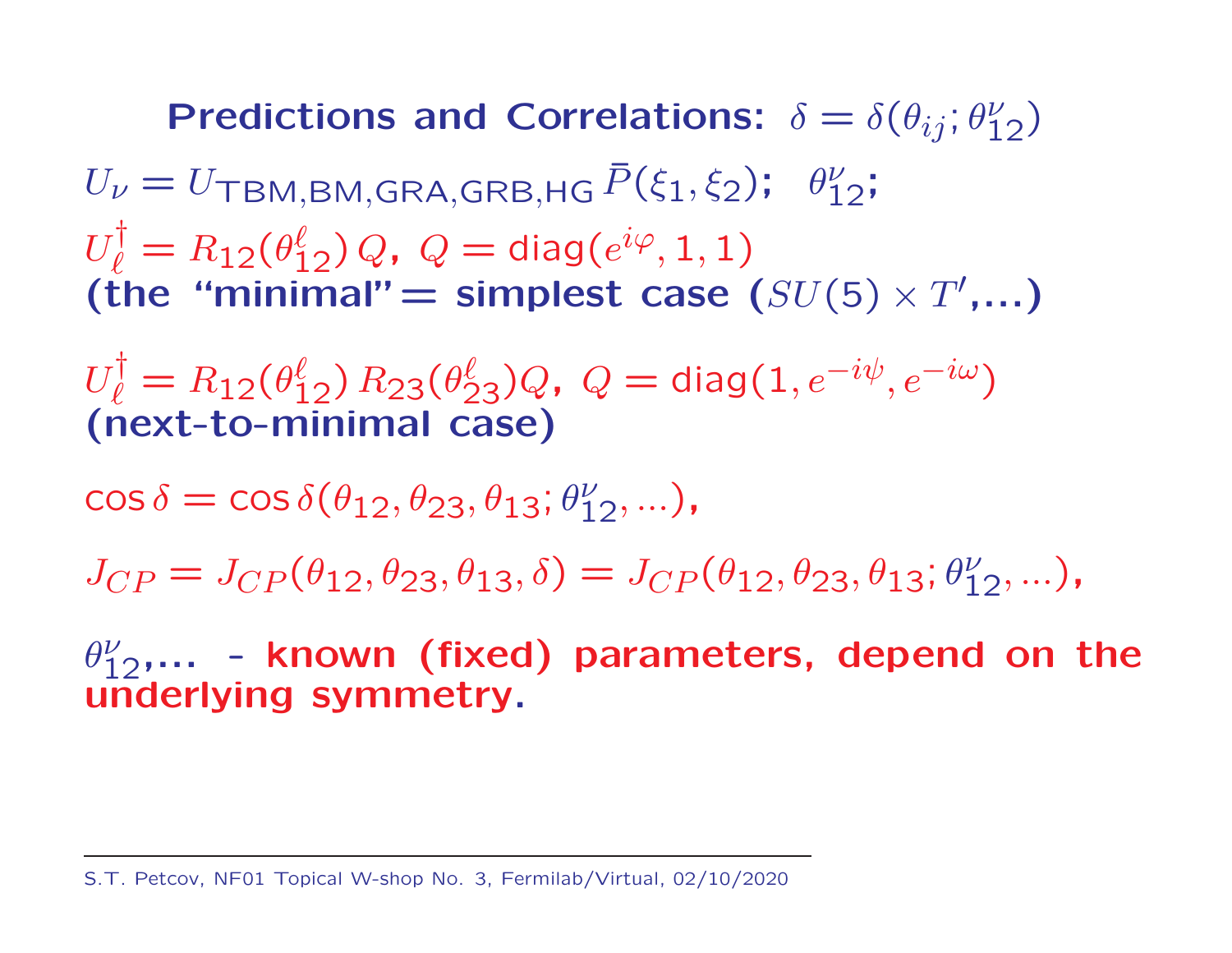For arbitrary fixed  $\theta_{12}^{\nu}$  and any  $\theta_{23}$ ("minimal" and "next-to-minimal" cases):

$$
\cos \delta = \frac{\tan \theta_{23}}{\sin 2\theta_{12} \sin \theta_{13}} [\cos 2\theta_{12}^{\nu} \n+ (\sin^2 \theta_{12} - \cos^2 \theta_{12}^{\nu}) (1 - \cot^2 \theta_{23} \sin^2 \theta_{13})].
$$
\nS.T.P., arXiv:1405.6006

This results is exact.

"Minimal" case: 
$$
\sin^2 \theta_{23} = \frac{1}{2} \frac{1 - 2 \sin^2 \theta_{13}}{1 - \sin^2 \theta_{13}}
$$
.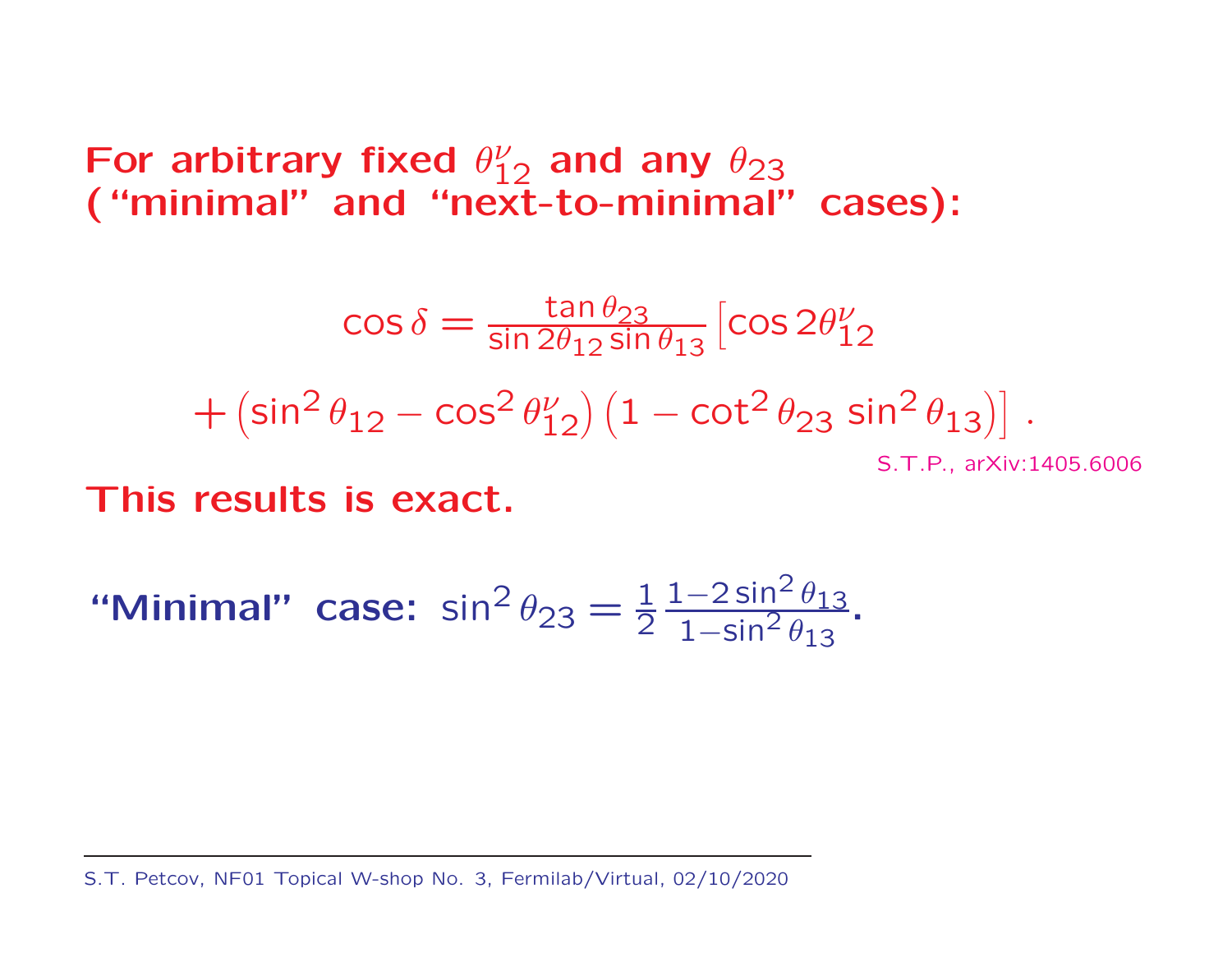In all cases TBM, BM (LC), GRA, GRB, HG:

- New sum rules relating  $\theta_{12}$ , $\theta_{13}$ ,  $\theta_{23}$  and  $\delta$ ;
- $J_{CP} = J_{CP}(\theta_{12}, \theta_{23}, \theta_{13}, \delta) = J_{CP}(\theta_{12}, \theta_{23}, \theta_{13}; \theta_{13}^{\nu})$  $_{12}^{\nu}).$

S.T.P., arXiv:1405.6006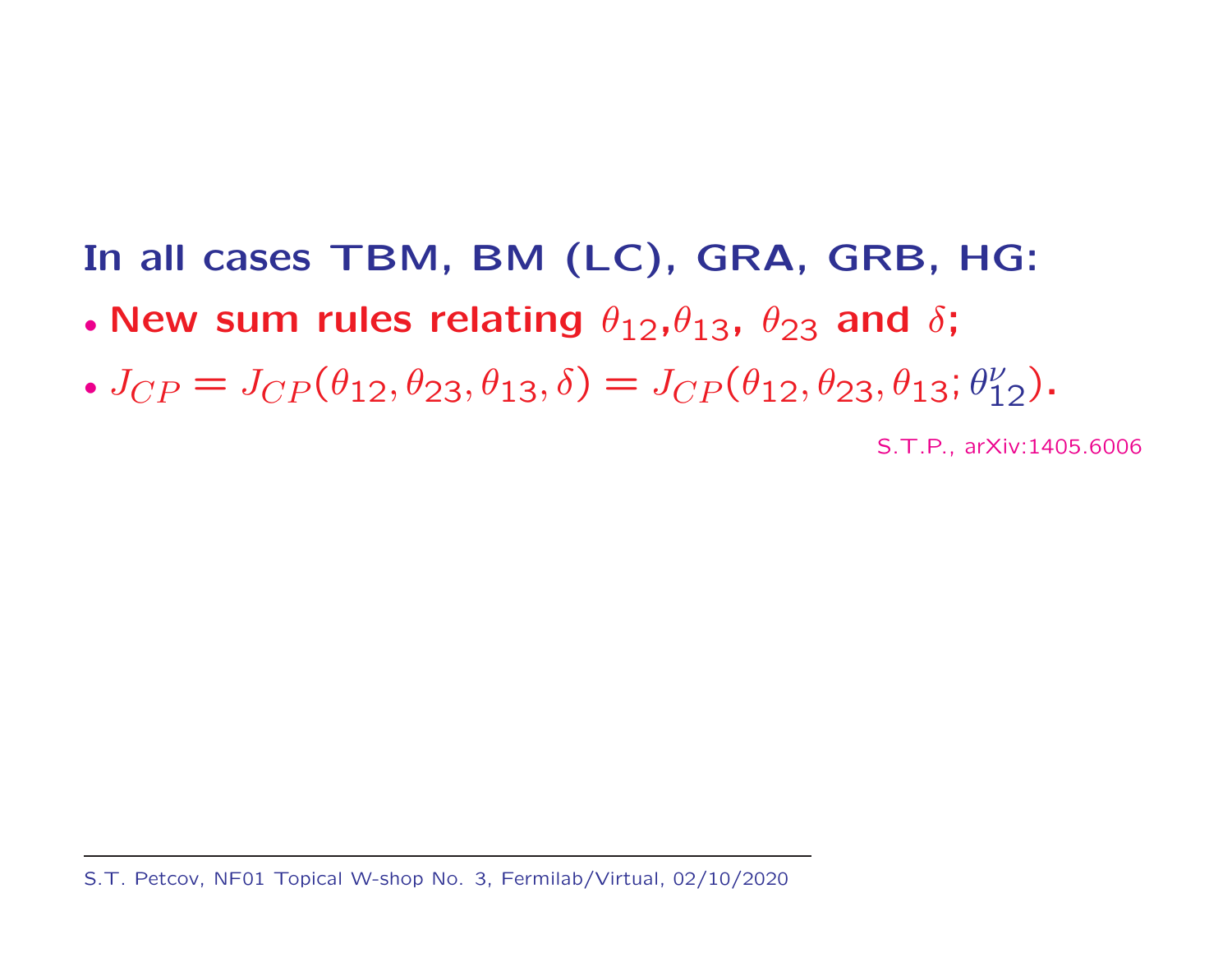- $J_{CP} = J_{CP}(\theta_{12}, \theta_{23}, \theta_{13}, \delta) = J_{CP}(\theta_{12}, \theta_{23}, \theta_{13}; \theta_{12}).$
- TBM case:  $\delta \cong 3\pi/2$  or  $\pi/2$ ; b.f.v. of  $\theta_{ij}$ :
- $\delta \cong 263.5^{\circ}$  or 96.5°, cos  $\delta = -0.114$ ,  $J_{CP} \cong \pm 0.034$ .
- GRAM case, b.f.v. of  $\theta_{ij}$ :  $\delta \cong 286.8^{\circ}$  or 73.2°;  $\cos \delta = 0.289, J_{CP} \cong \pm 0.0327.$
- GRBM case, b.f.v. of  $\theta_{ij}$ :  $\delta \cong 258.5^{\circ}$  or 101.5°;  $\cos \delta = -0.200$ ,  $J_{CP} \mp 0.0333$ .
- HGM case, b.f.v. of  $\theta_{ij}$ :  $\delta \cong 298.4^{\circ}$  or 61.6°;  $\cos \delta = 0.476$ ,  $J_{CP} \cong \pm 0.0299$ .
- BM, LC cases:  $\delta \cong \pi$ , cos  $\delta \cong -0.978$ ,  $J_{CP} \cong \pm 0.008$

The results shown - for NO neutrino mass spectrum; the results are practically the same for IO spectrum. (Best fit values of  $\theta_{ii}$ : F. Capozzi et al., **arXiv:1312.2878v1.)** S.T.P., arXiv:1405.6006

S.T. Petcov, NF01 Topical W-shop No. 3, Fermilab/Virtual, 02/10/2020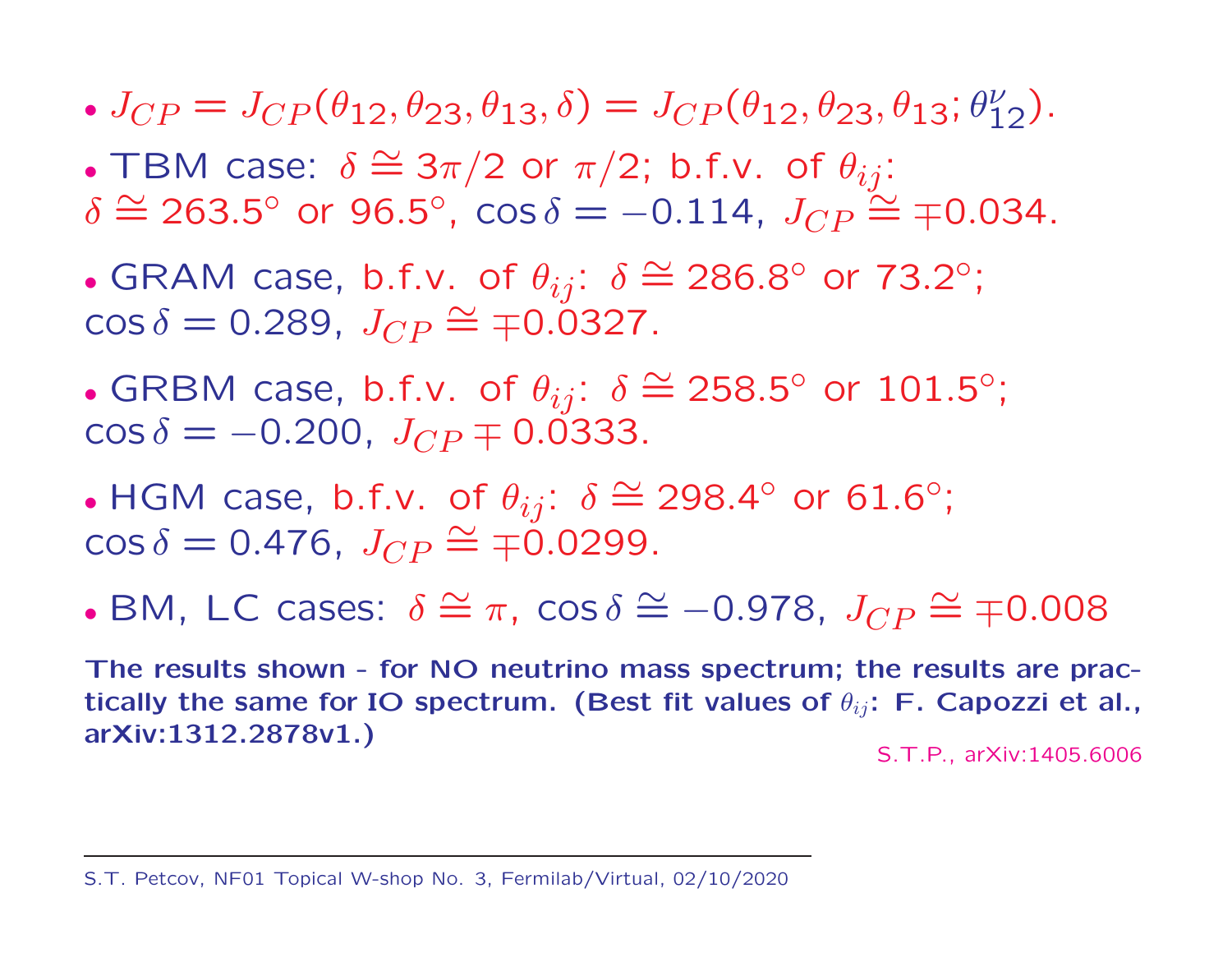By measuring  $\cos \delta$  or  $\delta$  and using high precision data on  $\theta_{12}$ ,  $\theta_{23}$  and  $\theta_{13}$ , one can distiguish between different symmetry forms of  $\tilde{U}_\nu$ !

Relatively high precision measurement of  $\delta$  will be performed at the future planned neutrino oscillation experiments, (DUNE, T2HK) see, e.g., R. Acciarri et al. [DUNE Collab.], arXiv:1512.06148, 1601.05471 and 1601.02984; K. Abe et al. [T2HK Proto-Collab.], arXiv:1502.05199 (PTEP 2015 (2015) 053C02).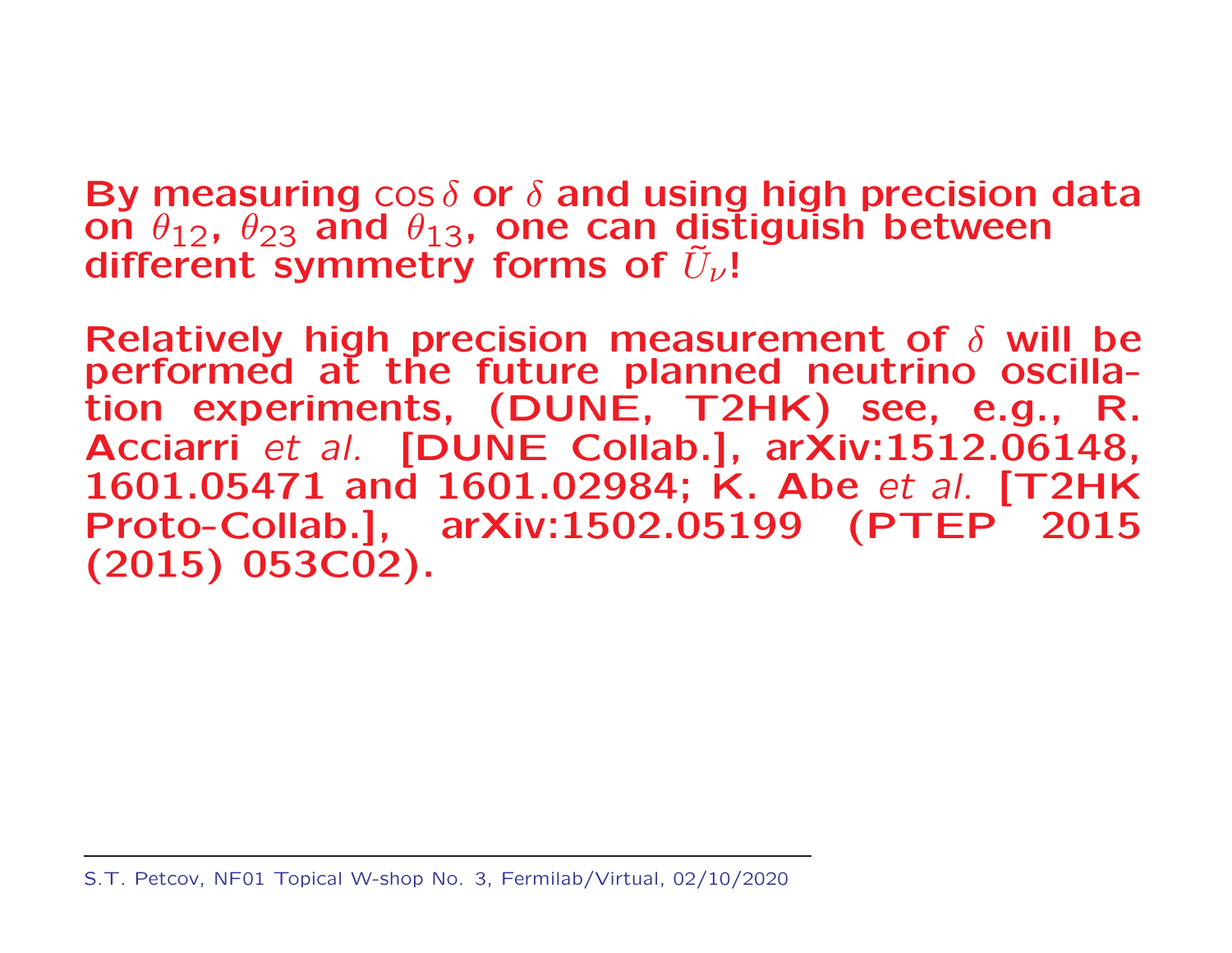Statistical analysis, likelihood method; <code>input "data":</code> <code>sin $^2\,\theta_{13}$ , sin $^2\,\theta_{12}$ , sin $^2\,\theta_{12}$ ,  $\delta$ </code> from F. Capozzi et al., arXiv:1312.2878v2 (May 5, 2014).

$$
L(\cos \delta) \propto \exp\left(-\frac{\chi^2(\cos \delta)}{2}\right)
$$

n $\sigma$  confidence level interval of values of  $\cos \delta$ :

$$
L(\cos \delta) \ge L(\chi^2_{\min}) \cdot L(\chi^2 = n^2)
$$

I. Girardi, S.T.P., A. Titov, arXiv:1410.8056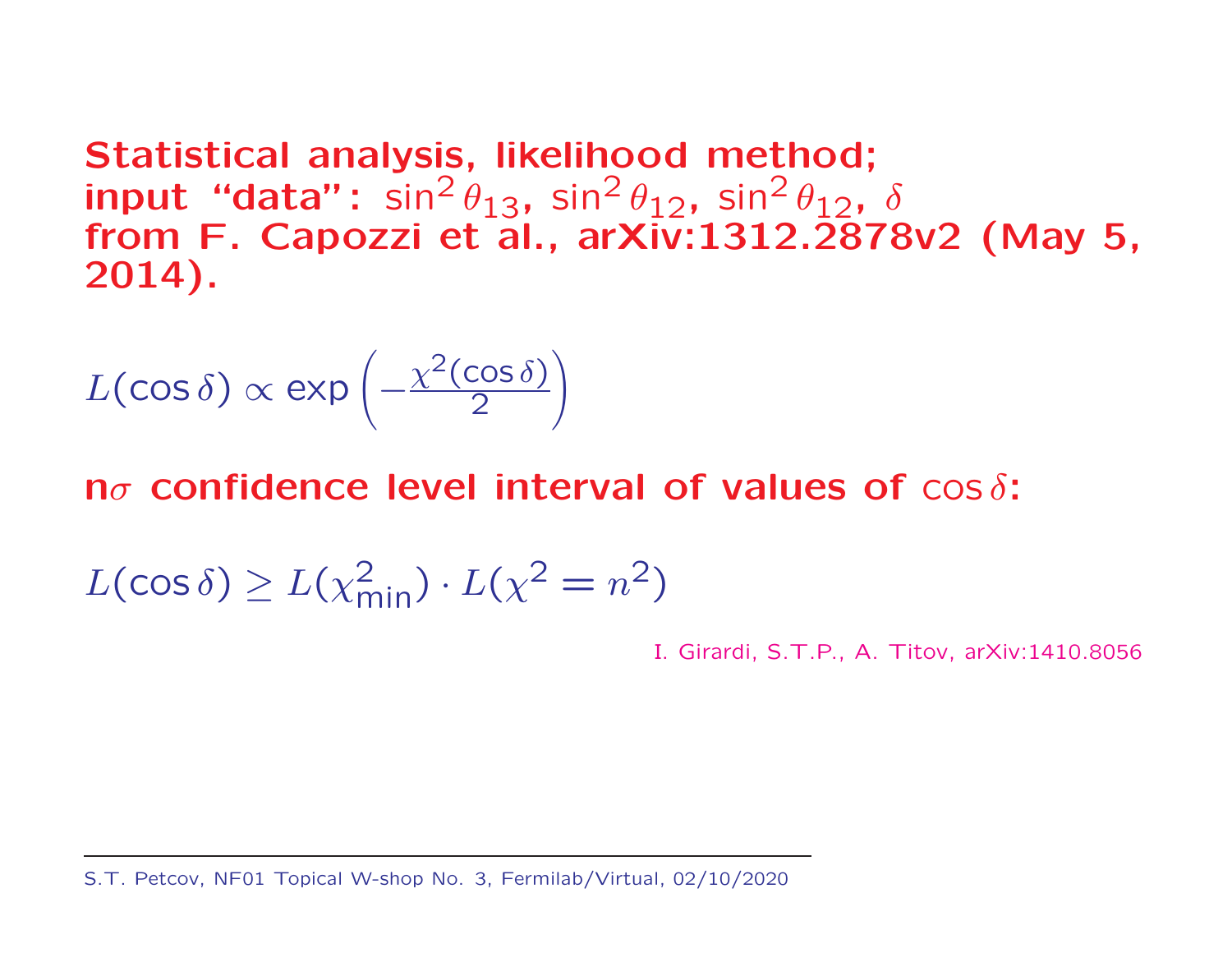

I. Girardi, S.T.P., A. Titov, arXiv:1410.8056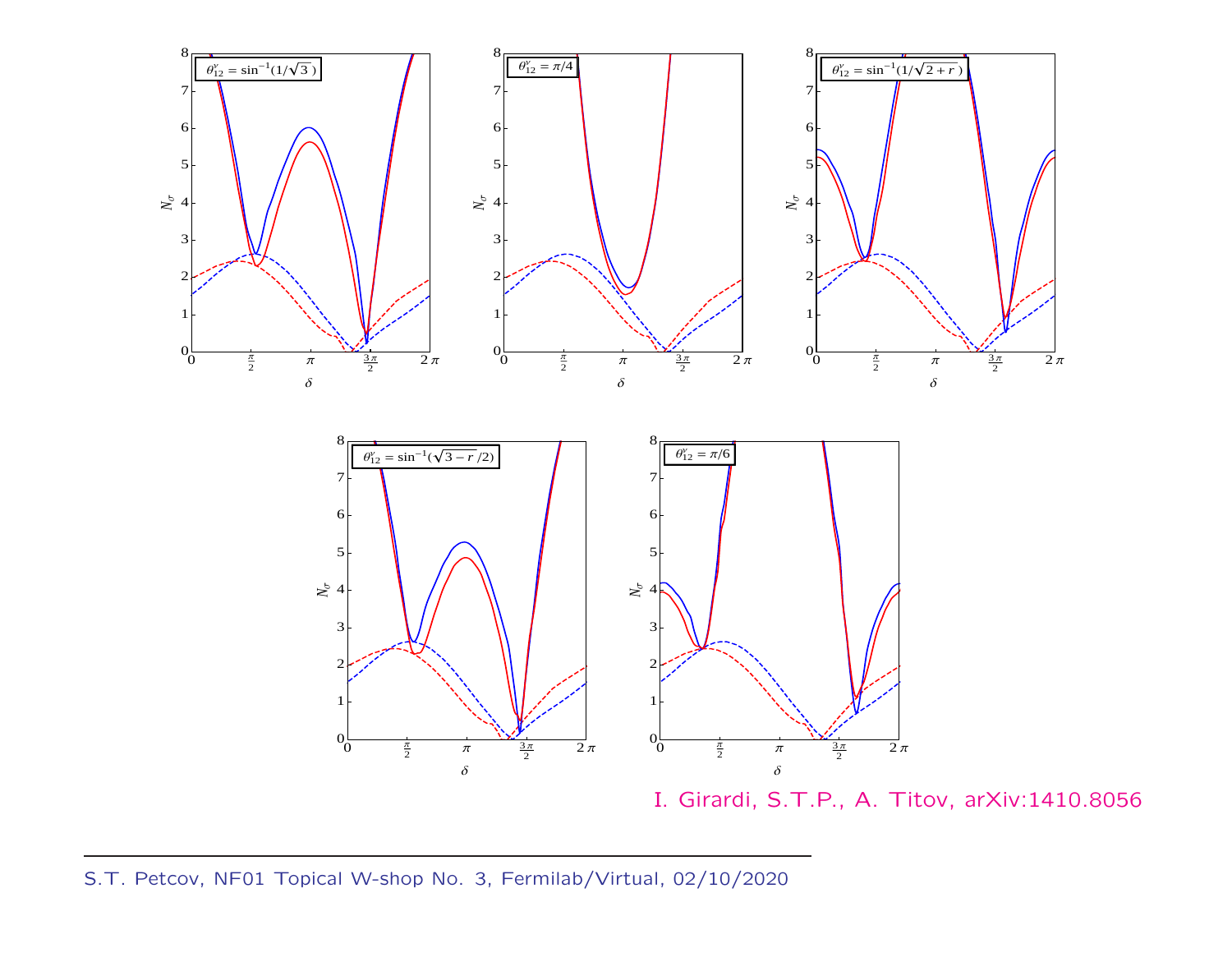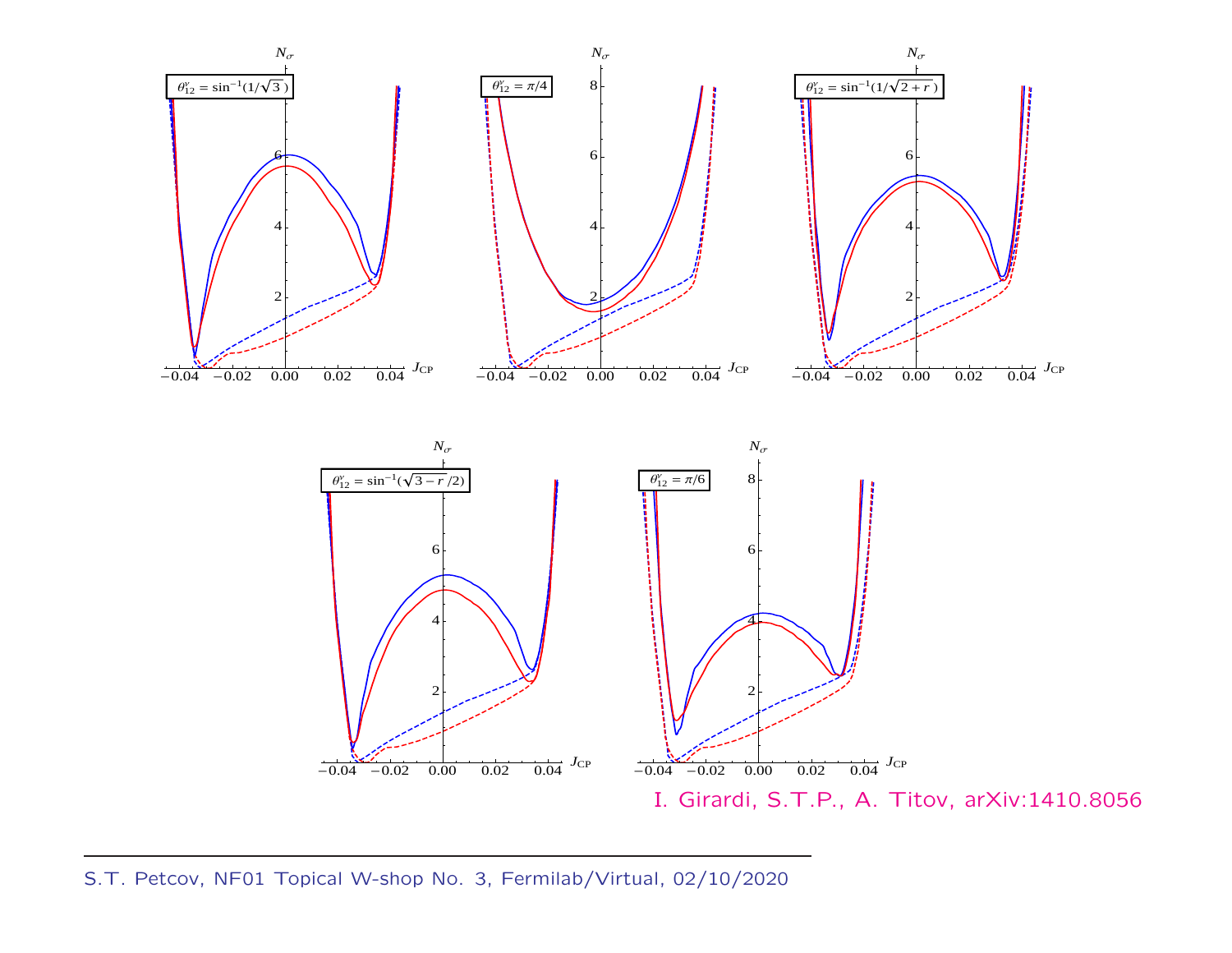TBM, GRA, GRB, HG:  $J_{\textsf{CP}}=0$  excluded at  $5\sigma$ , 4 $\sigma$ , 4 $\sigma$ , 3 $\sigma$  confidence level.

**At** 3 $\sigma$ : 0.020  $\leq$   $|J_{\mathsf{CP}}| \leq$  0.039.

 $\textsf{BM}\,\,(\textsf{LC})\text{, b.f.v.:}\,\,J_{\textsf{CP}}=0;$ at  $3\sigma$ :  $-0.026$  ( $-0.025$ )  $\leq J_{\text{CP}} \leq 0.021$  (0.023) for NO (IO) neutrino mass spectrum.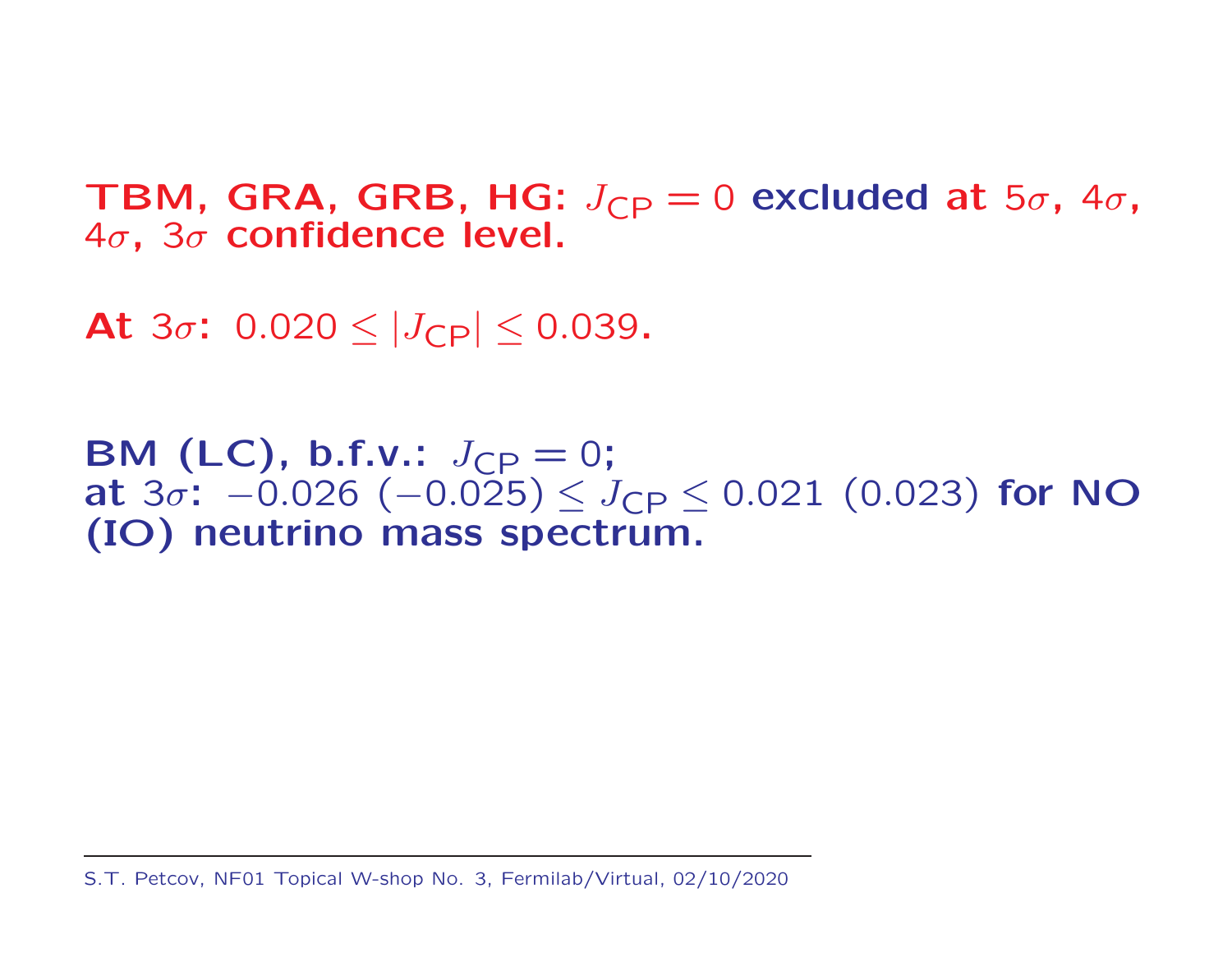#### Prospective precision:

 $\delta(\sin^2\theta_{12})=$  0.7% (JUNO),  $\delta(\sin^2\theta_{13})=3\%$  (Daya Bay),  $\delta(\sin^2\theta_{23})=5\%$  (T2K, NO $\nu$ A combined).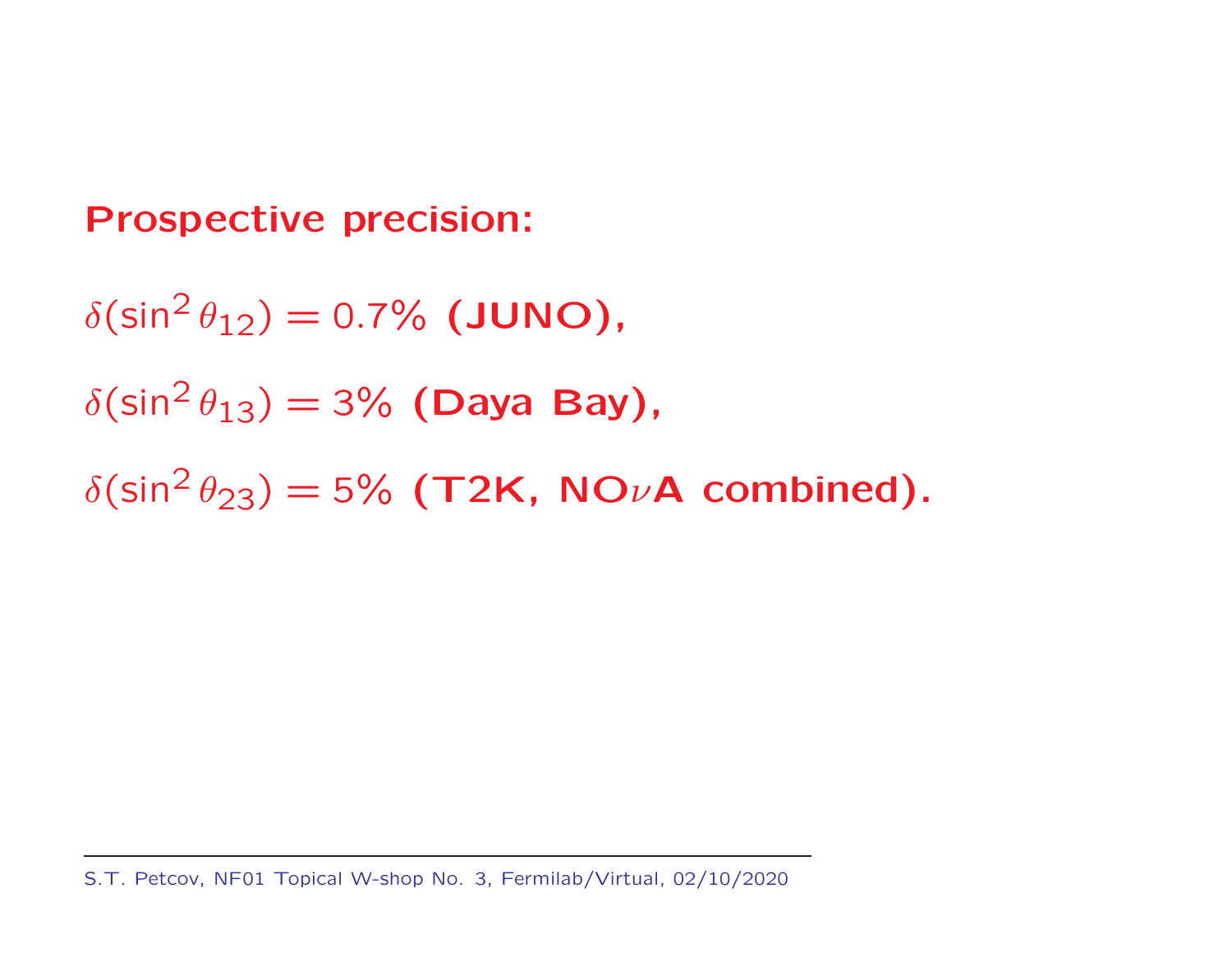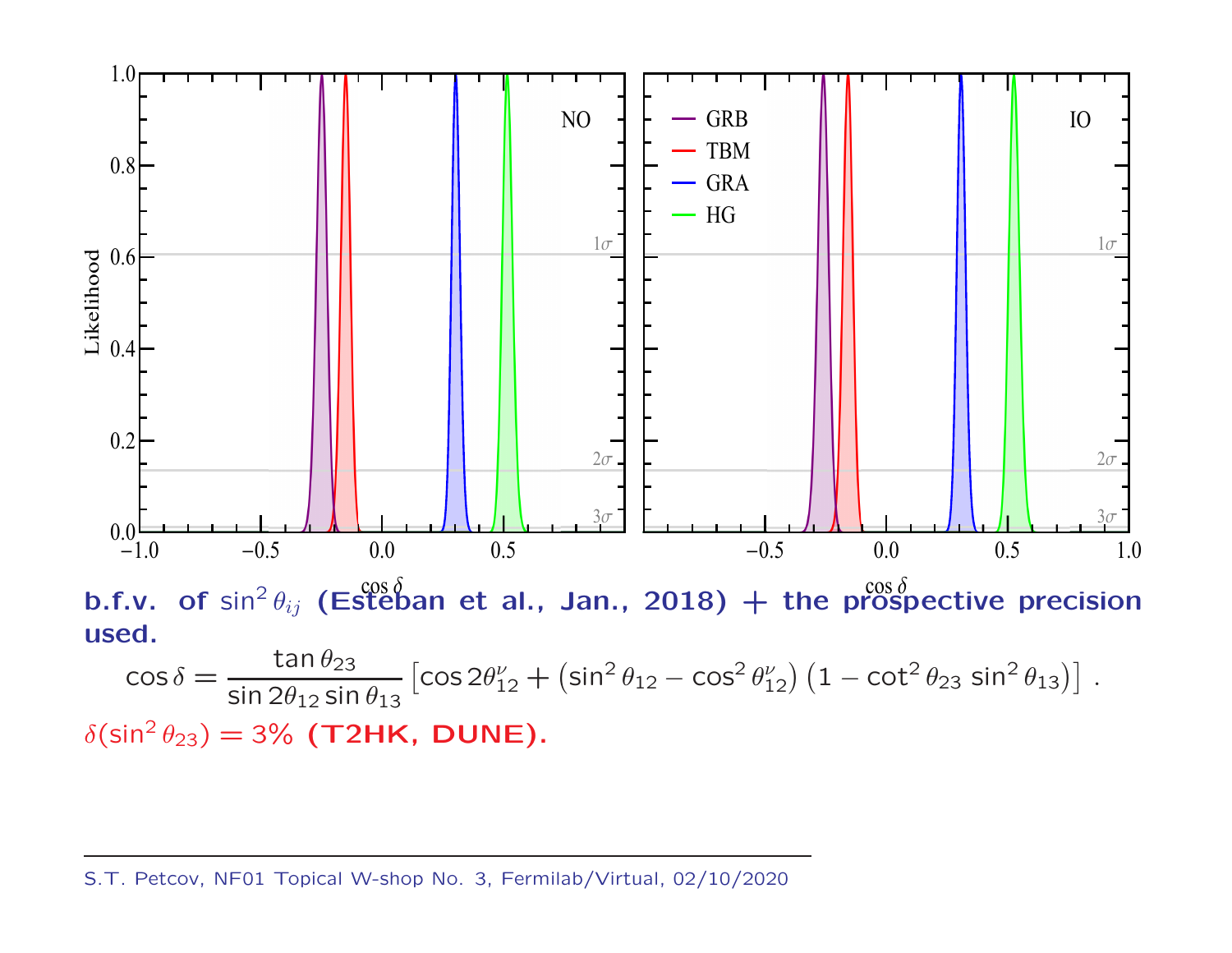

Agarwalla, Chatterjee, STP, Titov, arXiv:1711.02107  $GRB - HG > 3σ$ ;  $GRA - GRB ≥ 2σ$ ;  $TMB - HG ≅ 3σ$ ;  $TMB - GRA ≅ 2σ$ . With T2HKK data - better sensitivity.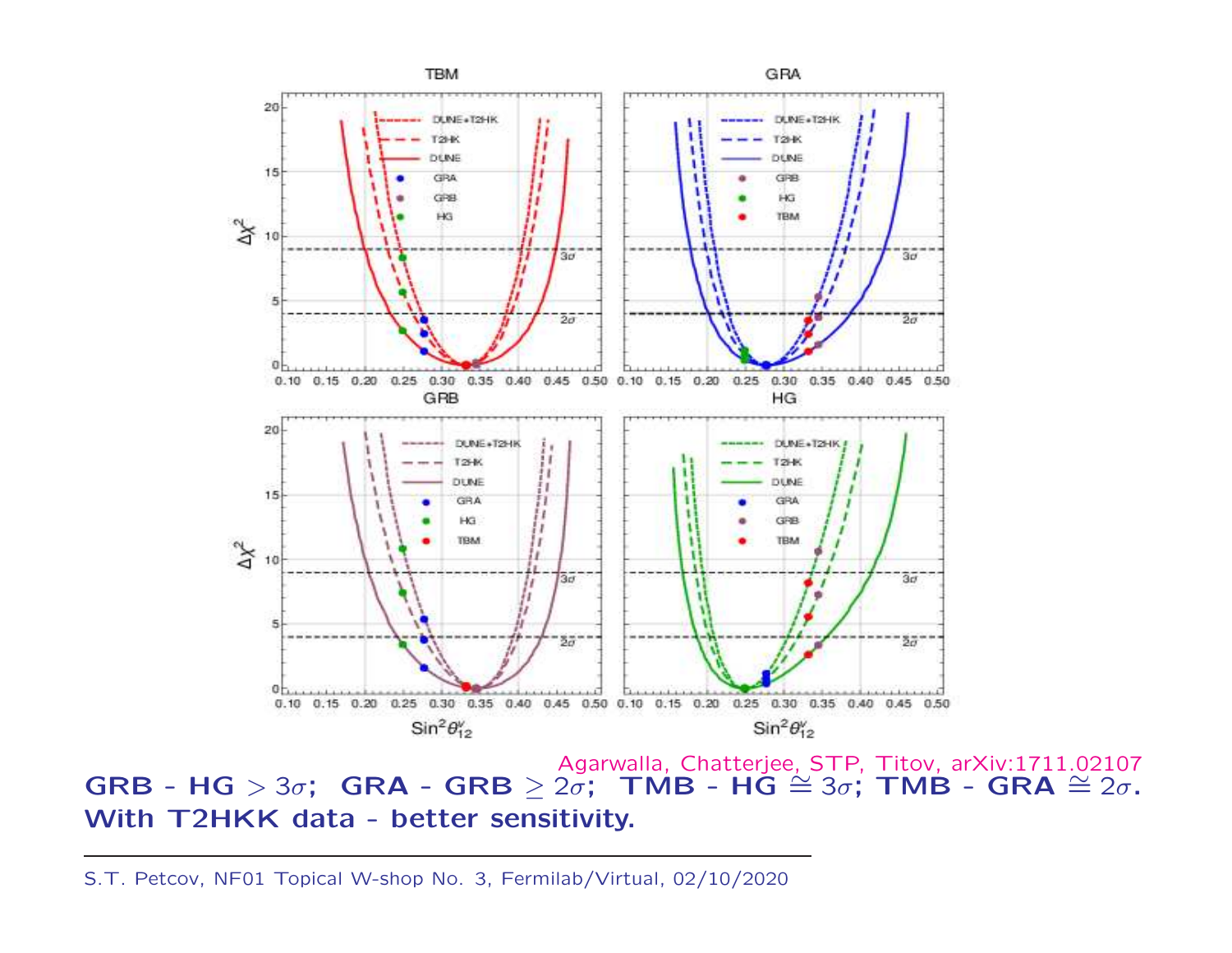The measurement of the Dirac phase in the PMNS mixing matrix, together with an improvement of the precision on the mixing angles  $\theta_{12}$ ,  $\theta_{13}$  and  $\theta_{23}$ , can provide unique information about the possible existence of new fundamental symmetry in the lepton sector.

Prospective (useful/requested) precision:

 $\delta(\sin^2\theta_{12})=$  0.7% (JUNO),  $\delta(\sin^2\theta_{13})=3\%$  (Daya Bay),  $\delta(\sin^2\theta_{23})=3\%$  (T2HK, DUNE; T2K+NO $\nu$ A(?)).  $\delta(\delta) = 10^{\circ} - 12^{\circ}$  at  $\delta = 3\pi/2$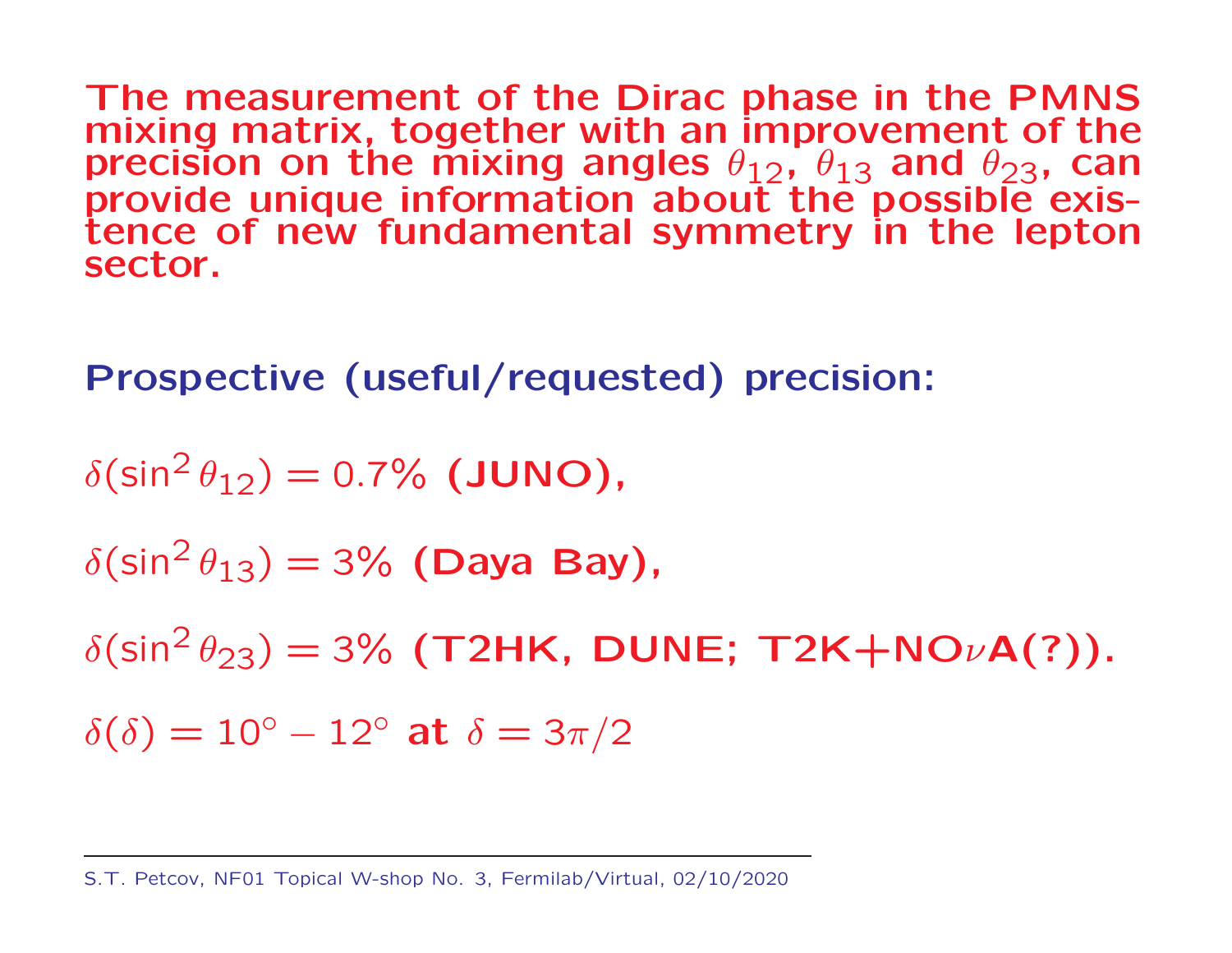#### The Power of Data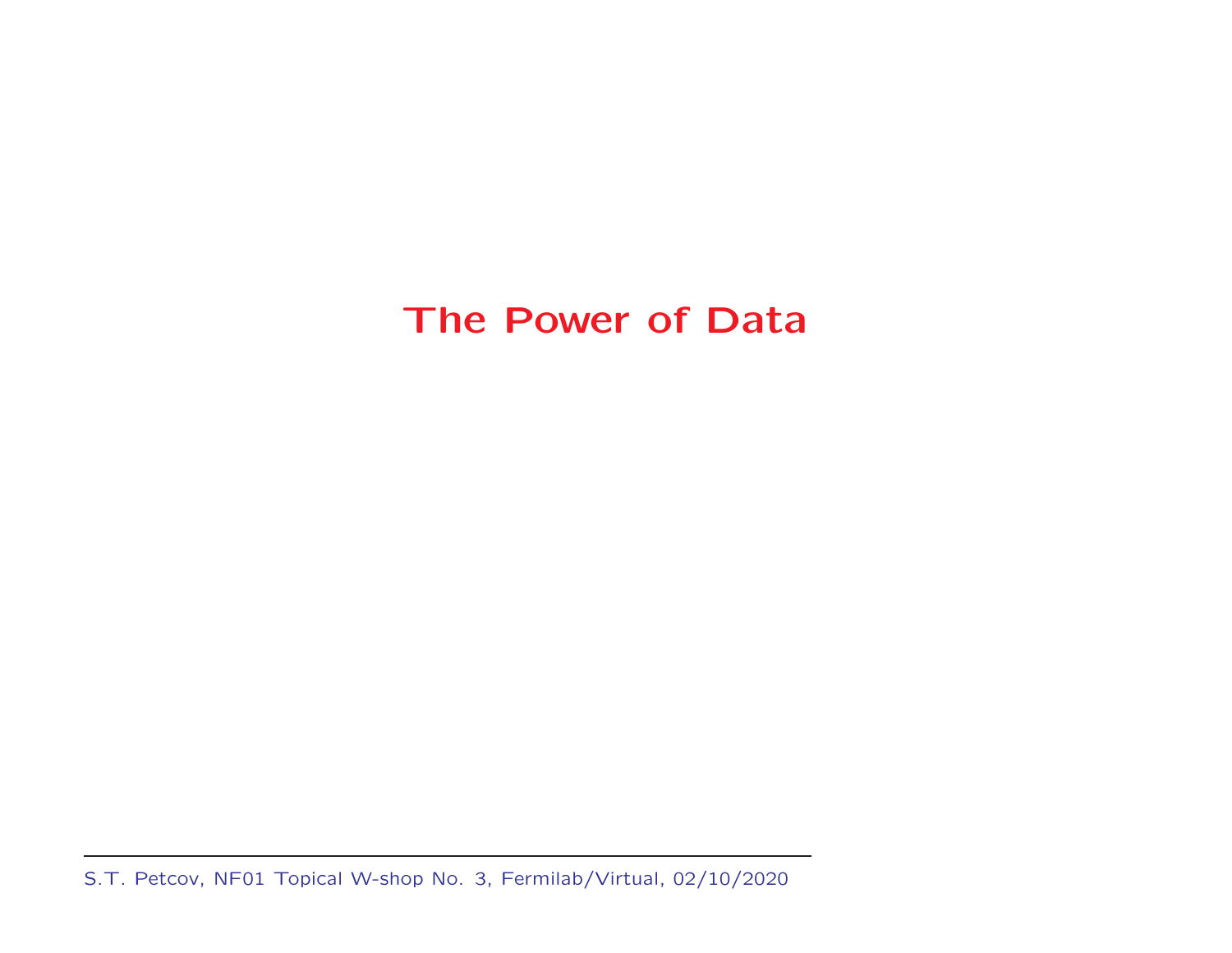Systematic analysis (I. Girardi et al., 2016): all possible combinations of residual symmetries  $G_e$  and  $G_\nu$  of the lepton flavour symmetry groups G  $\boldsymbol{f}$  $= S_4$ ,  $A_4$ ,  $T'$  and  $A_5$ , leading to correlations between some of the three neutrino mixing angles and/or between the neutrino mixing angles and the Dirac CPV phase  $\delta$ , were considered.

(A)  $G_e = Z_2$  and  $G_\nu = Z_k$ ,  $k > 2$  or  $Z_m \times Z_n$ ,  $m, n \ge 2$ ; (B)  $G_e = Z_k$ ,  $k > 2$  or  $Z_m \times Z_n$ ,  $m, n \ge 2$  and  $G_\nu = Z_2$ ; (C)  $G_e = Z_2$  and  $G_v = Z_2$ .

In these cases  $U_i$  $e^{\dagger}$  and/or  $U_{\nu}$  of  $U$  =  $U_{\nu}$ †  $e^{\dagger}U_{\nu}$  =  $(\tilde{U}_e)^{\dagger} \Psi \tilde{U}_V Q_0$ , are partially (or fully) determined by residual discrete symmetries of  $G$  $\boldsymbol{f}$  $\stackrel{\cdot}{=}$   $S_4$ ,  $A_4$ ,  $T'$  and  $A_5$  .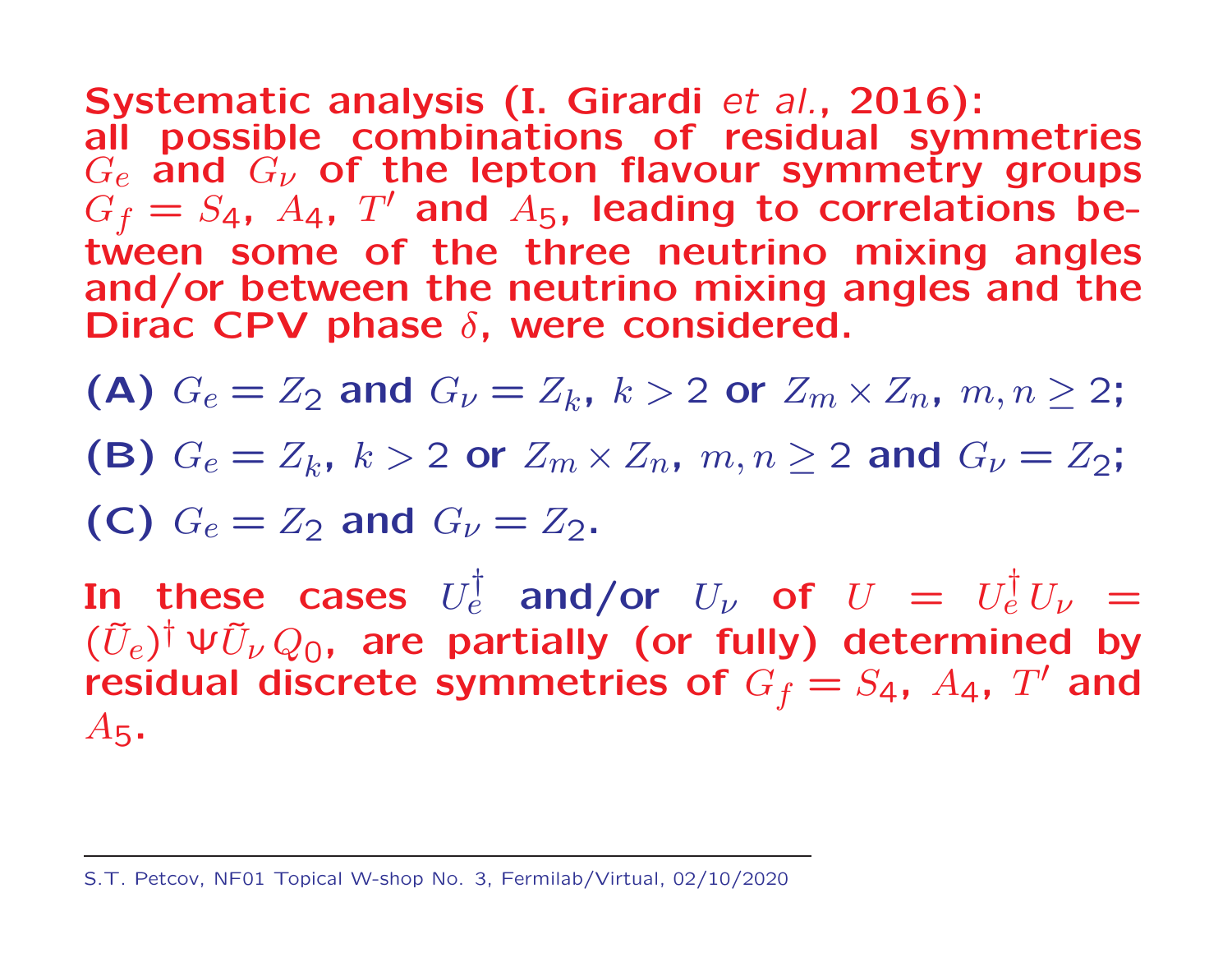More specifically:

**A.**  $G_e = Z_2$ ,  $G_\nu = Z_n$ ,  $n > 2$  or  $Z_n \times Z_m$ ,  $n, m \ge 2$ ;  $U_{\nu}$  fixed; A1, A2 (A3):  $\theta_{23}$ ,  $\cos \delta$  ( $\theta_{12}$ ,  $\theta_{13}$ ) predicted.

**B.**  $G_e = Z_n$ ,  $n > 2$  or  $G_e = Z_n \times Z_m$ ,  $n, m > 2$ ,  $G_v = Z_2$ ;  $U_e$  fixed; B1,B2 (B3):  $\theta_{12}$ ,  $\cos \delta$  ( $\theta_{23}$ ,  $\theta_{13}$ ) predicted.

C.  $G_e = Z_2$  and  $G_\nu = Z_2$ :  $\theta_{12}$  or  $\theta_{23}$  or  $\cos \delta$  predicted.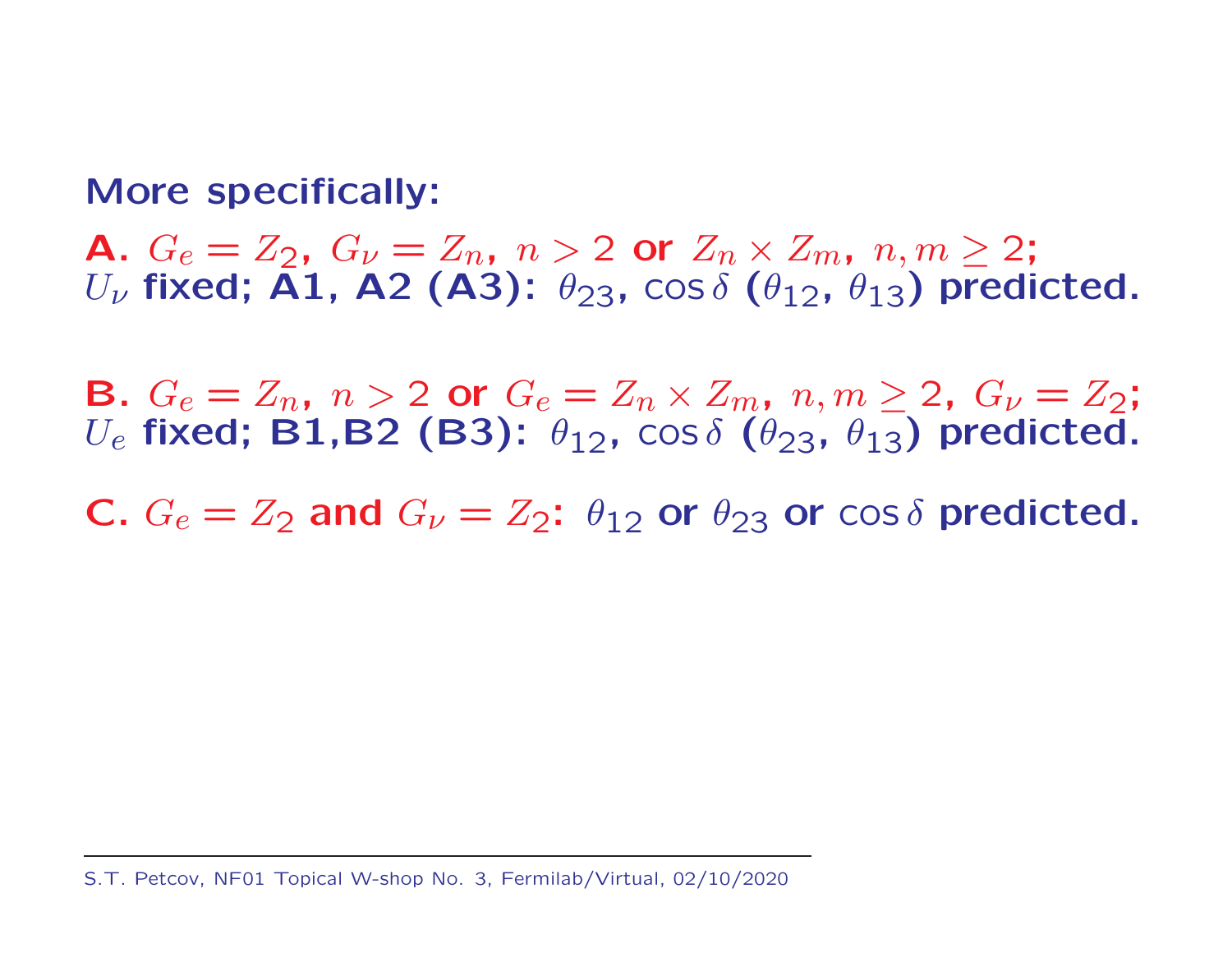$G_f = A_4$ ,  $S_4$ ,  $T'$ ,  $A_5$ .  $A_4$ : 3  $Z_2$ , 4  $Z_3$ , 1  $Z_2 \times Z_2$  subgroups (total 8).  $T'$ : similar to  $A_4$ .  $S_4$ : 9  $Z_2$ , 4  $Z_3$ , 3  $Z_4$ , 4  $Z_2 \times Z_2$  subgroups (total 20).  $A_5$ : has 15  $Z_2$ , 10  $Z_3$ , 6  $Z_5$ , 5  $Z_2 \times Z_2$  subgroups (36).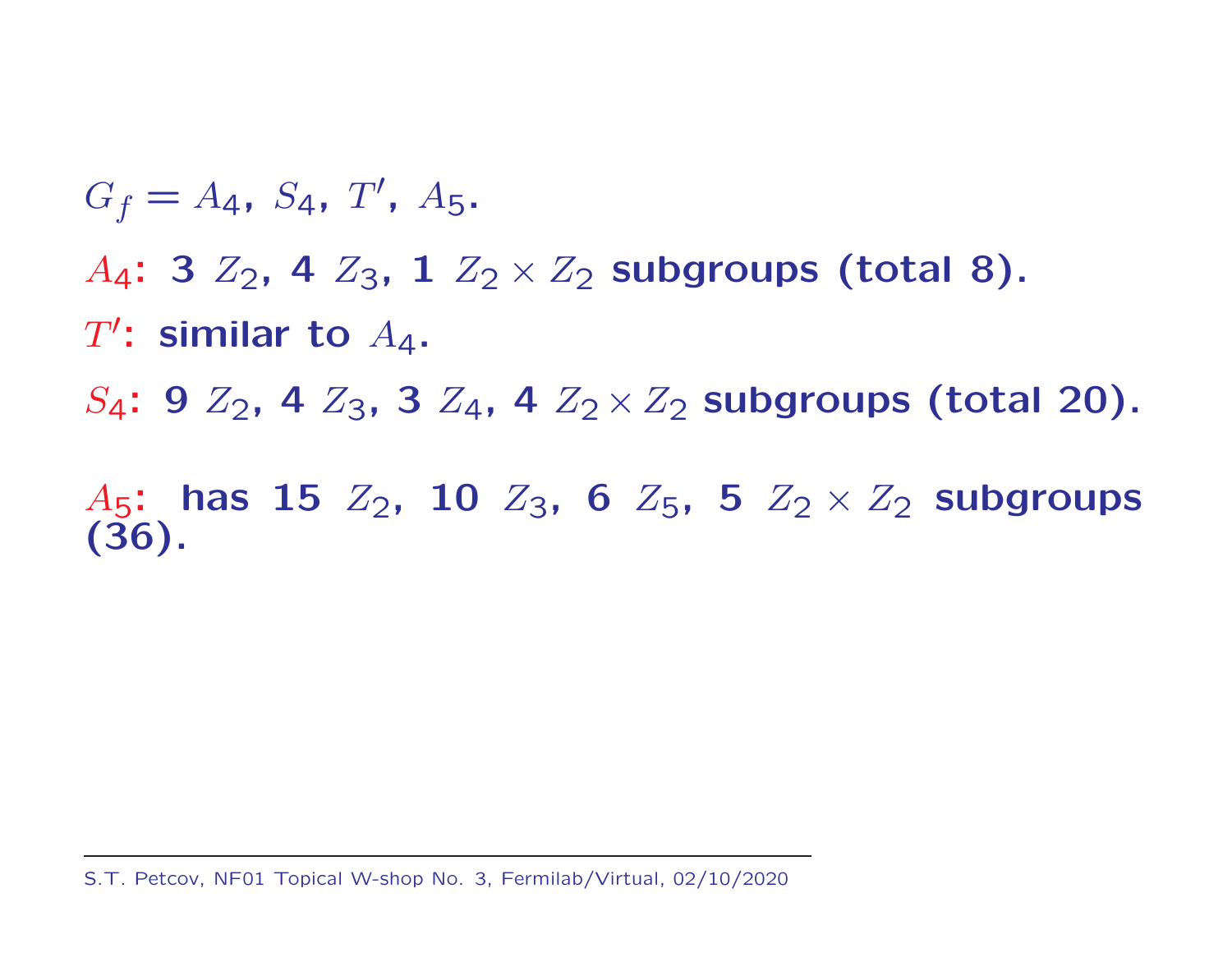#### In the case of  $A_4$  (T') symmetry only there are 64 models (up to permutation of rows and columns).

A4: (G<sup>e</sup>, Gν) <sup>=</sup> (Z2, <sup>Z</sup>3), A1 - A3; (G<sup>e</sup>, Gν) <sup>=</sup> (Z2, Z2), A1 - A3; (G<sup>e</sup>, Gν) <sup>=</sup> (Z3, <sup>Z</sup>2), B1 - B3; (G<sup>e</sup>, Gν) <sup>=</sup> (Z<sup>2</sup> <sup>×</sup> <sup>Z</sup>2, <sup>Z</sup>2), B1 - B3; (G<sup>e</sup>, Gν) <sup>=</sup> (Z2, Z2), C1 - C9.

For  $A_4$ ,  $S_4$  and  $A_5$  the total number of models to be analysed is extremely large. However, <sup>a</sup> total of only 14 models survive the  $3\sigma$  constraints on  $\sin^2\theta_{ij}$  from the current data and the requirement  $|\cos \delta|$  < 1.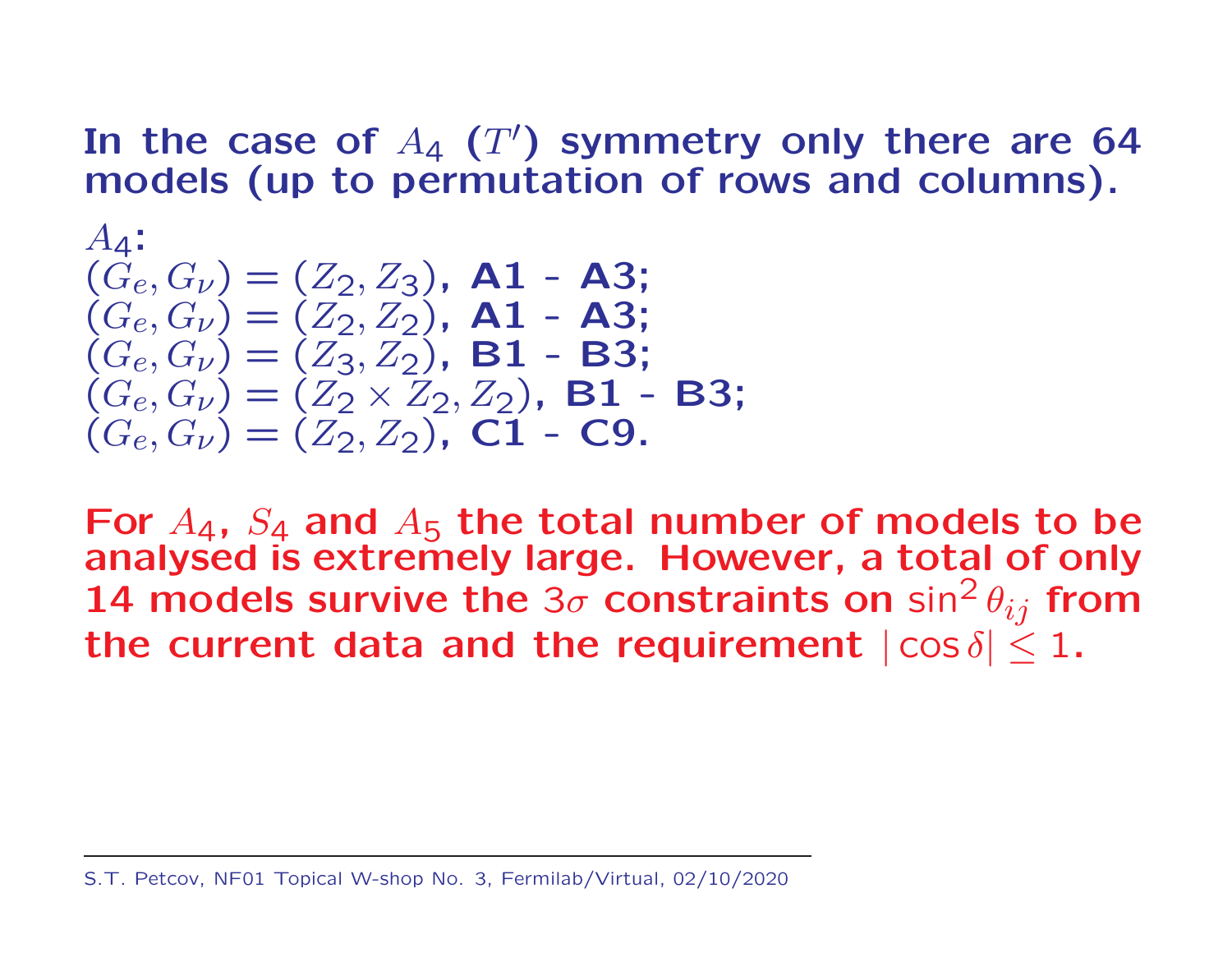Phenomenologically Viable Predictions **A1 (A2)**,  $A_5$  ( $G_e = Z_2$ ,  $G_\nu = Z_3$  (Dirac  $\nu_j$ )):  $\sin^2 \theta_{23} \cong 0.553$  (0.447);  $\cos \delta \cong 0.716$  (-0.716).

**A1,**  $S_4$ :  $\sin^2 \theta_{23} \cong 0.5(1 - \sin^2 \theta_{13}) \cong 0.489$ ;  $\cos \delta \cong -1$  requires  $\sin^2 \theta_{12} \cong 0.348$  (!)

**B1,** 
$$
A_4
$$
 (*T'*,  $S_4$ ,  $A_5$ ) ( $G_e = Z_3^T$ ,  $G_\nu = Z_2^S$ ):  
\n $U_{PMNS} = U_{TBM} U_{13} (\theta_{13}^\nu, \delta_{13}) Q_0;$   
\n $\sin^2 \theta_{12} = 1/(3 \cos^2 \theta_{13}) \cong 0.340;$   $\cos \delta \cong 0.570.$ 

**B2,**  $S_4$  ( $G_e = Z_3^T$  $\frac{T}{3}$ ,  $G_{\nu}=Z_{2}^{SU}$  ):  $\sin^2 \theta_{12} \cong (1 - 2\sin^2 \theta_{13})/3 = 0.319$ ;  $\cos \delta \cong -0.269$ .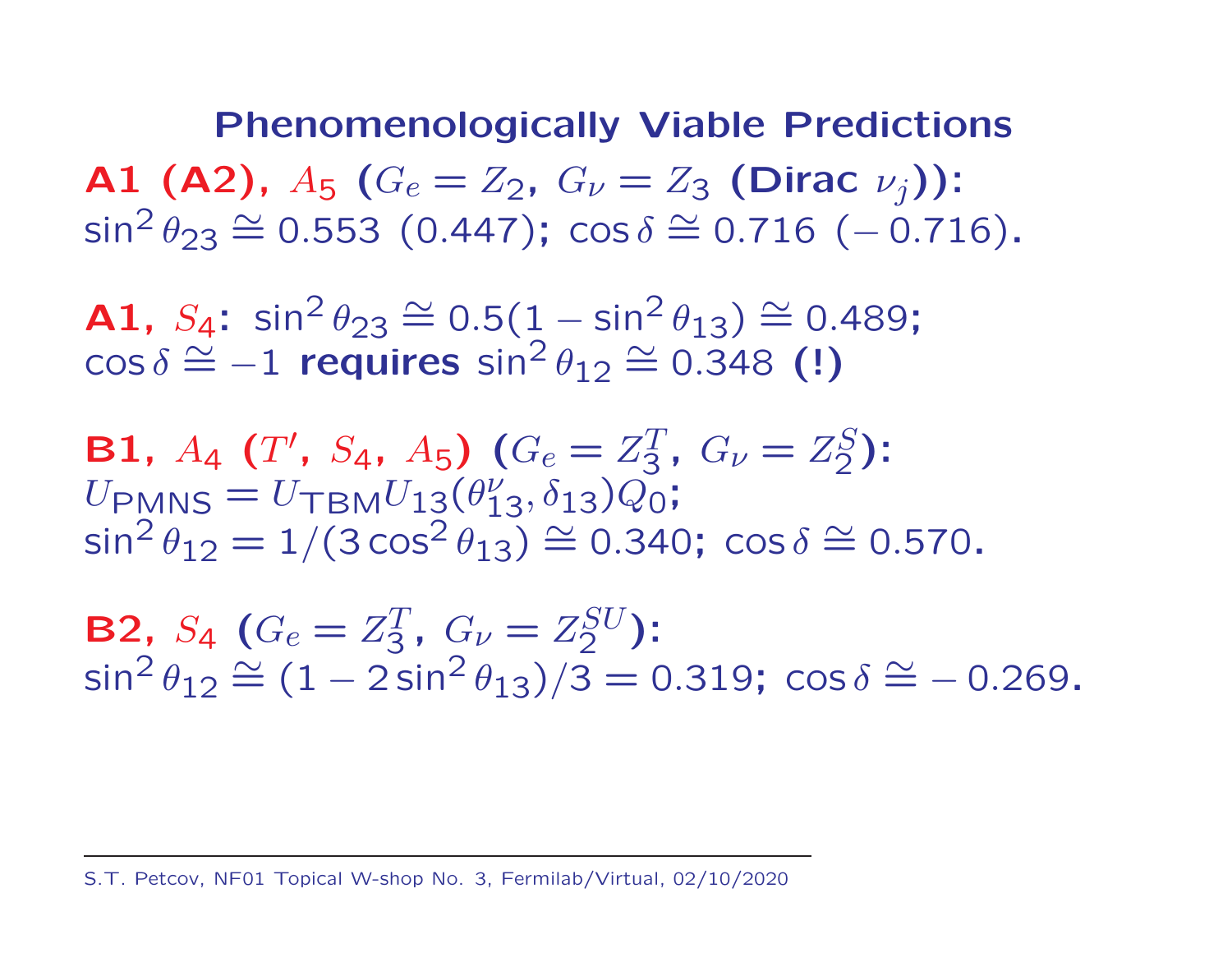

S.T.P., A. Titov, arXiv:1804.00182

Future:  $\delta(\sin^2 \theta_{23}) = 3\%$  (T2HK, DUNE).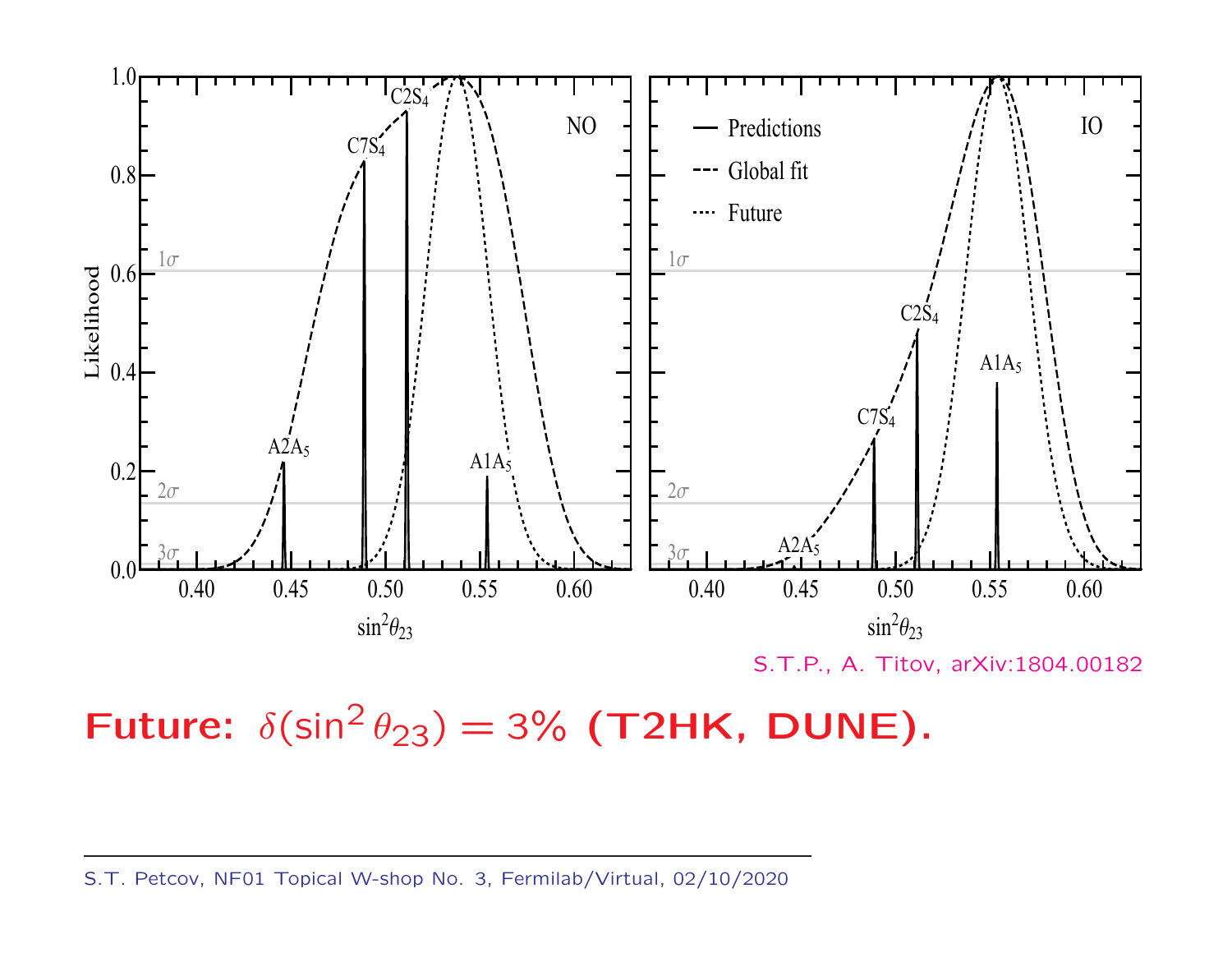

S.T.P., A. Titov, arXiv:1804.00182

Future:  $\delta(\delta) = 10^{\circ}$ .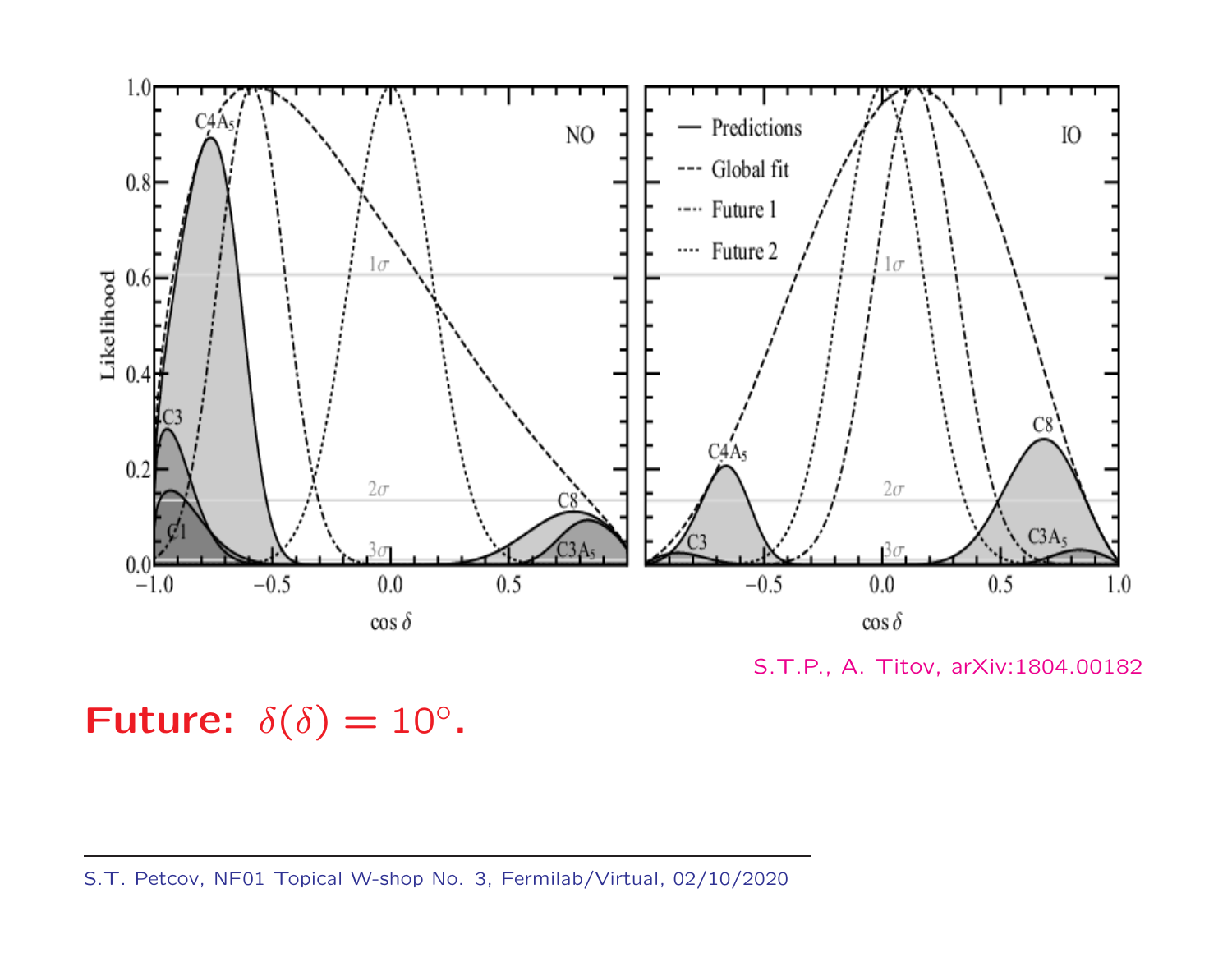

S.T.P., A. Titov, arXiv:1804.00182

Future:  $\delta(\sin^2 \theta_{12}) = 0.7\%$  (JUNO).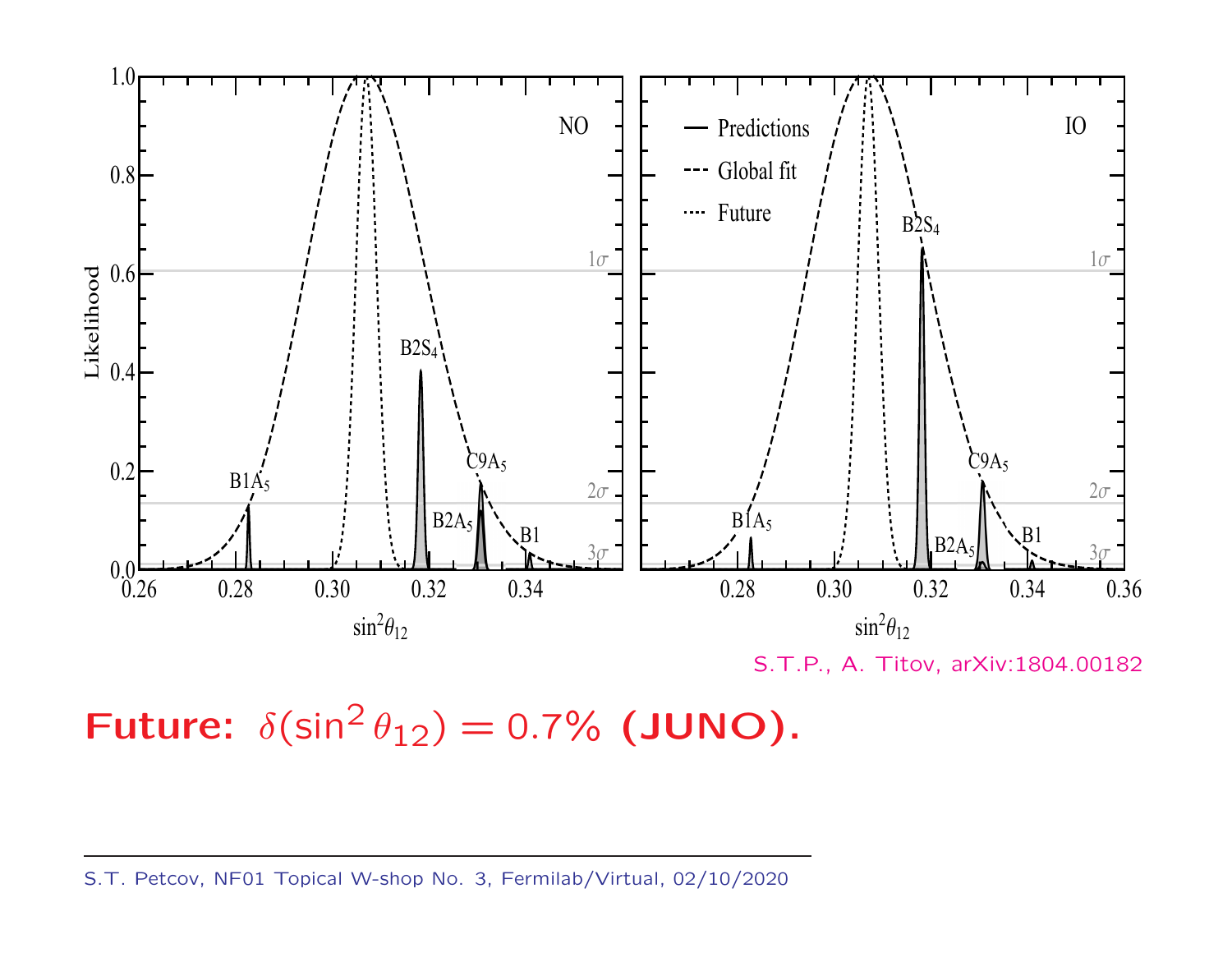

S.T.P., A. Titov, arXiv:1804.00182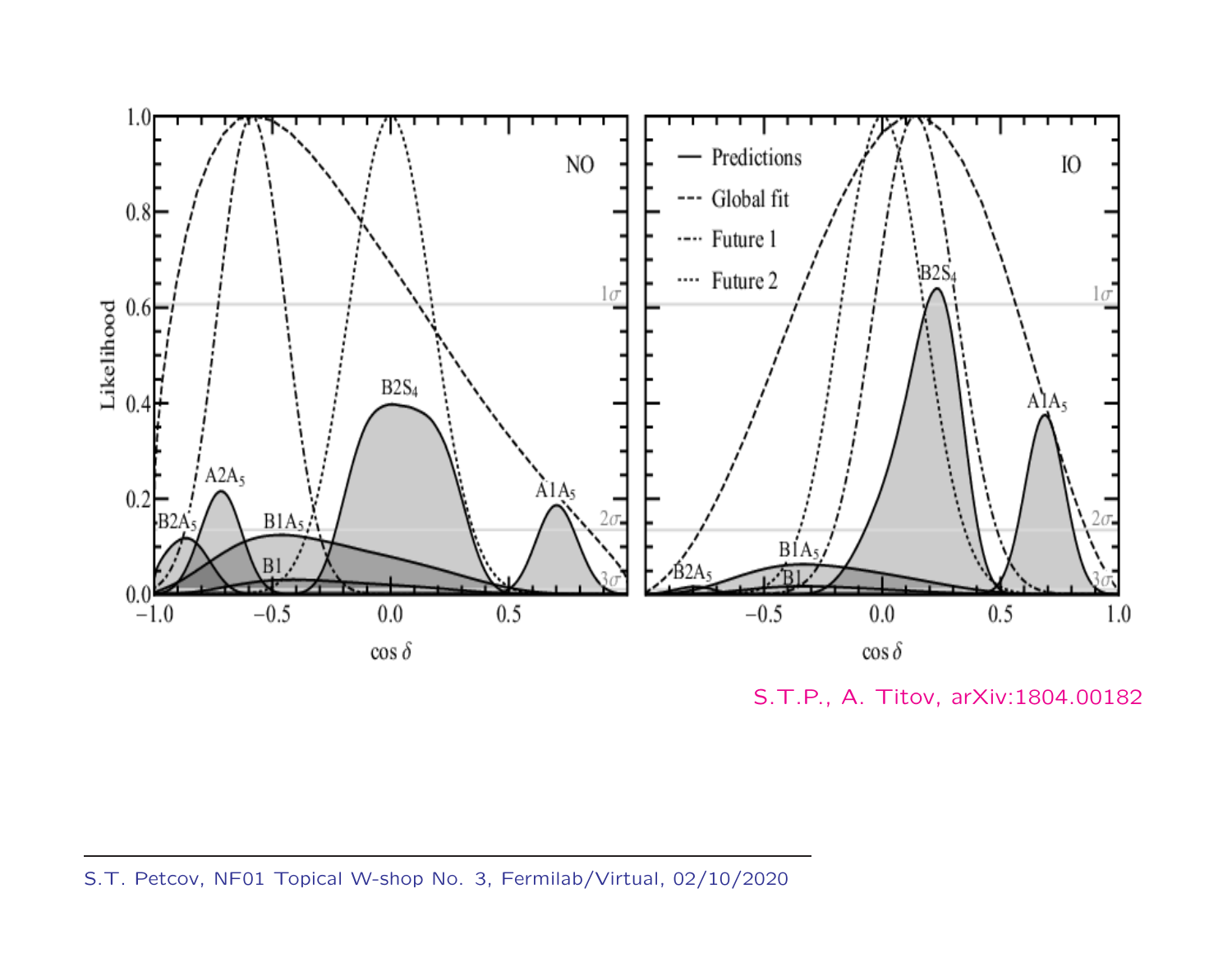A total of 6 models would survive out of the currently viable 14 (of the extremely large number) considered if  $\delta(\sin^2\theta_{23}) = 3\%$ ,  $\delta(\sin^2\theta_{12}) = 0.7\%$  and the current b.f.v. would not change:

A1A<sub>5</sub>, C2S<sub>4</sub>, C3, C3A<sub>5</sub>, C4A<sub>5</sub>, C8.

Will be constrained further by the data on  $\delta.$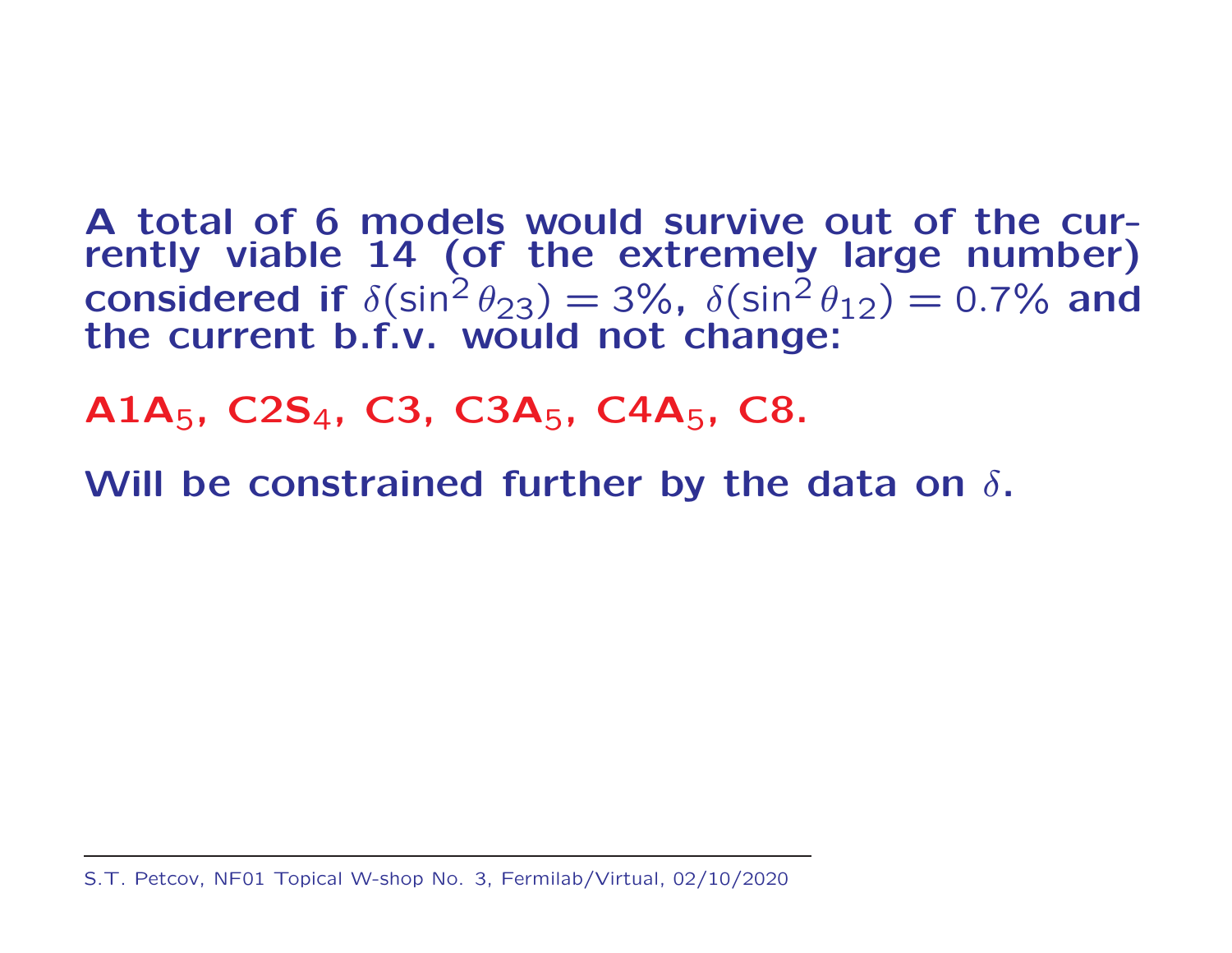## Prospective (useful/requested) precision:

 $\delta(\sin^2\theta_{12})=$  0.7% (JUNO),  $\delta(\sin^2\theta_{13})=3\%$  (Daya Bay),  $\delta(\sin^2\theta_{23})=3\%$  (T2HK, DUNE; T2K+NO $\nu$ A(?)).  $\delta(\delta) = 10^{\circ} - 12^{\circ}$  at  $\delta = 3\pi/2$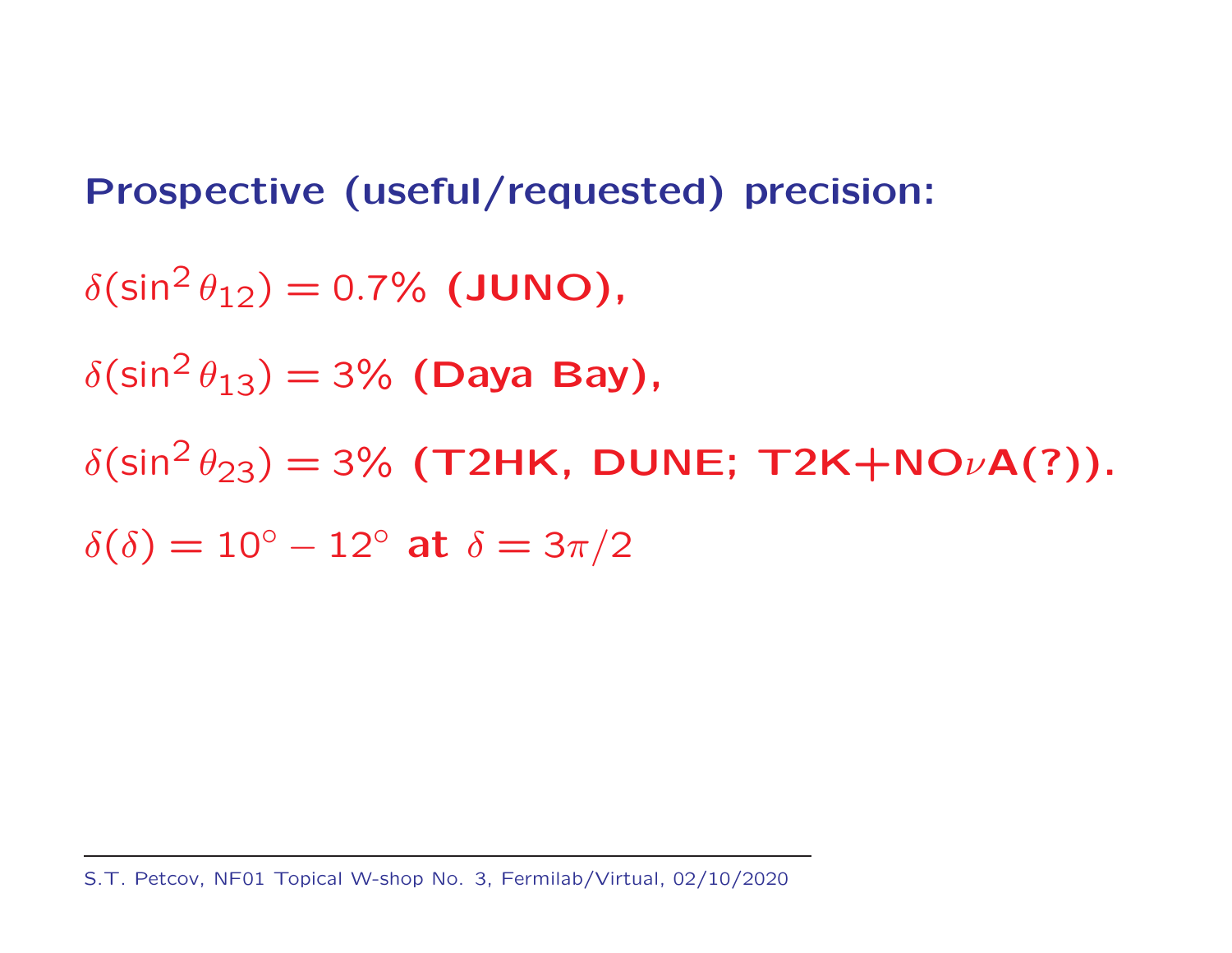#### Conclusions.

• Understanding the origin of the pattern of neutrino mixing and of neutrino mass squared differences that emerged from the neutrino oscillation data in the recent years is one of the most challenging problems in neutrino physics.

• The observed pattern of neutrino mixing can be due to <sup>a</sup> new basic (approximate non-Abelian discrete) symmetry of particle interactions leading to an approximate symmetry form of the PMNS matrix.

• The most important testable consequence of the symmetry approach to understanding the pattern of neutrino mixing is the correlation between the values of some of the neutrino mixing angles and/or the value of  $\cos\delta$  and the values of the neutrino mixing angles:  $\delta=\delta(\theta_{12},\theta_{13},\theta_{23};\theta_{12}^\nu)$ . The second correlation depends on the underlying approximate symmetry form of the  $U_{\sf PMNS}.$